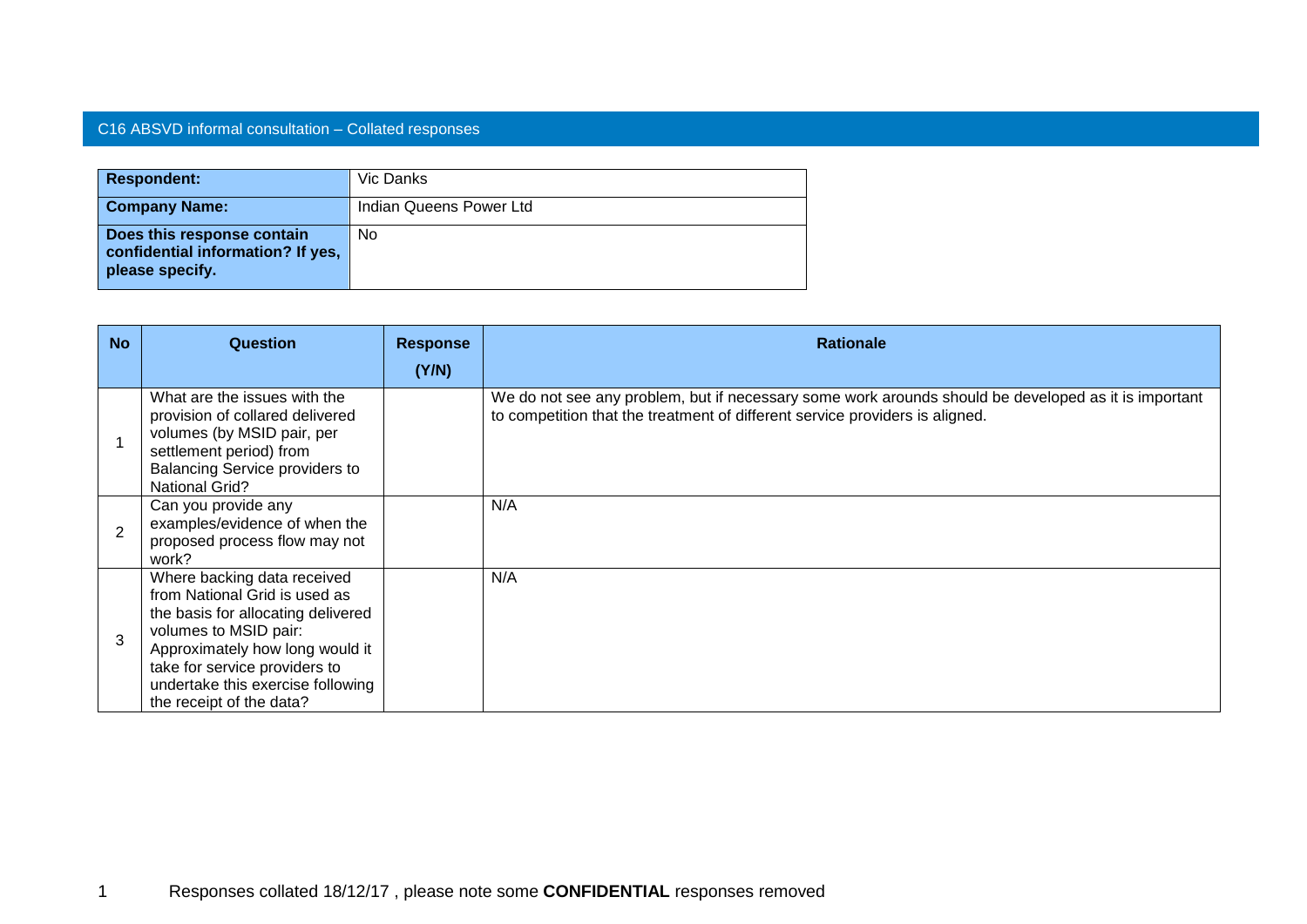| <b>No</b>                | <b>Question</b>                                                                                                                                                                                                                                            | <b>Response</b> | <b>Rationale</b>                                                                                                                                                                                                                                                                                                                                                                |
|--------------------------|------------------------------------------------------------------------------------------------------------------------------------------------------------------------------------------------------------------------------------------------------------|-----------------|---------------------------------------------------------------------------------------------------------------------------------------------------------------------------------------------------------------------------------------------------------------------------------------------------------------------------------------------------------------------------------|
|                          |                                                                                                                                                                                                                                                            | (Y/N)           |                                                                                                                                                                                                                                                                                                                                                                                 |
| $\overline{\mathcal{A}}$ | Where backing data is not<br>available or not a preferred<br>option, are there any issues with<br>using operational metering data<br>to derive collared delivered<br>volumes?                                                                              |                 | NG must make sure that the metering it uses is fit for purpose, but in principle operational metering can<br>be used.                                                                                                                                                                                                                                                           |
| 5                        | What priority should be given to<br>accuracy of information vs.<br>speed of imbalance adjustment?<br>I.e. is basing volume<br>submissions on backing data a<br>priority over reaching an earlier<br>stage of settlement runs?                              |                 | It would be an improvement to allocate energy to NG irrelevant of how accurate it is at the start. Hitting<br>earlier settlement runs and then revising data would seem a sensible solution and in line with many of<br>the electricity settlement processes.                                                                                                                   |
| 6                        | What are your views on the<br>Workgroup position that<br>resolving this issue through the<br>installation of separate<br>settlement meters on each<br>Reserve Providing Unit would<br>not be a proportionate option?                                       |                 | We believe that the settlement of all services on accurate data should be a long term goal. If parties<br>want to provide services to NG they should be able to prove they are providing the service that other<br>customers are paying for. There could be a time for new providers to install compliant metering, but NG<br>should ensure that they can be correctly metered. |
| $\overline{7}$           | Should information be provided<br>to Suppliers on the ABSVD<br>volumes neutralised within their<br>energy accounts at any greater<br>granularity than a Supplier<br>account level? At what level of<br>granularity should this<br>information be provided? |                 | This is an issue for suppliers, but we would imagine they would want to know which of their customers of<br>providing services and when to help improve their own energy buying.                                                                                                                                                                                                |
| 8                        | Do you believe there are any<br>competition issues associated<br>with the provision of information<br>to Suppliers of ABSVD volumes<br>associated with their energy<br>accounts? How might this be<br>mitigated?                                           |                 | Were the providers large parties as we are then the whole market can see what our units are doing. We<br>cannot therefore see any issues in the market seeing data about service providers operations.                                                                                                                                                                          |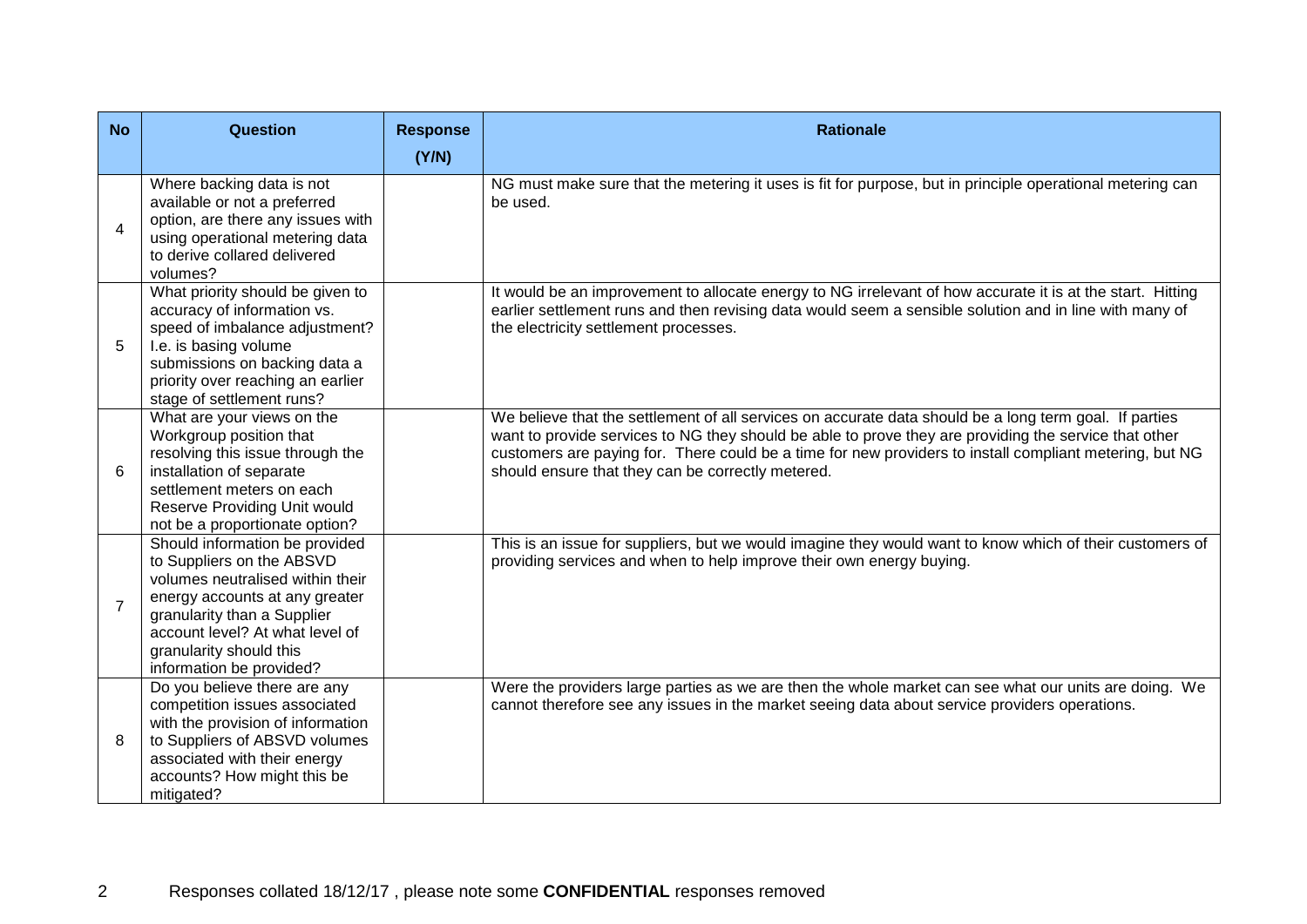| <b>No</b>    | Question                                                                                                                                                                                                  | <b>Response</b> | <b>Rationale</b>                                                                                                                                                                                            |
|--------------|-----------------------------------------------------------------------------------------------------------------------------------------------------------------------------------------------------------|-----------------|-------------------------------------------------------------------------------------------------------------------------------------------------------------------------------------------------------------|
|              |                                                                                                                                                                                                           | (Y/N)           |                                                                                                                                                                                                             |
| $\mathbf{Q}$ | What system changes would be<br>required for Balancing Services<br>providers to be able to pass this<br>data to the System Operator?<br>What is the approximate cost<br>impact of this for your business? |                 | N/A                                                                                                                                                                                                         |
| 10           | Of the April 2019 and April 2020<br>implementation dates, which do<br>you believe is more appropriate?                                                                                                    |                 | April 2019. The situation cannot continue while the present disparity between BM and NBM funding for<br>the service continues to provide an advantage for some tenderers at the expense of other tenderers. |
| 11           | Do you agree with the proposed<br>changes to the ABSVD<br>methodology?                                                                                                                                    | Υ               | We support the changes and the facilitating BSC mod, but recognise it is the ABSVD that needs to<br>change and would encourage NG to get on with formally consulting.                                       |
| 12           | Do you have any other<br>comments?                                                                                                                                                                        |                 | ABSVD should now alter to align with EU rules and level the playing field between BM and non-BM<br>providers.                                                                                               |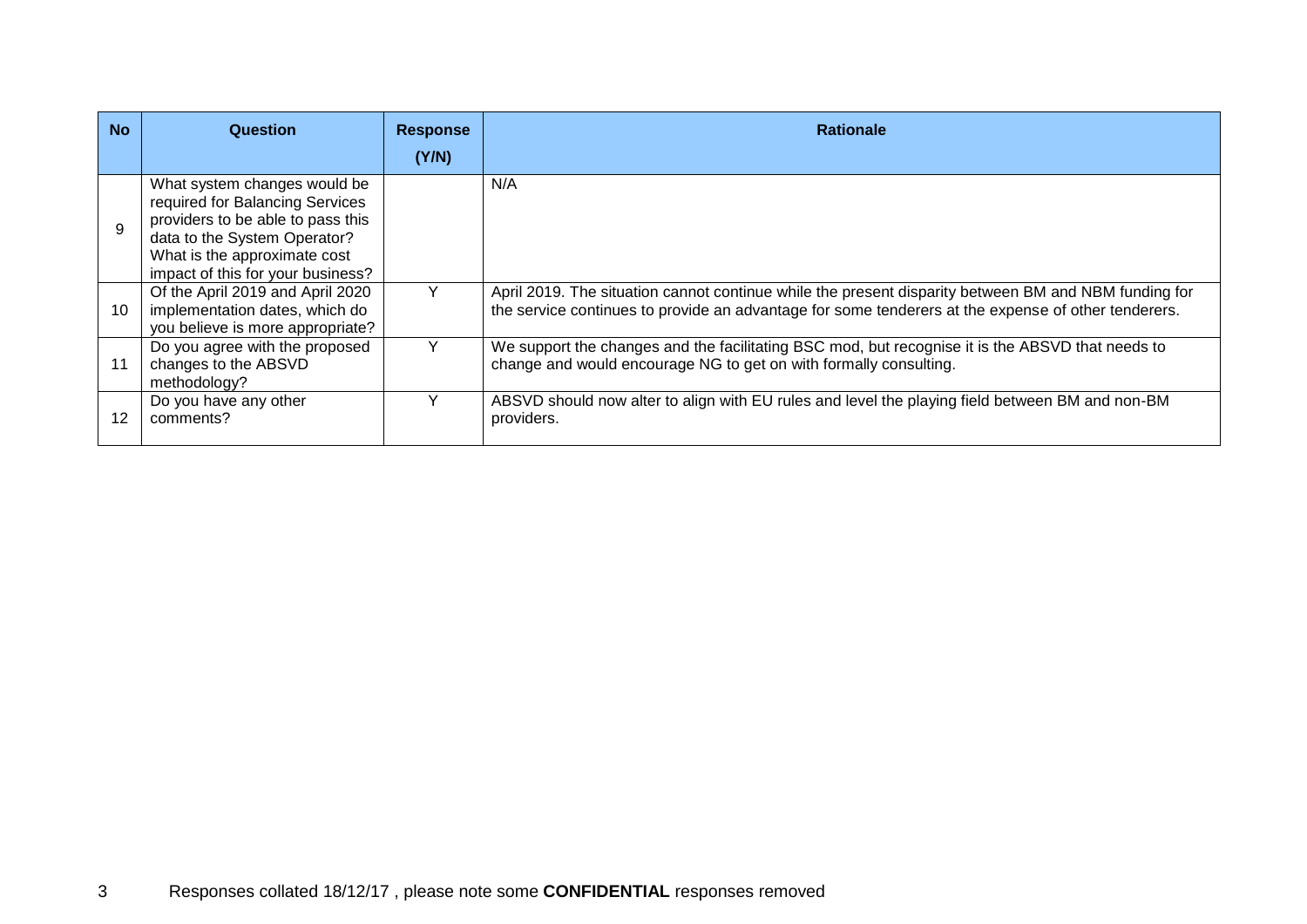| <b>Respondent:</b>                                                                 | Simon Lord                                    |
|------------------------------------------------------------------------------------|-----------------------------------------------|
| <b>Company Name:</b>                                                               | First Hydro Company and Engie Group Companies |
| Does this response contain<br>confidential information? If yes,<br>please specify. | No                                            |

| <b>No</b> | <b>Question</b>                                                                                                                                                                                                                                                     | <b>Response</b><br>(Y/N) | <b>Rationale</b>                                                                                                                                                                                                                                |
|-----------|---------------------------------------------------------------------------------------------------------------------------------------------------------------------------------------------------------------------------------------------------------------------|--------------------------|-------------------------------------------------------------------------------------------------------------------------------------------------------------------------------------------------------------------------------------------------|
|           | What are the issues with the<br>provision of collared<br>delivered volumes (by MSID<br>pair, per settlement period)<br>from Balancing Service<br>providers to National Grid?                                                                                        |                          | We don't believe that there will be any issue with providing this information, although it would be<br>preferable that this information is only provided after receipt of the "backing data" from the SO and in<br>the form that we receive it. |
| 2         | Can you provide any<br>examples/evidence of when<br>the proposed process flow<br>may not work?                                                                                                                                                                      | N                        | We believe the methodology will work as planned.                                                                                                                                                                                                |
| 3         | Where backing data received<br>from National Grid is used as<br>the basis for allocating<br>delivered volumes to MSID<br>pair: Approximately how long<br>would it take for service<br>providers to undertake this<br>exercise following the receipt<br>of the data? | A few days               | If it is a simple echo back to the SO then in most circumstance this could be achieved in a few days<br>as this data actually originates from the customer.                                                                                     |
| 4         | Where backing data is not<br>available or not a preferred<br>option, are there any issues<br>with using operational<br>metering data to derive<br>collared delivered volumes?                                                                                       | <b>No</b>                | No, as this is the current basis of settlement and monitoring of delivery of the service                                                                                                                                                        |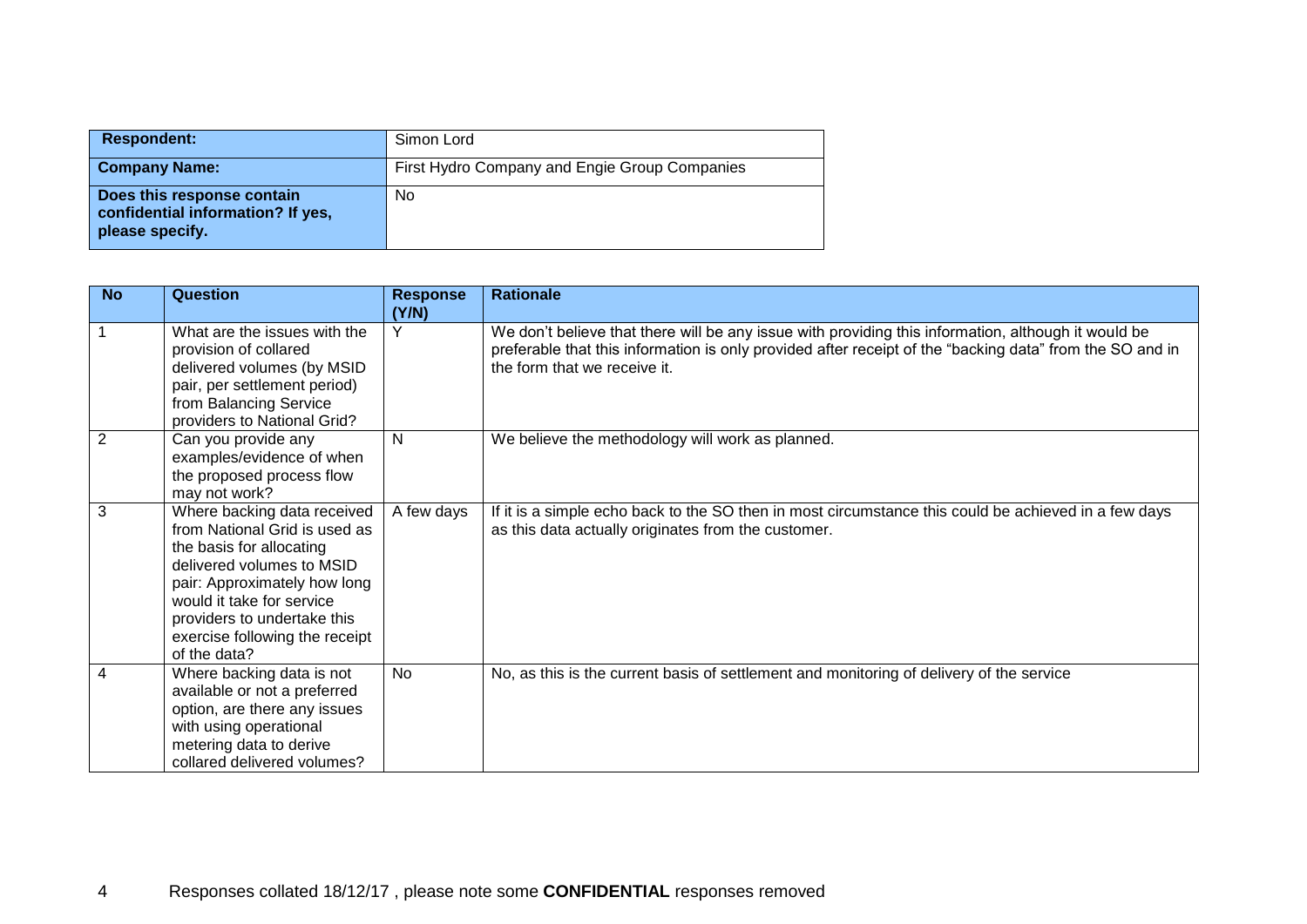| <b>No</b>      | <b>Question</b>                                                                                                                                                                                                                                               | <b>Response</b><br>(Y/N) | <b>Rationale</b>                                                                                                                                                                                                                                                                                                                                                                                                                                                                                                                                                                                                                                                                                                                                                                                                                                                                                                                                                                                                                                                                                                      |
|----------------|---------------------------------------------------------------------------------------------------------------------------------------------------------------------------------------------------------------------------------------------------------------|--------------------------|-----------------------------------------------------------------------------------------------------------------------------------------------------------------------------------------------------------------------------------------------------------------------------------------------------------------------------------------------------------------------------------------------------------------------------------------------------------------------------------------------------------------------------------------------------------------------------------------------------------------------------------------------------------------------------------------------------------------------------------------------------------------------------------------------------------------------------------------------------------------------------------------------------------------------------------------------------------------------------------------------------------------------------------------------------------------------------------------------------------------------|
| 5              | What priority should be given<br>to accuracy of information vs.<br>speed of imbalance<br>adjustment? I.e. is basing<br>volume submissions on<br>backing data a priority over<br>reaching an earlier stage of<br>settlement runs?                              | Both are<br>important    | The priority should be to provide the best available data in the required time line with an emphasis on<br>early submission.                                                                                                                                                                                                                                                                                                                                                                                                                                                                                                                                                                                                                                                                                                                                                                                                                                                                                                                                                                                          |
| 6              | What are your views on the<br>Workgroup position that<br>resolving this issue through<br>the installation of separate<br>settlement meters on each<br><b>Reserve Providing Unit</b><br>would not be a proportionate<br>option?                                | Not cost<br>effective    | We don't think that this is practical given the cost per meter and that this will simply replace<br>operational metering.                                                                                                                                                                                                                                                                                                                                                                                                                                                                                                                                                                                                                                                                                                                                                                                                                                                                                                                                                                                             |
| $\overline{7}$ | Should information be<br>provided to Suppliers on the<br>ABSVD volumes neutralised<br>within their energy accounts<br>at any greater granularity<br>than a Supplier account<br>level? At what level of<br>granularity should this<br>information be provided? |                          | We believe that the customer providing energy to the SO should be responsible for the consequences<br>of its actions. As such the supplier should not be subject to imbalance when the customer provides<br>balancing services to the SO. This requires the contractual relationship between the supplier and the<br>customer to take account of the lower than expected use at the customer's site (in the case of<br>demand reduction) when the customer provides balancing services to the SO. This would normally be<br>by an exchange of information between the customer and the supplier. It may be pragmatic to<br>automate this information provision by optionally allowing the customer to request that this<br>information is provided to the supplier as suggested by the modification. This needs to be carefully<br>assessed to ensure that the supplier does not unreasonably request consent from customers to<br>disclose this information. We would thus support an alternative that deals with this information<br>provision between the customer and the supplier on a purely contractual route. |
| 8              | Do you believe there are any<br>competition issues<br>associated with the provision<br>of information to Suppliers of<br>ABSVD volumes associated<br>with their energy accounts?                                                                              | No                       | No, we do not believe that given the level of competition in the energy supply market there are any<br>competition issues associated with this modification.                                                                                                                                                                                                                                                                                                                                                                                                                                                                                                                                                                                                                                                                                                                                                                                                                                                                                                                                                          |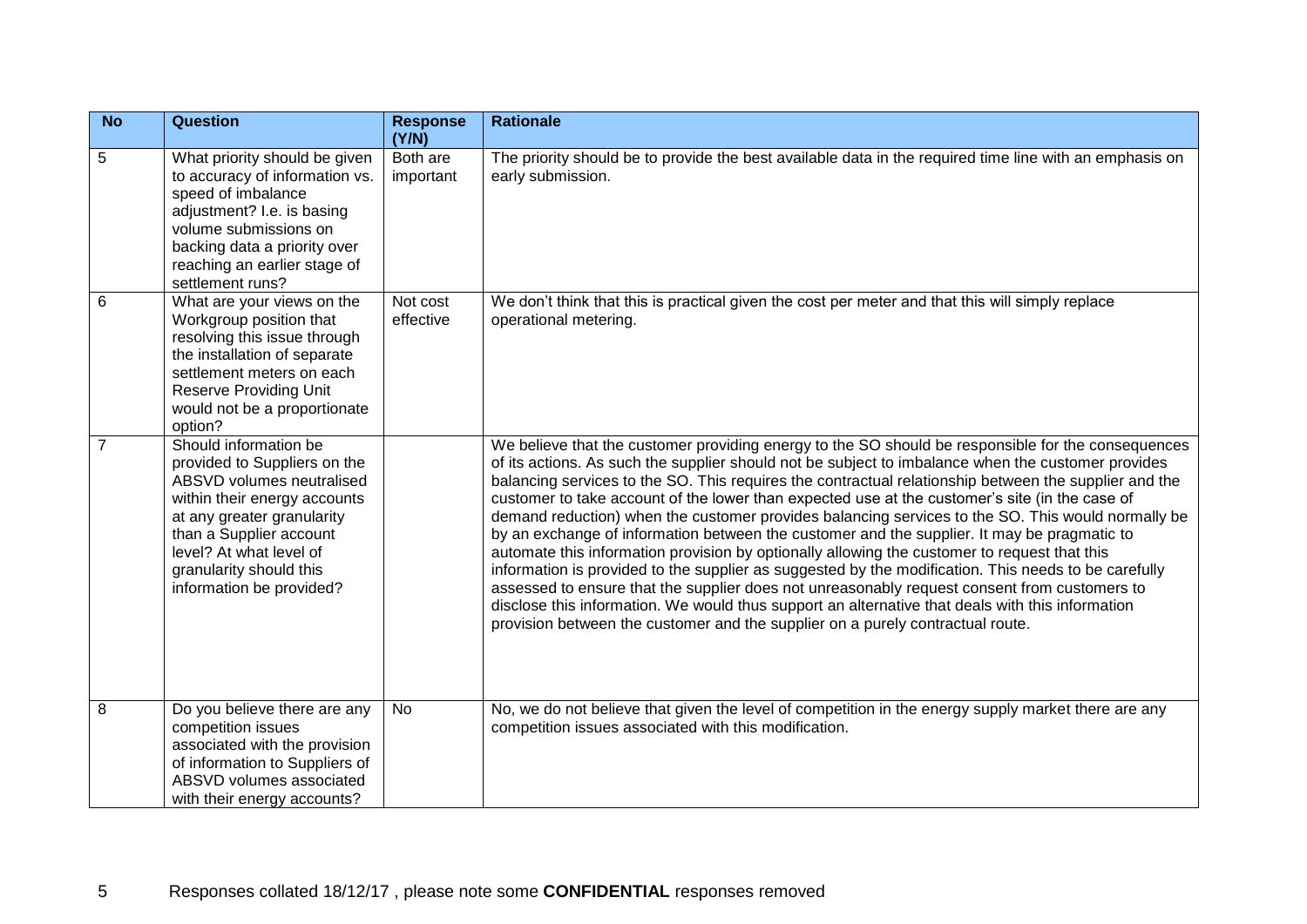| <b>No</b> | <b>Question</b>                                                                                                                                                                                              | <b>Response</b><br>(Y/N) | <b>Rationale</b>                                                                                                                                                                                                                                                                                                                                                                                                                                                                                                                                                                                                                                                                                                                                                                                                                                                                                                                                                                                                                                                                                                                                                                                                       |
|-----------|--------------------------------------------------------------------------------------------------------------------------------------------------------------------------------------------------------------|--------------------------|------------------------------------------------------------------------------------------------------------------------------------------------------------------------------------------------------------------------------------------------------------------------------------------------------------------------------------------------------------------------------------------------------------------------------------------------------------------------------------------------------------------------------------------------------------------------------------------------------------------------------------------------------------------------------------------------------------------------------------------------------------------------------------------------------------------------------------------------------------------------------------------------------------------------------------------------------------------------------------------------------------------------------------------------------------------------------------------------------------------------------------------------------------------------------------------------------------------------|
|           | How might this be mitigated?                                                                                                                                                                                 |                          |                                                                                                                                                                                                                                                                                                                                                                                                                                                                                                                                                                                                                                                                                                                                                                                                                                                                                                                                                                                                                                                                                                                                                                                                                        |
| 9         | What system changes would<br>be required for Balancing<br>Services providers to be able<br>to pass this data to the<br>System Operator? What is<br>the approximate cost impact<br>of this for your business? | Yes                      | In our circumstance we believe that we would need to implement a process to pass back the backing<br>data to the SO once verified by internal processes.                                                                                                                                                                                                                                                                                                                                                                                                                                                                                                                                                                                                                                                                                                                                                                                                                                                                                                                                                                                                                                                               |
| 10        | Of the April 2019 and April<br>2020 implementation dates,<br>which do you believe is more<br>appropriate?                                                                                                    | April 2019               | We believe that an implementation date of April 2019 is appropriate with the C16 methodology being<br>switched on for both STOR and Fast Reserve at this time.<br>We agree that the "switch on" should only be applied for contracts that were tendered and accepted<br>with full knowledge of this change so that parties will know at the point of tendering if this change will<br>be applied to their contract if accepted. This would mean that any contracts that were tendered after<br>Ofgem makes its decision would be able to take account of the change.<br>We are aware that an alternative of April 19 for Fast Reserve and Autumn 2019 for STOR may be an<br>option for C16 switch on but in both cases the BSC solution would need to be in place ahead of the<br>earlier date. The annual additional cost of Spill energy is now around £2m/month so an early<br>implementation is important to deliver consumer value<br>We believe that the distortion has now risen to such a level (£38m to date £2m/month) that the SO<br>should consider if it should take account of this cost in assessment of upcoming tenders for FR and<br>STOR from April 18 prior to a potential implementation of P354. |
| 11        | Do you agree with the<br>proposed changes to the<br>ABSVD methodology?                                                                                                                                       | Yes                      | They give effect to the proposal.                                                                                                                                                                                                                                                                                                                                                                                                                                                                                                                                                                                                                                                                                                                                                                                                                                                                                                                                                                                                                                                                                                                                                                                      |
| 12        | Do you have any other<br>comments?                                                                                                                                                                           | Yes                      | Transmission Licence C16 Statements require the Transmission Company to procure and use<br>Balancing Services without discriminating between classes of users. The current procurement of non-<br>BM services does not take account of the additional customer cost of the use of non-BM services and<br>creates discrimination between BM and non-BM classes to the detriment of BM providers and<br>customers.<br>The attached Appendix to our submission details the materiality of the issue and includes detailed<br>information on the monthly cost of spill energy relating to non-BM calls and the volume of non-BM<br>instructed. ENGIE estimates that over the period November 15 to October 17, the cost of spill                                                                                                                                                                                                                                                                                                                                                                                                                                                                                           |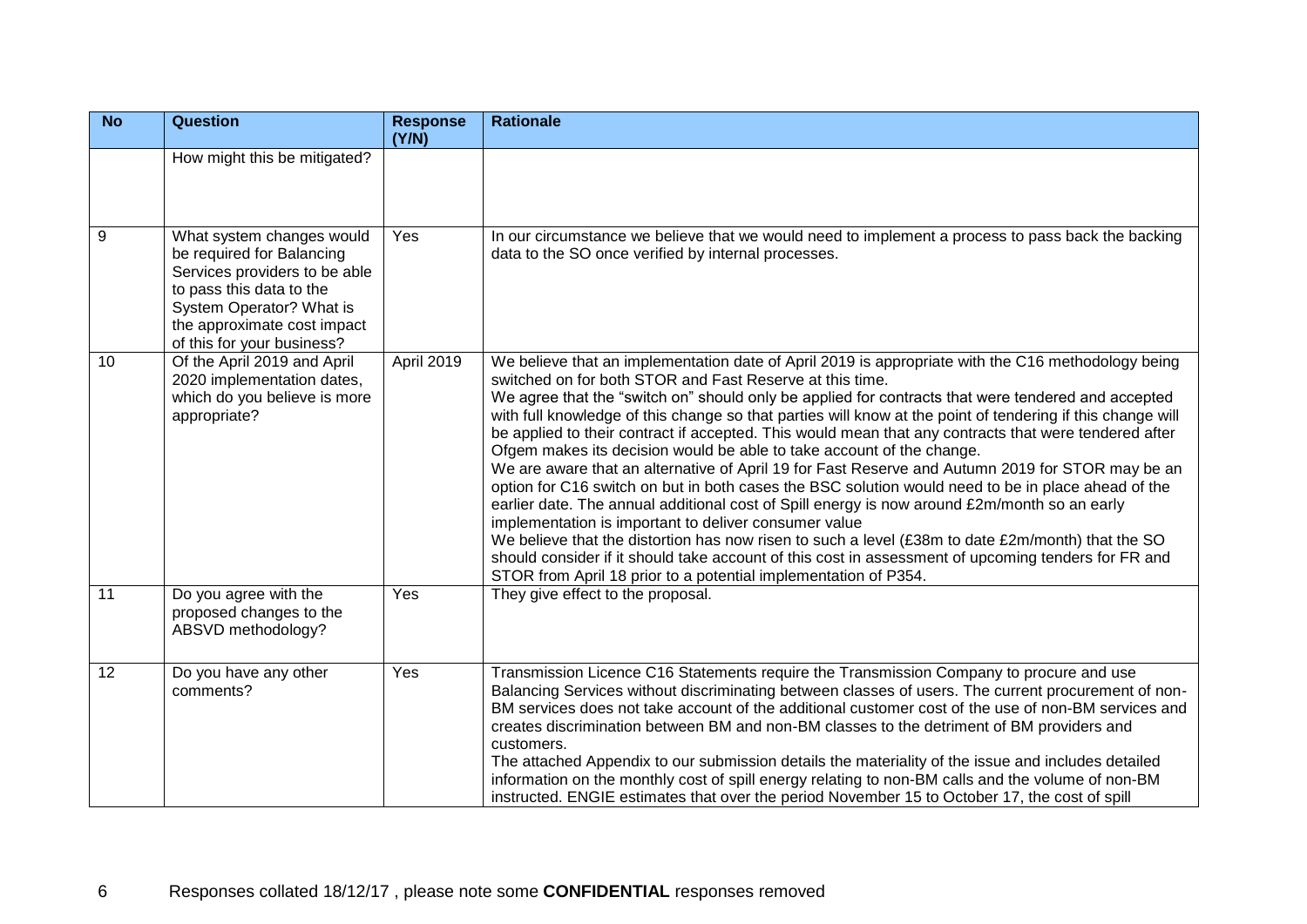| <b>No</b> | Question | <b>Response</b> | <b>Rationale</b>                                                                                                                                                                                                                                                                                                 |
|-----------|----------|-----------------|------------------------------------------------------------------------------------------------------------------------------------------------------------------------------------------------------------------------------------------------------------------------------------------------------------------|
|           |          | (Y/N)           |                                                                                                                                                                                                                                                                                                                  |
|           |          |                 | payments received by suppliers related to the SO use of non-BM services is around £38m. The<br>average cost of spill energy during non BM STOR calls now stands at £70/MWh (October 17) and the<br>volume of non-BM STOR instructed has risen significantly with a six fold increase over the last two<br>vears. |

## Appendix A

The three charts below are based on ENGIE analysis of data following the implementation of P305 (up to 14th November 17) these show the estimated cost, volume and prices (£/MWh) associated with spill energy for non-BM STOR units. An estimate of the spill energy price associated with the use of non-BM Fast Reserve (FR) unit is also given based on typical running patterns.

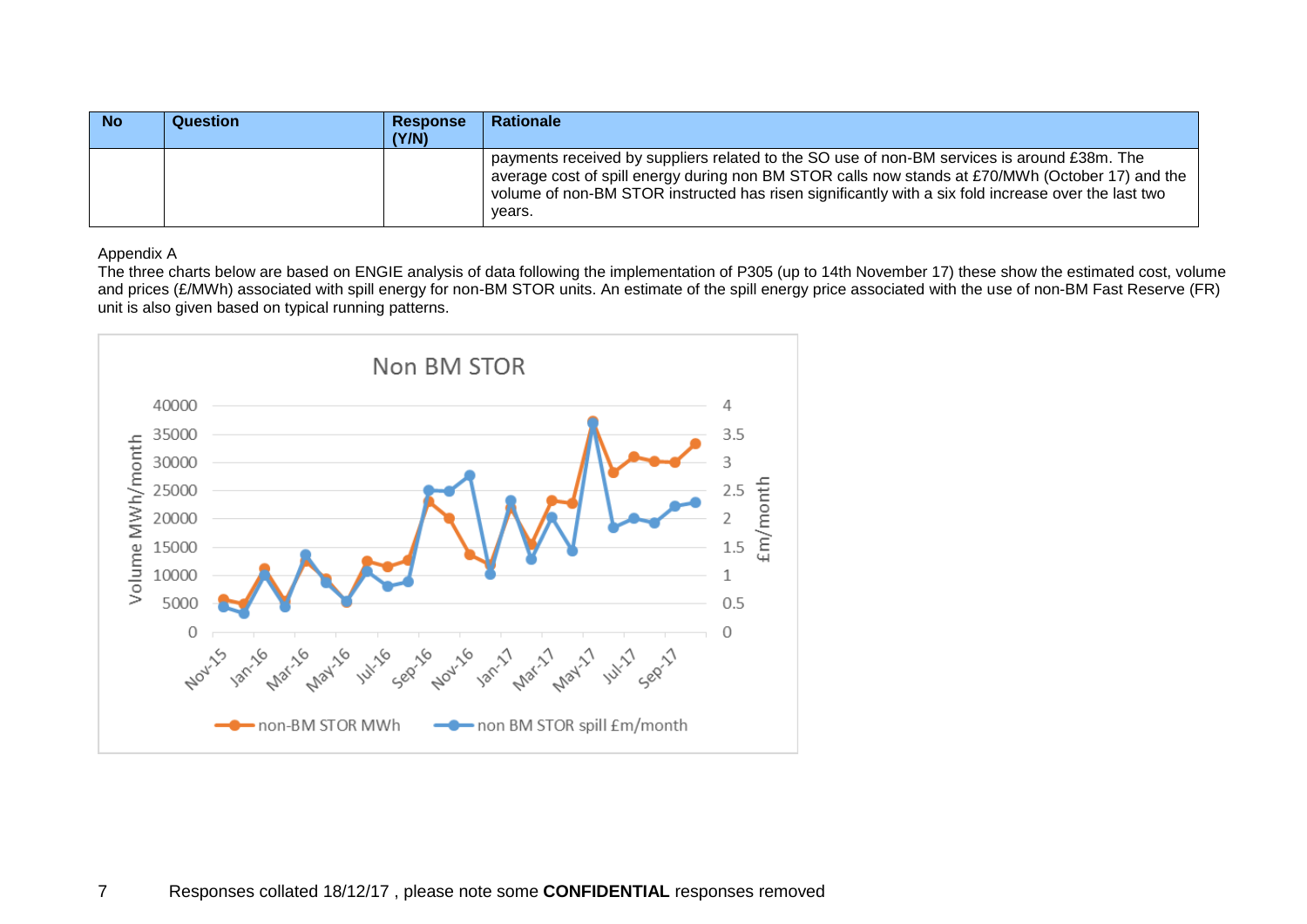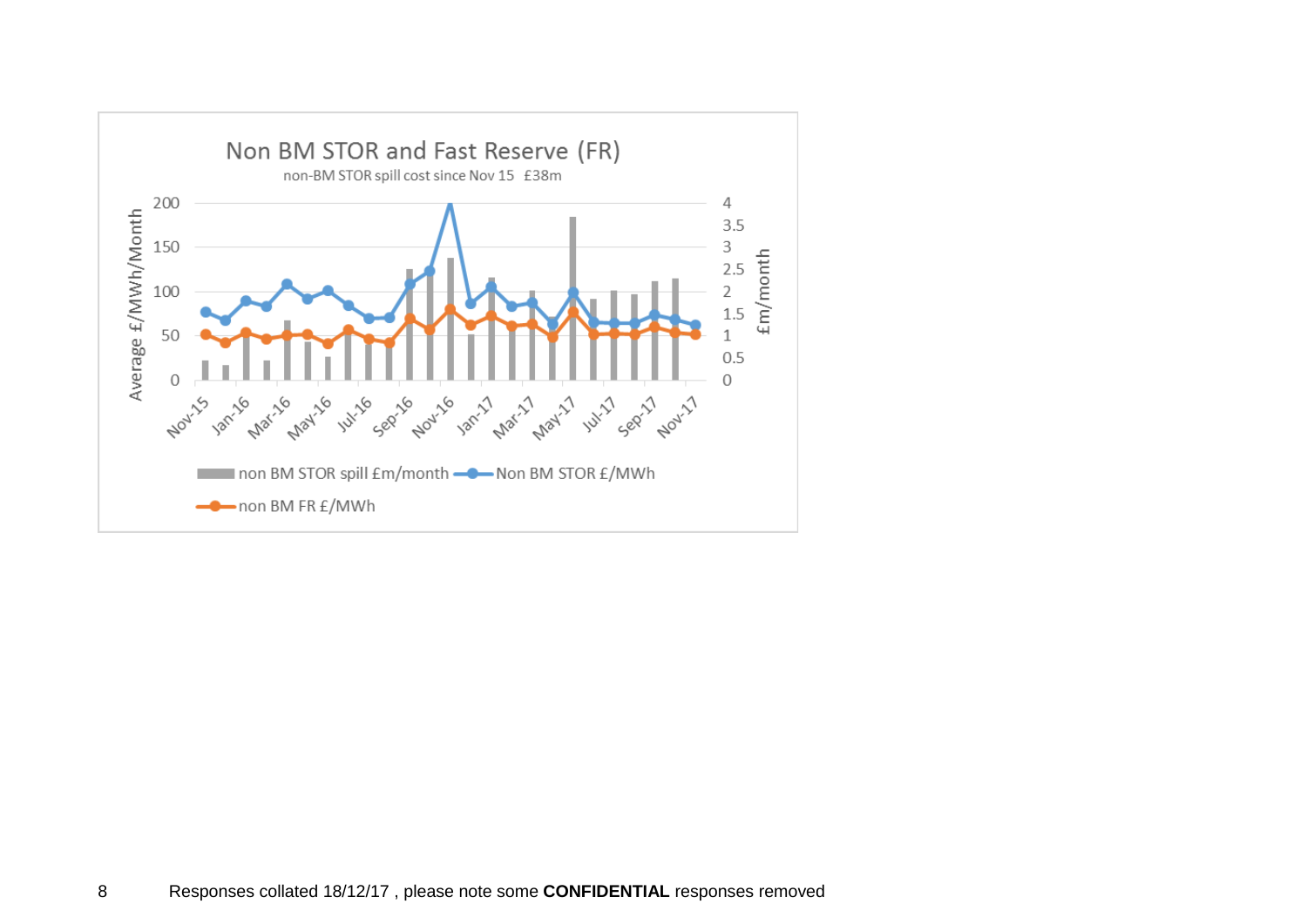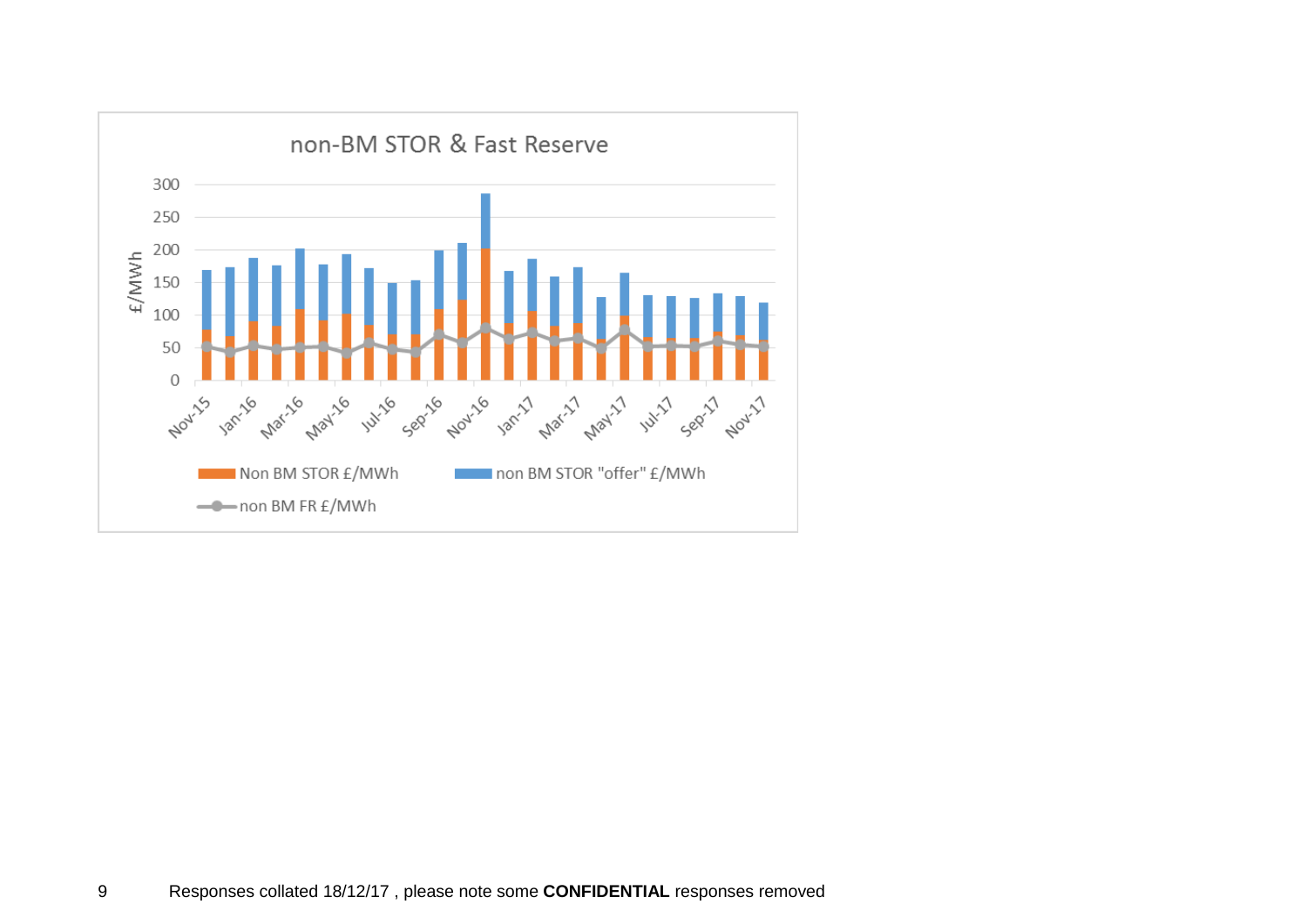| <b>Respondent:</b>                                                                 | <b>Bill Reed</b>          |
|------------------------------------------------------------------------------------|---------------------------|
| <b>Company Name:</b>                                                               | RWE Supply & Trading GmbH |
| Does this response contain<br>confidential information? If yes,<br>please specify. | No                        |

| <b>No</b>                | Question                                                                                                                                                                                                                                                         | <b>Response</b> | <b>Rationale</b>                                                                                                                                         |
|--------------------------|------------------------------------------------------------------------------------------------------------------------------------------------------------------------------------------------------------------------------------------------------------------|-----------------|----------------------------------------------------------------------------------------------------------------------------------------------------------|
|                          |                                                                                                                                                                                                                                                                  | (Y/N)           |                                                                                                                                                          |
|                          | What are the issues with the<br>provision of collared delivered<br>volumes (by MSID pair, per<br>settlement period) from<br>Balancing Service providers to<br><b>National Grid?</b>                                                                              |                 | We do not have any evidence that there are significant issues associated with the provision of<br>collared delivered volumes from BSPs to National Grid. |
| $\overline{2}$           | Can you provide any<br>examples/evidence of when the<br>proposed process flow may not<br>work?                                                                                                                                                                   | <b>No</b>       |                                                                                                                                                          |
| 3                        | Where backing data received<br>from National Grid is used as<br>the basis for allocating delivered<br>volumes to MSID pair:<br>Approximately how long would it<br>take for service providers to<br>undertake this exercise following<br>the receipt of the data? | <b>No</b>       |                                                                                                                                                          |
| $\overline{\mathcal{A}}$ | Where backing data is not<br>available or not a preferred<br>option, are there any issues with<br>using operational metering data<br>to derive collared delivered<br>volumes?                                                                                    |                 |                                                                                                                                                          |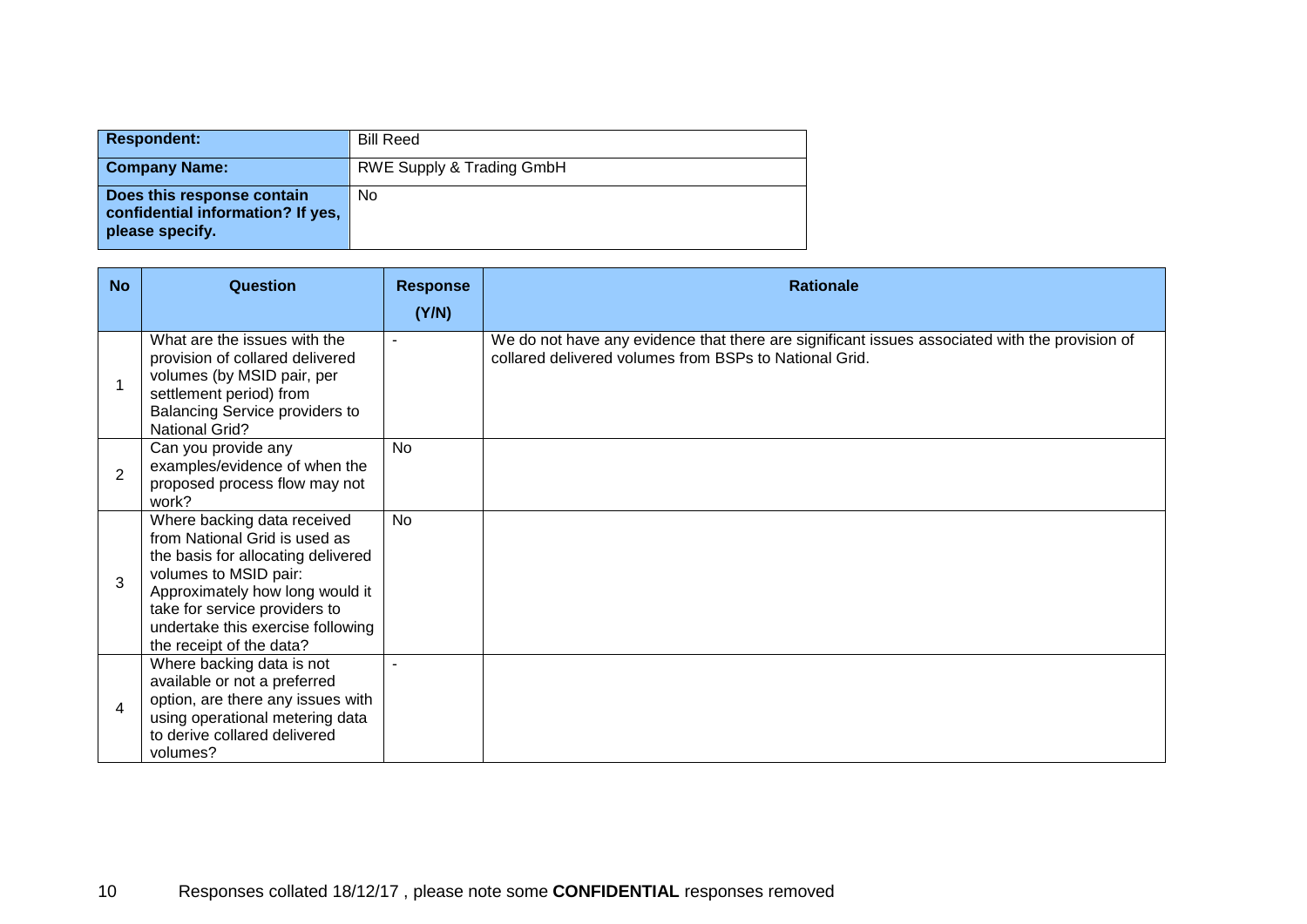| <b>No</b>      | <b>Question</b>                                                                                                                                                                                                                                            | <b>Response</b> | <b>Rationale</b>                                                                                                                                                                                                                                              |
|----------------|------------------------------------------------------------------------------------------------------------------------------------------------------------------------------------------------------------------------------------------------------------|-----------------|---------------------------------------------------------------------------------------------------------------------------------------------------------------------------------------------------------------------------------------------------------------|
|                |                                                                                                                                                                                                                                                            | (Y/N)           |                                                                                                                                                                                                                                                               |
| 5              | What priority should be given to<br>accuracy of information vs.<br>speed of imbalance adjustment?<br>I.e. is basing volume<br>submissions on backing data a<br>priority over reaching an earlier<br>stage of settlement runs?                              |                 | It is important that the date that enters settlement is as accurate as possible since this affects<br>imbalance adjustments and party cash flows.                                                                                                             |
| 6              | What are your views on the<br>Workgroup position that<br>resolving this issue through the<br>installation of separate<br>settlement meters on each<br>Reserve Providing Unit would<br>not be a proportionate option?                                       |                 | While the solution would be effective in addressing the defect it is likely that it would severely<br>disrupt the provision of service and be expensive to deliver. Therefore this does not seem a<br>proportionate response to the issues raised under P354. |
| $\overline{7}$ | Should information be provided<br>to Suppliers on the ABSVD<br>volumes neutralised within their<br>energy accounts at any greater<br>granularity than a Supplier<br>account level? At what level of<br>granularity should this<br>information be provided? |                 | We do not have views on this matter.                                                                                                                                                                                                                          |
| 8              | Do you believe there are any<br>competition issues associated<br>with the provision of information<br>to Suppliers of ABSVD volumes<br>associated with their energy<br>accounts? How might this be<br>mitigated?                                           | ÷               | We do not have views on this matter                                                                                                                                                                                                                           |
| 9              | What system changes would be<br>required for Balancing Services<br>providers to be able to pass this<br>data to the System Operator?<br>What is the approximate cost<br>impact of this for your business?                                                  |                 | We do not have views on this matter                                                                                                                                                                                                                           |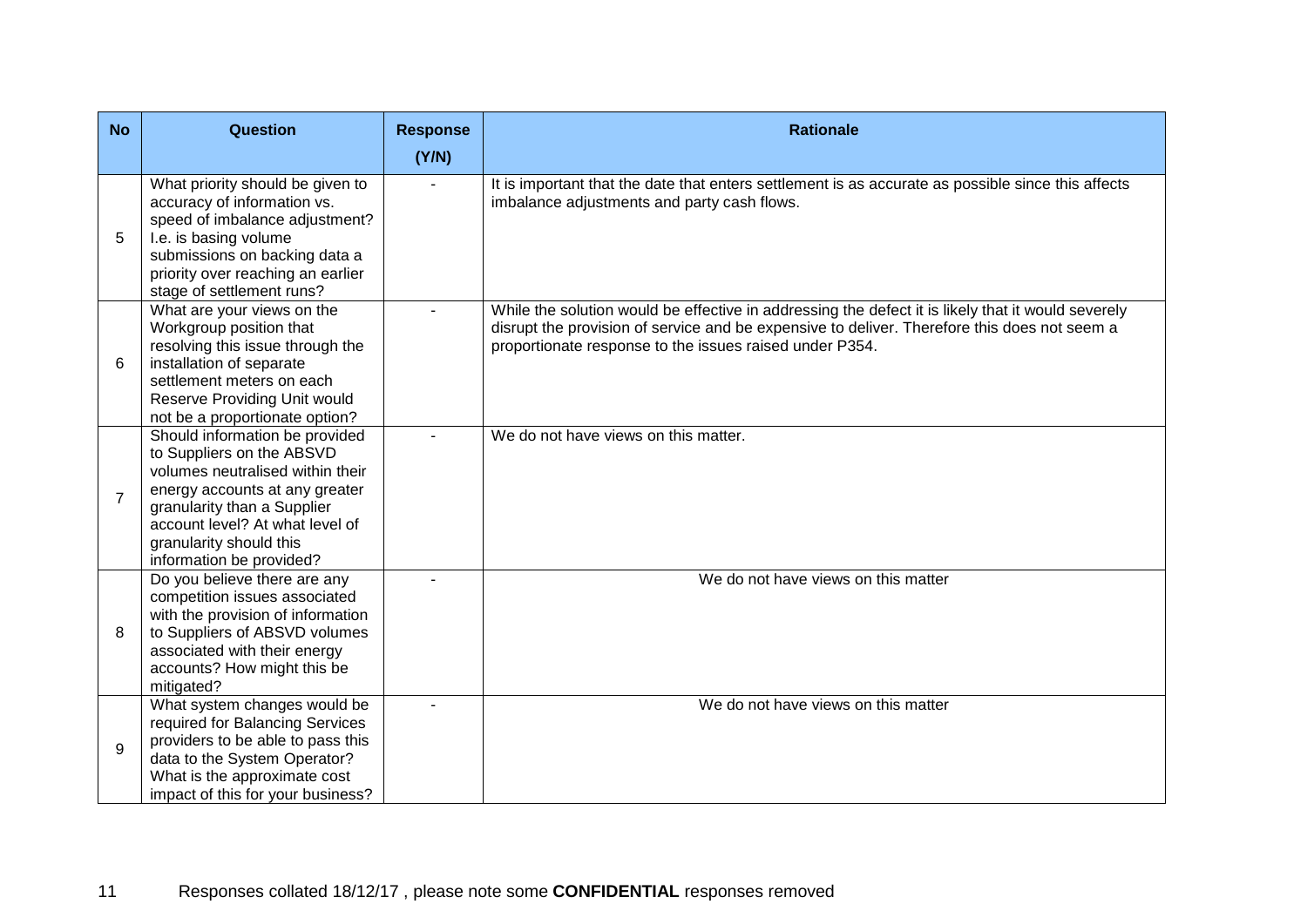| <b>No</b> | Question                                                                                               | <b>Response</b> | <b>Rationale</b>                                                                                                           |
|-----------|--------------------------------------------------------------------------------------------------------|-----------------|----------------------------------------------------------------------------------------------------------------------------|
|           |                                                                                                        | (Y/N)           |                                                                                                                            |
| 10        | Of the April 2019 and April 2020<br>implementation dates, which do<br>you believe is more appropriate? | April 2019      | The changes should be implemented as soon as practicable.                                                                  |
| 11        | Do you agree with the proposed<br>changes to the ABSVD<br>methodology?                                 | Yes.            |                                                                                                                            |
| 12        | Do you have any other<br>comments?                                                                     | Yes             | P354 and the ABSVD changes should apply to prospective new contracts and should not apply<br>to contracts already in place |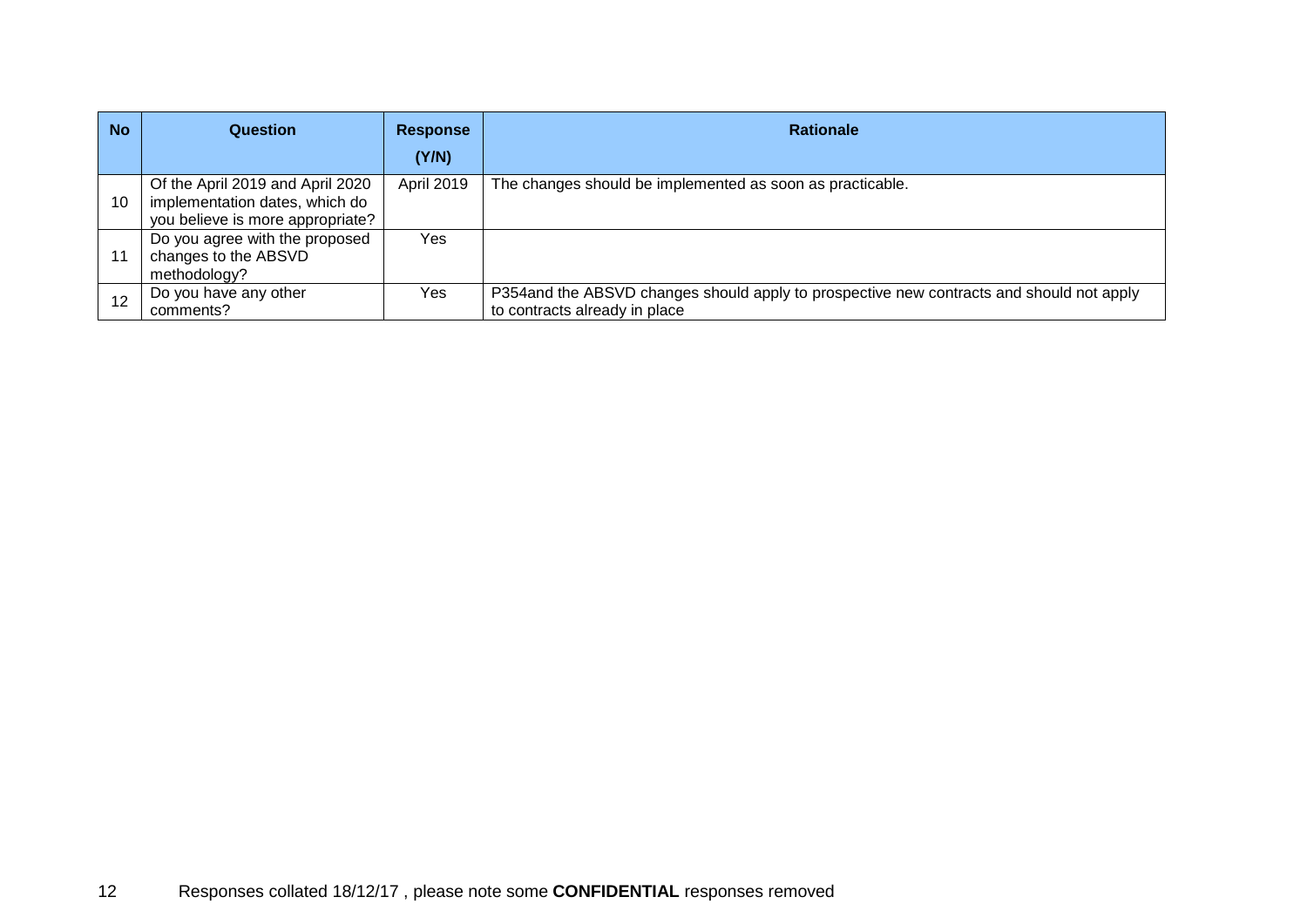| <b>Respondent:</b>                                                                 | Colin Prestwich |
|------------------------------------------------------------------------------------|-----------------|
| <b>Company Name:</b>                                                               | SmartestEnergy  |
| Does this response contain<br>confidential information? If yes,<br>please specify. | No              |

| <b>No</b>      | Question                                                                                                                                                                                                                                                         | <b>Response</b> | <b>Rationale</b> |
|----------------|------------------------------------------------------------------------------------------------------------------------------------------------------------------------------------------------------------------------------------------------------------------|-----------------|------------------|
|                |                                                                                                                                                                                                                                                                  | (Y/N)           |                  |
| -1             | What are the issues with the<br>provision of collared delivered<br>volumes (by MSID pair, per<br>settlement period) from<br>Balancing Service providers to<br><b>National Grid?</b>                                                                              |                 | No comment       |
| $\overline{2}$ | Can you provide any<br>examples/evidence of when the<br>proposed process flow may not<br>work?                                                                                                                                                                   |                 | No comment       |
| 3              | Where backing data received<br>from National Grid is used as<br>the basis for allocating delivered<br>volumes to MSID pair:<br>Approximately how long would it<br>take for service providers to<br>undertake this exercise following<br>the receipt of the data? |                 | No comment       |
| $\overline{4}$ | Where backing data is not<br>available or not a preferred<br>option, are there any issues with<br>using operational metering data<br>to derive collared delivered<br>volumes?                                                                                    |                 | No comment       |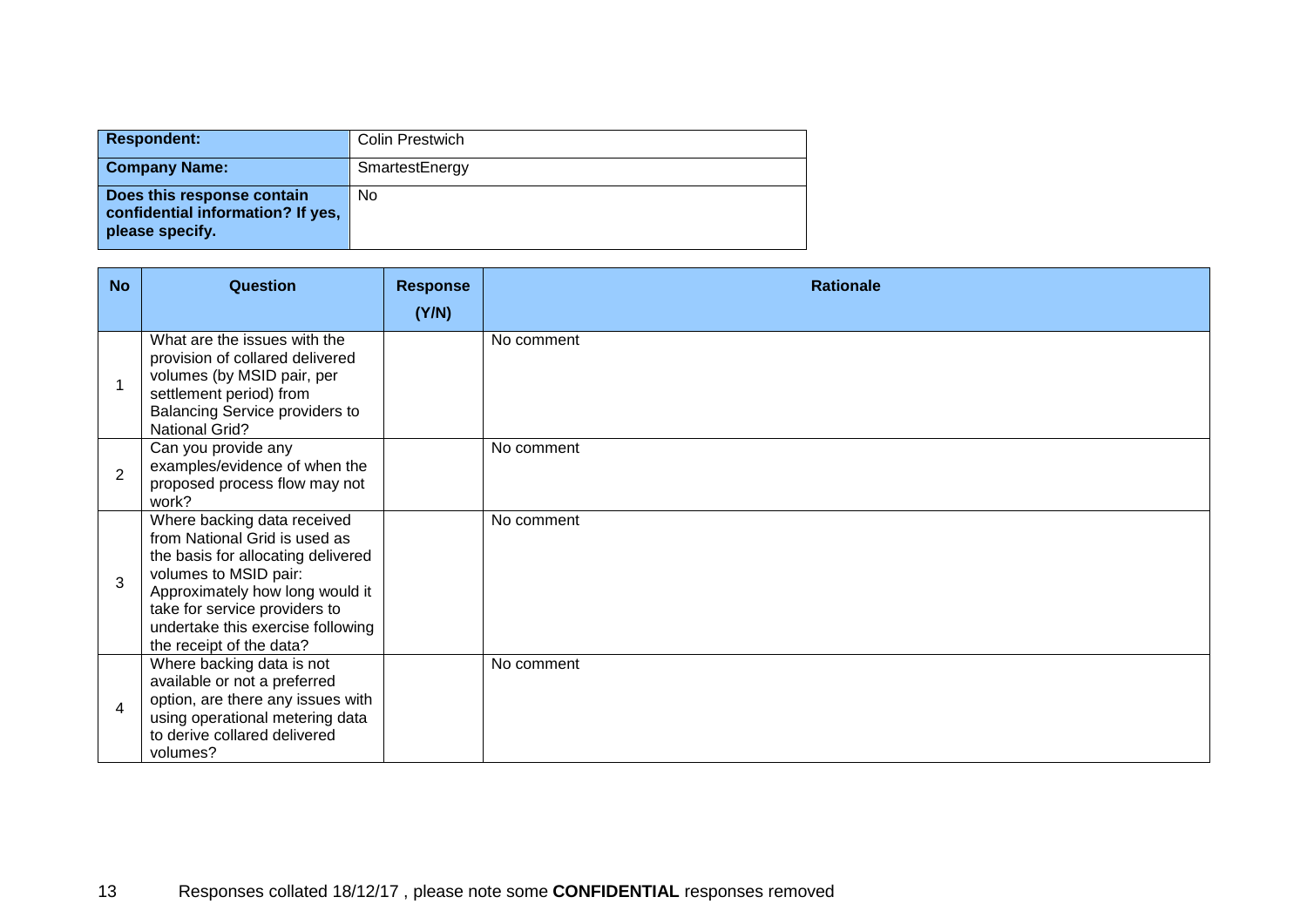| <b>No</b>      | <b>Question</b>                                                                                                                                                                                                                                            | <b>Response</b><br>(Y/N) | <b>Rationale</b>                                                                                                                                                                                                                                                                                                                                                                                    |
|----------------|------------------------------------------------------------------------------------------------------------------------------------------------------------------------------------------------------------------------------------------------------------|--------------------------|-----------------------------------------------------------------------------------------------------------------------------------------------------------------------------------------------------------------------------------------------------------------------------------------------------------------------------------------------------------------------------------------------------|
| 5              | What priority should be given to<br>accuracy of information vs.<br>speed of imbalance adjustment?<br>I.e. is basing volume<br>submissions on backing data a<br>priority over reaching an earlier<br>stage of settlement runs?                              |                          | Obviously, the data needs to 100% accurate eventually. A reasonable level of estimation could be<br>acceptable in an early settlement run.                                                                                                                                                                                                                                                          |
| 6              | What are your views on the<br>Workgroup position that<br>resolving this issue through the<br>installation of separate<br>settlement meters on each<br>Reserve Providing Unit would<br>not be a proportionate option?                                       |                          | It may not be deemed proportionate but it is preferable to leaving suppliers with an imbalance position<br>which they cannot reconcile with their customers.<br>What are the cost of installing metering? Are they really a large proportion of the revenues expected<br>from the service provider activity?                                                                                        |
| $\overline{7}$ | Should information be provided<br>to Suppliers on the ABSVD<br>volumes neutralised within their<br>energy accounts at any greater<br>granularity than a Supplier<br>account level? At what level of<br>granularity should this<br>information be provided? | Yes                      | Suppliers need to see the half hourly data by MPAN so that they can adjust the billing of customers<br>who are apparently spilling.                                                                                                                                                                                                                                                                 |
| 8              | Do you believe there are any<br>competition issues associated<br>with the provision of information<br>to Suppliers of ABSVD volumes<br>associated with their energy<br>accounts? How might this be<br>mitigated?                                           | No                       | We do not believe there are any competition issues. However, one way of mitigating the problem (i.e.<br>ensuring suppliers are kept whole and also do not see which customers have been providing services<br>through other aggregators) is for a financial correction for the spill between NGT and the<br>customer/aggregator rather than a volume correction in the supplier account. See below. |
| 9              | What system changes would be<br>required for Balancing Services<br>providers to be able to pass this<br>data to the System Operator?<br>What is the approximate cost<br>impact of this for your business?                                                  |                          | No comment                                                                                                                                                                                                                                                                                                                                                                                          |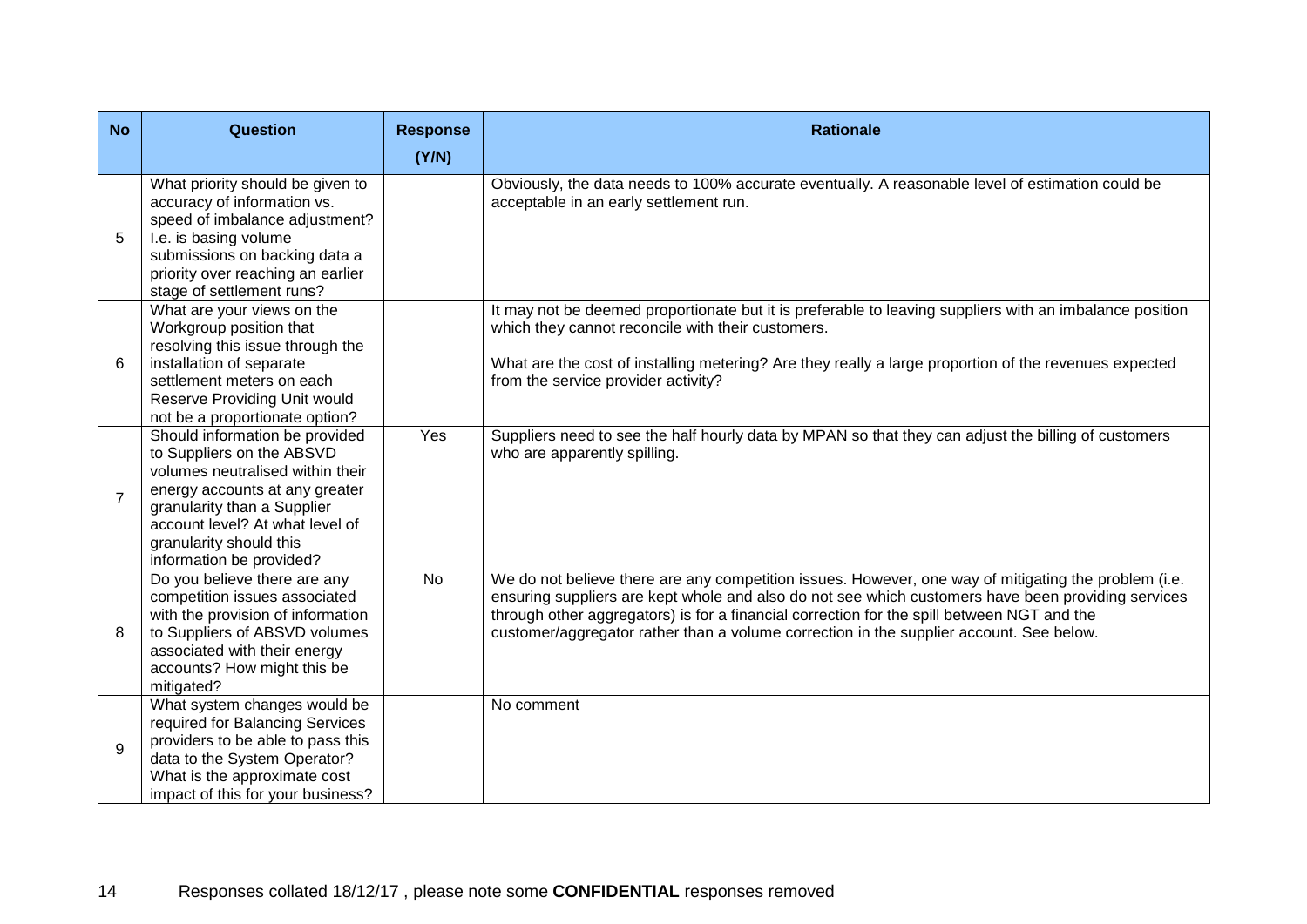| <b>No</b>         | <b>Question</b>                                                                                        | <b>Response</b> | <b>Rationale</b>                                                                                                                                                                                                                                                                                                                                                                                                                                                                                                                                                                                                                                                                                                                                                                                                                                                                                                                                                                                                                                                                                                                                                                                                                                                                                                             |
|-------------------|--------------------------------------------------------------------------------------------------------|-----------------|------------------------------------------------------------------------------------------------------------------------------------------------------------------------------------------------------------------------------------------------------------------------------------------------------------------------------------------------------------------------------------------------------------------------------------------------------------------------------------------------------------------------------------------------------------------------------------------------------------------------------------------------------------------------------------------------------------------------------------------------------------------------------------------------------------------------------------------------------------------------------------------------------------------------------------------------------------------------------------------------------------------------------------------------------------------------------------------------------------------------------------------------------------------------------------------------------------------------------------------------------------------------------------------------------------------------------|
|                   |                                                                                                        | (Y/N)           |                                                                                                                                                                                                                                                                                                                                                                                                                                                                                                                                                                                                                                                                                                                                                                                                                                                                                                                                                                                                                                                                                                                                                                                                                                                                                                                              |
| 10                | Of the April 2019 and April 2020<br>implementation dates, which do<br>you believe is more appropriate? |                 | If we were to receive the necessary data to reconcile volume positions a system change would be<br>required. It would be a tall order to get this in in time for April 2019.                                                                                                                                                                                                                                                                                                                                                                                                                                                                                                                                                                                                                                                                                                                                                                                                                                                                                                                                                                                                                                                                                                                                                 |
| 11                | Do you agree with the proposed<br>changes to the ABSVD<br>methodology?                                 | No.             | Please see below.                                                                                                                                                                                                                                                                                                                                                                                                                                                                                                                                                                                                                                                                                                                                                                                                                                                                                                                                                                                                                                                                                                                                                                                                                                                                                                            |
| $12 \overline{ }$ | Do you have any other<br>comments?                                                                     | Yes             | The consultation document points out that Article 49 of the European Guideline for Balancing<br>requires TSOs to "calculate an imbalance adjustment to be applied to the concerned balance<br>responsible parties for each ABSVD informal activated balancing energy bid". NGT go on to say that<br>"effectively this means that in GB the SO will need to ensure that imbalance is correctly attributed<br>when Balancing Services are delivered. In the case of non-BM Balancing Services providers, this<br>means that delivered balancing energy is neutralised against the relevant Supplier's account." We<br>do not agree that this necessarily means that volumes need to be changed in the Supplier's account.<br>The adjustment could be financial.<br>Suppliers processes assume that the energy which passes through the meter is that on which they<br>are settled. This is a fundamental feature of the BSC.<br>In our view, a better solution would be to adjust the payments to embedded generators in the NGT<br>sphere i.e. a secondary correcting cash transfer at SSP could be made where the BMU does not have<br>its position corrected through ABSVD. If non-BM Units and their aggregators know that they will have to<br>pay a secondary cashflow they will adjust their bids for STOR accordingly. |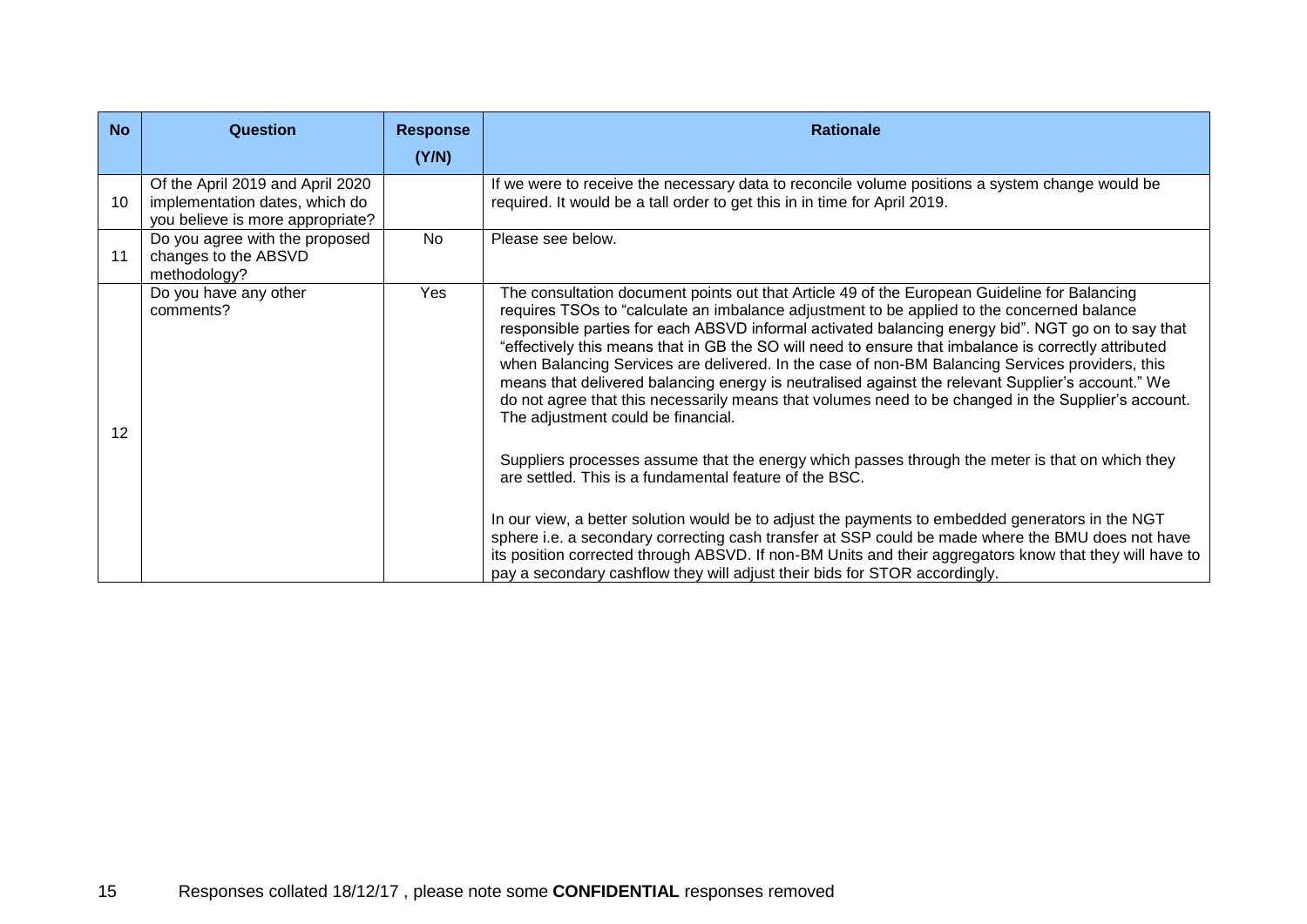| <b>Respondent:</b>                                                                 | Saskia Barker                                               |
|------------------------------------------------------------------------------------|-------------------------------------------------------------|
| <b>Company Name:</b>                                                               | <b>Flexitricity Limited</b>                                 |
| Does this response contain<br>confidential information? If yes,<br>please specify. | Yes, all confidential parts are clearly marked and in bold. |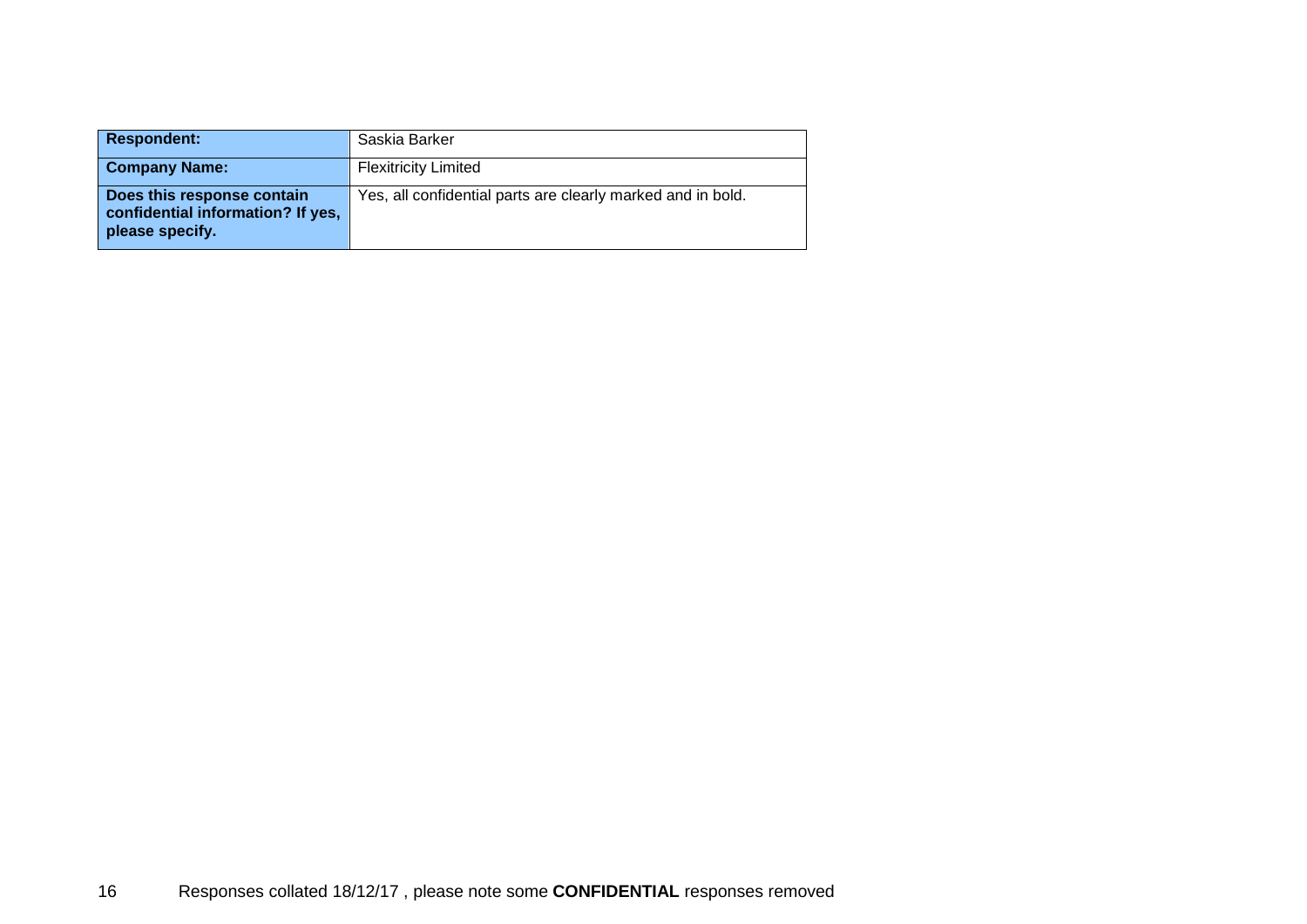| <b>No</b> | <b>Question</b>                                                                                                                                                                        | <b>Response</b><br>(Y/N) | <b>Rationale</b>                                                                                                                                                                                                                                                                                                                                                                                                                                                                                                                                                                                                                                                                                                                                                                                                                                                                                                                                                                                                                                                                                                                                                                                                                                                                                                                                                                                                                                                                                                                                                                                                                                                                                                                                                                                                                                                                                                                                                                                                                                                                                                                                                                                                                                                                                                                                                                                                                                                                                                                                                                                                 |
|-----------|----------------------------------------------------------------------------------------------------------------------------------------------------------------------------------------|--------------------------|------------------------------------------------------------------------------------------------------------------------------------------------------------------------------------------------------------------------------------------------------------------------------------------------------------------------------------------------------------------------------------------------------------------------------------------------------------------------------------------------------------------------------------------------------------------------------------------------------------------------------------------------------------------------------------------------------------------------------------------------------------------------------------------------------------------------------------------------------------------------------------------------------------------------------------------------------------------------------------------------------------------------------------------------------------------------------------------------------------------------------------------------------------------------------------------------------------------------------------------------------------------------------------------------------------------------------------------------------------------------------------------------------------------------------------------------------------------------------------------------------------------------------------------------------------------------------------------------------------------------------------------------------------------------------------------------------------------------------------------------------------------------------------------------------------------------------------------------------------------------------------------------------------------------------------------------------------------------------------------------------------------------------------------------------------------------------------------------------------------------------------------------------------------------------------------------------------------------------------------------------------------------------------------------------------------------------------------------------------------------------------------------------------------------------------------------------------------------------------------------------------------------------------------------------------------------------------------------------------------|
|           | What are the issues with<br>the provision of collared<br>delivered volumes (by<br>MSID pair, per settlement<br>period) from Balancing<br>Service providers to<br><b>National Grid?</b> |                          | For services where the provider does not currently provide National Grid with the MW or MWh hours<br>delivered for a service (for example FFR), providers would need to change their systems to allow<br>them to calculate these volumes. Since National Grid does not currently provide these volumes to<br>balancing services providers through backing data at any point in the process, National Grid would<br>have to complete this work first so that providers know what National Grid is using to define<br>'delivered MWh' for frequency services and so that this data can be verified.<br>For sites with more than one incomer, it will be difficult for the balancing service provider to determine<br>which MSID pair to assign the volumes to as they often have no access to the boundary meter data.<br>Another issue for sites with more than one incomer is that for the balancing services provider, 'pairing'<br>the import and export MPANs together is often impossible without requesting information from the<br>MOp, who is an agent of the supplier. The MOp could then easily inform the supplier which would be<br>a competition issue as described later in this response. The proposed solution rests on the balancing<br>services provider correctly guessing which import and which export MSID belong to the same<br>incomer. If this information is available to someone other than the supplier or their agents, it would be<br>useful if the MSIDs could be paired for the balancing services provider as part of the registration<br>process.<br>If the balancing services provider has not received backing data from National Grid, it is impossible<br>for them to accurately determine the total delivered volumes that will agree with National Grid's final<br>value for services. This is partly because National Grid may poll the metering value less frequently<br>than the service provider, and partly because in our experience, disputes in relation to metering data<br>occur frequently and take many months to resolve. A provider subject to a correction on the basis of<br>MWh data that exceed the value which National Grid calculates will be penalised for participating.<br>Non-BM Balancing services providers need to rely on the customer to give them the correct MPANs.<br>Because they don't have access to ECOS there is no way for the provider to verify that these<br>numbers are correct. It would be useful if a party with access to ECOS verified that the MPANs are<br>for the correct address as part of the registration process. |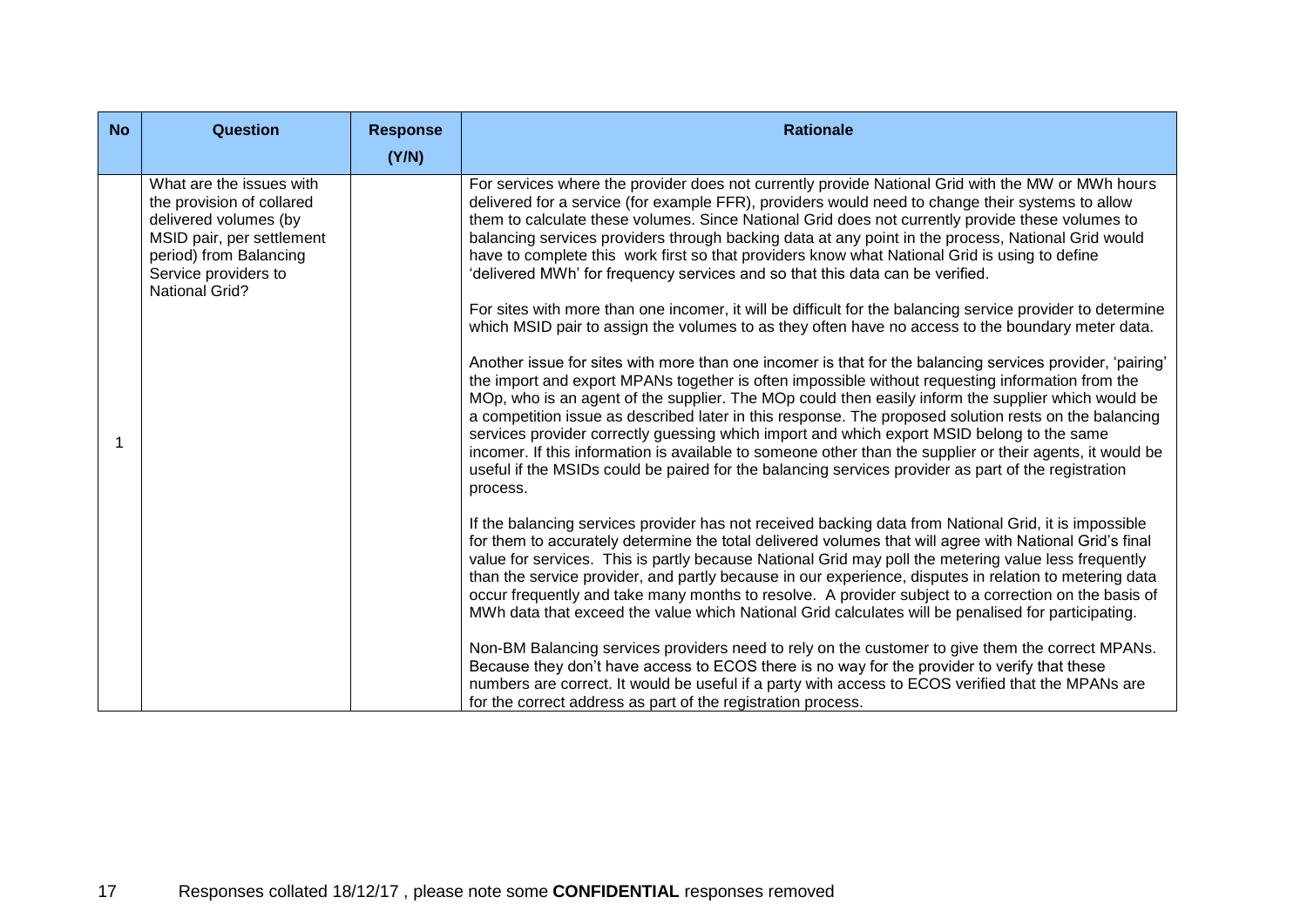| <b>No</b> | <b>Question</b>                                                         | <b>Response</b><br>(Y/N) | <b>Rationale</b>                                                                                                                                                                                                                                                                                                               |
|-----------|-------------------------------------------------------------------------|--------------------------|--------------------------------------------------------------------------------------------------------------------------------------------------------------------------------------------------------------------------------------------------------------------------------------------------------------------------------|
|           | Can you provide any                                                     | Y                        | For any site providing balancing services that has more than one incomer and only receive access to                                                                                                                                                                                                                            |
| 2         | examples/evidence of when<br>the proposed process flow<br>may not work? |                          | their own boundary metering data through their supplier over a month after the fact, it would be<br>difficult, if not impossible to correctly assign the balancing services volumes to the correct MSID pair<br>within the timeframe suggested in this proposal.                                                               |
|           |                                                                         |                          | For services that currently don't have the concept of delivered MWh, like frequency services, or are<br>going through an interface change with National Grid like Demand Turn Up it is impossible to tell what<br>further issues would arise because it is unclear what National Grid would like to receive from<br>providers. |
|           | Where backing data<br>received from National Grid                       |                          | It would take approximately 5 working days, around the other tasks the person who would<br>disaggregate the data has. Of course this will depend on leave, illness, etc. as most balancing service                                                                                                                             |
|           | is used as the basis for                                                |                          | providers are small companies with at most one person undertaking this task.                                                                                                                                                                                                                                                   |
|           | allocating delivered<br>volumes to MSID pair:                           |                          |                                                                                                                                                                                                                                                                                                                                |
| 3         | Approximately how long                                                  |                          |                                                                                                                                                                                                                                                                                                                                |
|           | would it take for service<br>providers to undertake this                |                          |                                                                                                                                                                                                                                                                                                                                |
|           | exercise following the                                                  |                          |                                                                                                                                                                                                                                                                                                                                |
|           | receipt of the data?                                                    |                          |                                                                                                                                                                                                                                                                                                                                |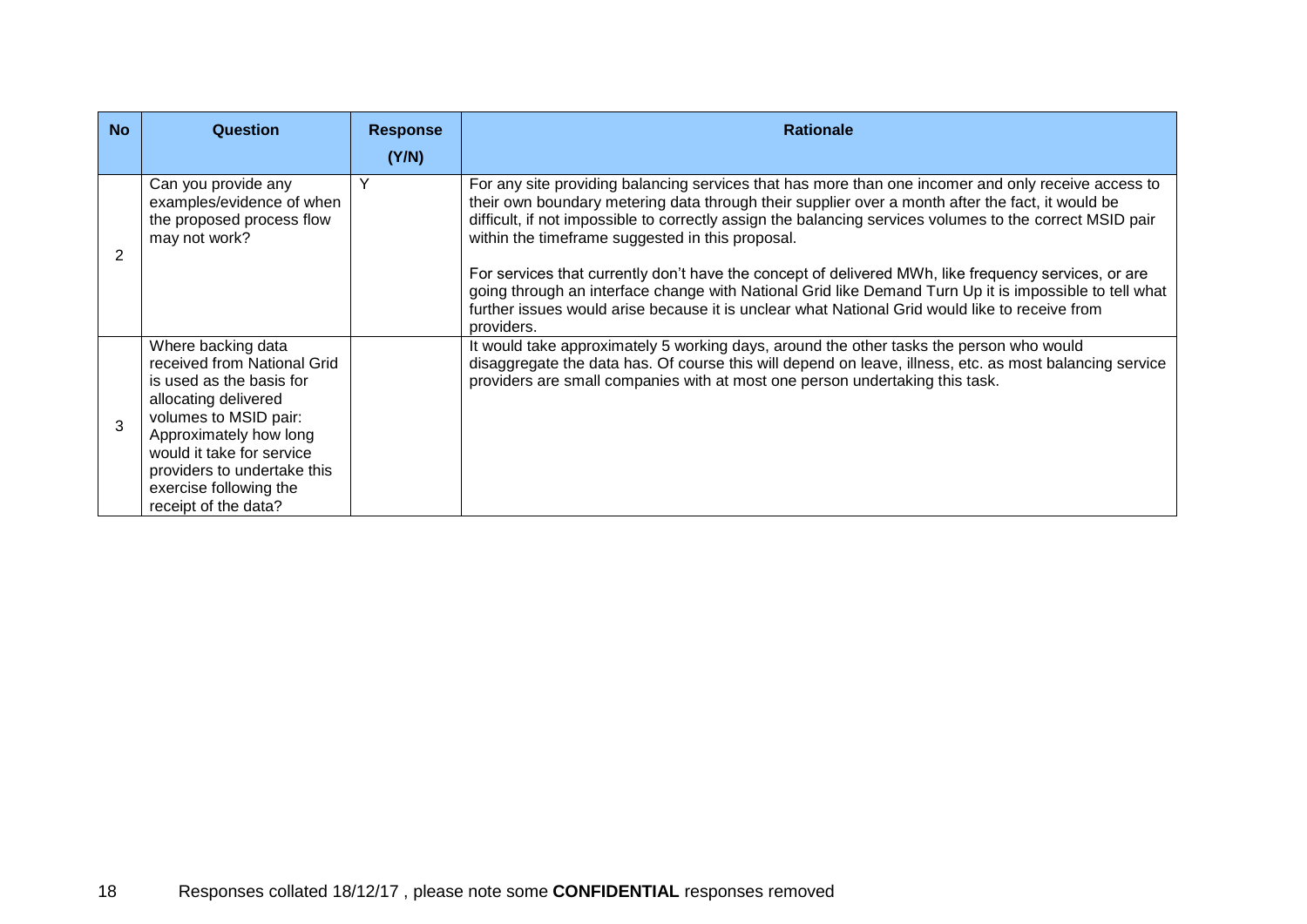| <b>No</b> | <b>Question</b>                                                                                                                                  | <b>Response</b> | <b>Rationale</b>                                                                                                                                                                                                                                                                                                                                                                                                                                                                                                                                                                                                                                                                                                                                                                                                                                                                                                                                                                                                                                                                                                                      |
|-----------|--------------------------------------------------------------------------------------------------------------------------------------------------|-----------------|---------------------------------------------------------------------------------------------------------------------------------------------------------------------------------------------------------------------------------------------------------------------------------------------------------------------------------------------------------------------------------------------------------------------------------------------------------------------------------------------------------------------------------------------------------------------------------------------------------------------------------------------------------------------------------------------------------------------------------------------------------------------------------------------------------------------------------------------------------------------------------------------------------------------------------------------------------------------------------------------------------------------------------------------------------------------------------------------------------------------------------------|
|           | Where backing data is not                                                                                                                        | (Y/N)<br>Y      | Yes, if backing data is not received from National Grid at any point during the process, then the whole                                                                                                                                                                                                                                                                                                                                                                                                                                                                                                                                                                                                                                                                                                                                                                                                                                                                                                                                                                                                                               |
|           | available or not a preferred<br>option, are there any issues<br>with using operational<br>metering data to derive<br>collared delivered volumes? |                 | process is meaningless since there would be no way to check that the adjustments being applied are<br>reasonable, let alone correct. There would be no way for providers to verify that the data they are<br>providing to National Grid are correct, and no way for National Grid to verify it. Correcting supplier's<br>positions with unverified data would be unhelpful to everyone.                                                                                                                                                                                                                                                                                                                                                                                                                                                                                                                                                                                                                                                                                                                                               |
| 4         |                                                                                                                                                  |                 | Furthermore, if backing data is only provided after the deadline for the balancing services provider to<br>provide disaggregated data to National Grid it will mean that for every day the data will need to be<br>submitted again once the backing data has been received. The reasons for the differences between<br>National Grid's backing data and the service providers operational metering records are (i) balancing<br>service providers poll the metering more frequently than National Grid and thus have a more accurate<br>measure; (ii) the age of National Grid's systems gives rise to regular failures in data transfer, resulting<br>in apparent zero delivery when in fact delivery occurred; (iii) the calculation of capped ramping energy<br>in National Grid's STOR Despatch system differs from the calculation set out in the STOR Standard<br>Contract Terms. National Grid pays only in respect of its own measurement of energy flows; while a<br>dispute may result in this information being corrected, it is only when that happens that the provider is<br>paid in full. This may take several months |
|           |                                                                                                                                                  |                 | Disaggregation prior to receipt of backing data will create double the work for balancing services<br>providers. These are often small organisations for whom repeating this task will be a significant use of<br>resources.                                                                                                                                                                                                                                                                                                                                                                                                                                                                                                                                                                                                                                                                                                                                                                                                                                                                                                          |
|           | What priority should be<br>given to accuracy of<br>information vs. speed of<br>imbalance adjustment? I.e.                                        |                 | Basing the submission on backing data is the ideal solution as it means balancing services providers<br>will not need to do the same task twice, once before we receive backing data, and again after. It<br>doesn't make sense to make an imbalance adjustment based on data that cannot be verified.                                                                                                                                                                                                                                                                                                                                                                                                                                                                                                                                                                                                                                                                                                                                                                                                                                |
| 5         | is basing volume<br>submissions on backing<br>data a priority over reaching<br>an earlier stage of<br>settlement runs?                           |                 |                                                                                                                                                                                                                                                                                                                                                                                                                                                                                                                                                                                                                                                                                                                                                                                                                                                                                                                                                                                                                                                                                                                                       |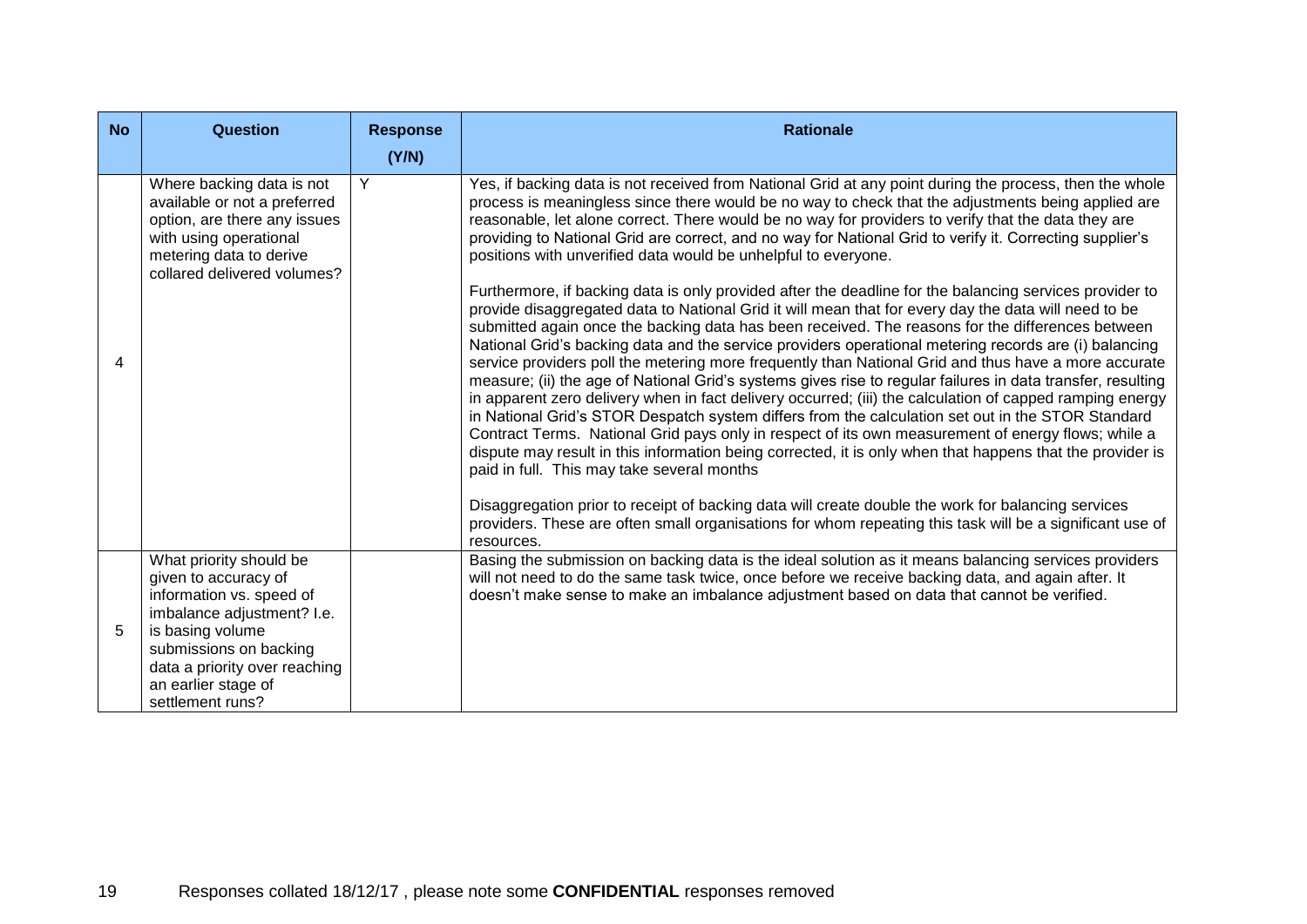| <b>No</b>      | <b>Question</b>                                                                                                                                                                                                                                                  | <b>Response</b><br>(Y/N) | <b>Rationale</b>                                                                                                                                                                                                                                                                                                                                                                                                                                                                                                                                                                                                                                                                                                                                                                                                                                                                                                                                                                                                                                                                                                                                                                   |
|----------------|------------------------------------------------------------------------------------------------------------------------------------------------------------------------------------------------------------------------------------------------------------------|--------------------------|------------------------------------------------------------------------------------------------------------------------------------------------------------------------------------------------------------------------------------------------------------------------------------------------------------------------------------------------------------------------------------------------------------------------------------------------------------------------------------------------------------------------------------------------------------------------------------------------------------------------------------------------------------------------------------------------------------------------------------------------------------------------------------------------------------------------------------------------------------------------------------------------------------------------------------------------------------------------------------------------------------------------------------------------------------------------------------------------------------------------------------------------------------------------------------|
| 6              | What are your views on the<br>Workgroup position that<br>resolving this issue through<br>the installation of separate<br>settlement meters on each<br><b>Reserve Providing Unit</b><br>would not be a<br>proportionate option?                                   | Y                        | Installing settlement meters on each reserve providing unit would mean providers aggregating small<br>units would incur a disproportionately large cost to provide a service they are already providing,<br>pushing them out of the market.<br>From the CM bespoke metering process we know that having a settlement meter installed directly on<br>a reserve providing unit takes a significant amount of time (often more than 6 months), often requires<br>a shutdown at the site, and can mean the installation of new current and voltage transformers.<br>To start this process the site often needs to speak to their MOp, an agent of the supplier. This means<br>the site will need to ask their supplier for the for the contact details of the MOp. This would create the<br>same competition issues as discussed in questions 7 and 8.                                                                                                                                                                                                                                                                                                                                 |
| $\overline{7}$ | Should information be<br>provided to Suppliers on<br>the ABSVD volumes<br>neutralised within their<br>energy accounts at any<br>greater granularity than a<br>Supplier account level? At<br>what level of granularity<br>should this information be<br>provided? | $\mathsf{N}$             | The data should only be provided on the GSP group level so that the supplier's consumption account<br>can be corrected.<br>If suppliers have access to data at the MPAN level they will be able to identify which of their<br>customers provide balancing services. This could lead them to force a change in their supply<br>agreement to either try to induce the customer to provide balancing services through them, or to stop<br>providing balancing services all together. Preventing their customers from providing balancing<br>services has been raised as a potential consequence of this modification by suppliers in the<br>workgroup meetings.<br>Identifying sites that can provide balancing services is a difficult task that aggregators have worked<br>hard to gain the experience and knowledge to do. If the supplier is notified every time one of their<br>customers signs up to provide balancing services, the supplier could easily use this system to identify<br>flexible customers through the sensitive market information they receive through this data stream,<br>basically using the aggregator as a free flexible customer identification tool. |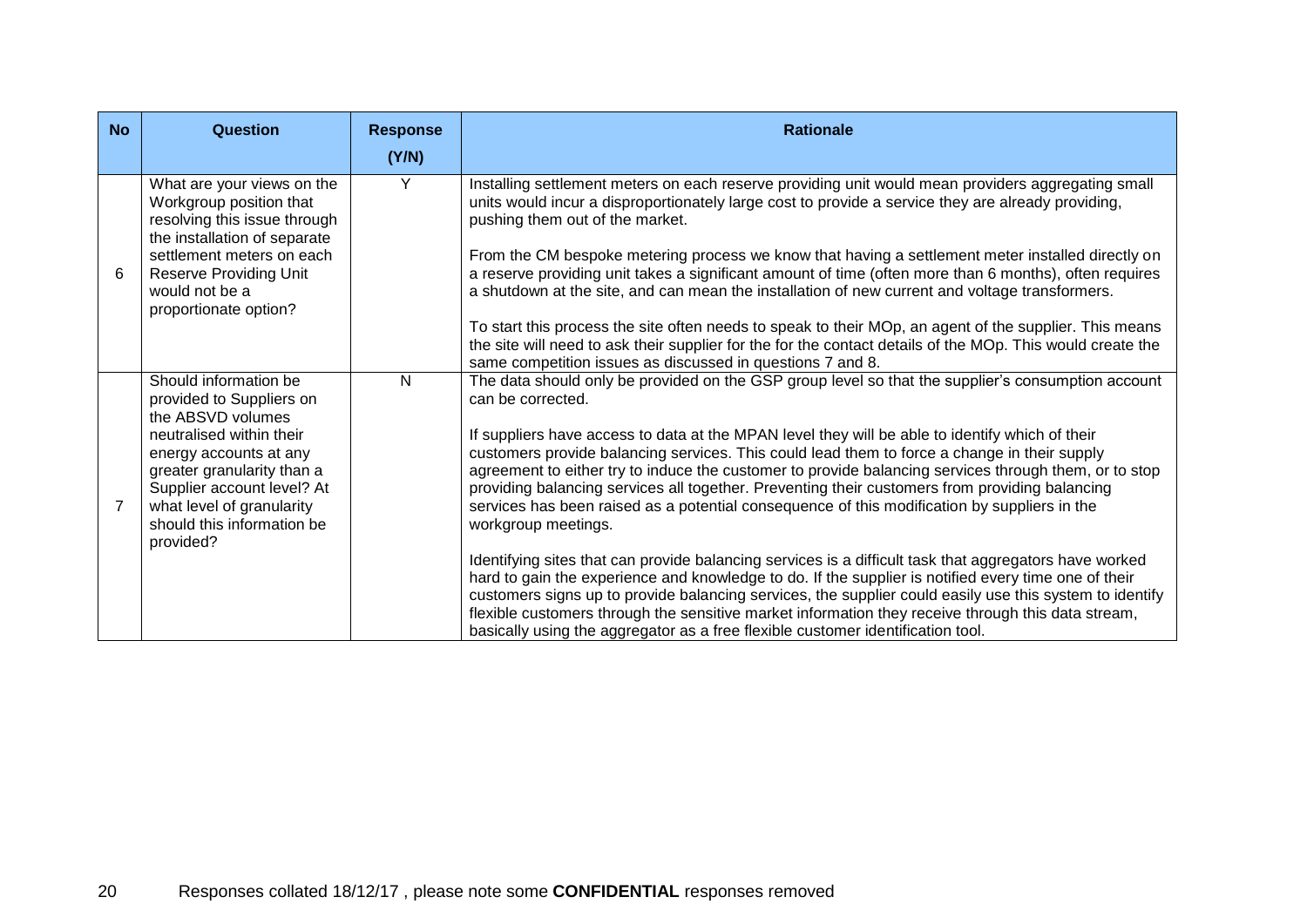| <b>No</b> | <b>Question</b>                                                                                                                                                                                                     | <b>Response</b><br>(Y/N) | <b>Rationale</b>                                                                                                                                                                                                                                                                                                                                                                                                                                                                                                                                                                                                                                                                                                                                                                       |
|-----------|---------------------------------------------------------------------------------------------------------------------------------------------------------------------------------------------------------------------|--------------------------|----------------------------------------------------------------------------------------------------------------------------------------------------------------------------------------------------------------------------------------------------------------------------------------------------------------------------------------------------------------------------------------------------------------------------------------------------------------------------------------------------------------------------------------------------------------------------------------------------------------------------------------------------------------------------------------------------------------------------------------------------------------------------------------|
|           | Do you believe there are<br>any competition issues<br>associated with the<br>provision of information to<br>Suppliers of ABSVD<br>volumes associated with<br>their energy accounts? How<br>might this be mitigated? | Y                        | Yes. If suppliers can identify the customers from the data provided to them, it will certainly give<br>suppliers the opportunity to either shut down or take over the non-BM balancing services market<br>through changes to their supply agreements. If the supplier can identify the customer they have the<br>opportunity to change the contract terms to try to force the customer to either stop providing<br>balancing services or to do so through the supplier. Balancing services are usually an additional<br>activity rather than core business. This means that the supplier with an agreement that influences the<br>core business can easily push the customer to change their balancing services behaviour in order to<br>preserve their core business supply contract. |
| 8         |                                                                                                                                                                                                                     |                          | Identifying sites that can provide balancing services is a difficult task that aggregators have worked<br>hard to gain the experience and knowledge to do. If the supplier is notified every time one of their<br>customers signs up to provide balancing services, the supplier could easily use this system to identify<br>flexible customers through the sensitive market information they receive through this data stream,<br>basically using the aggregator as a free flexible customer identification tool.<br>The data should only be provided to suppliers at the GSP group level, and should not include the<br>MPAN, or any other information the supplier could use to identify the site, unless the customer<br>explicitly opts in to their supplier receiving this data. |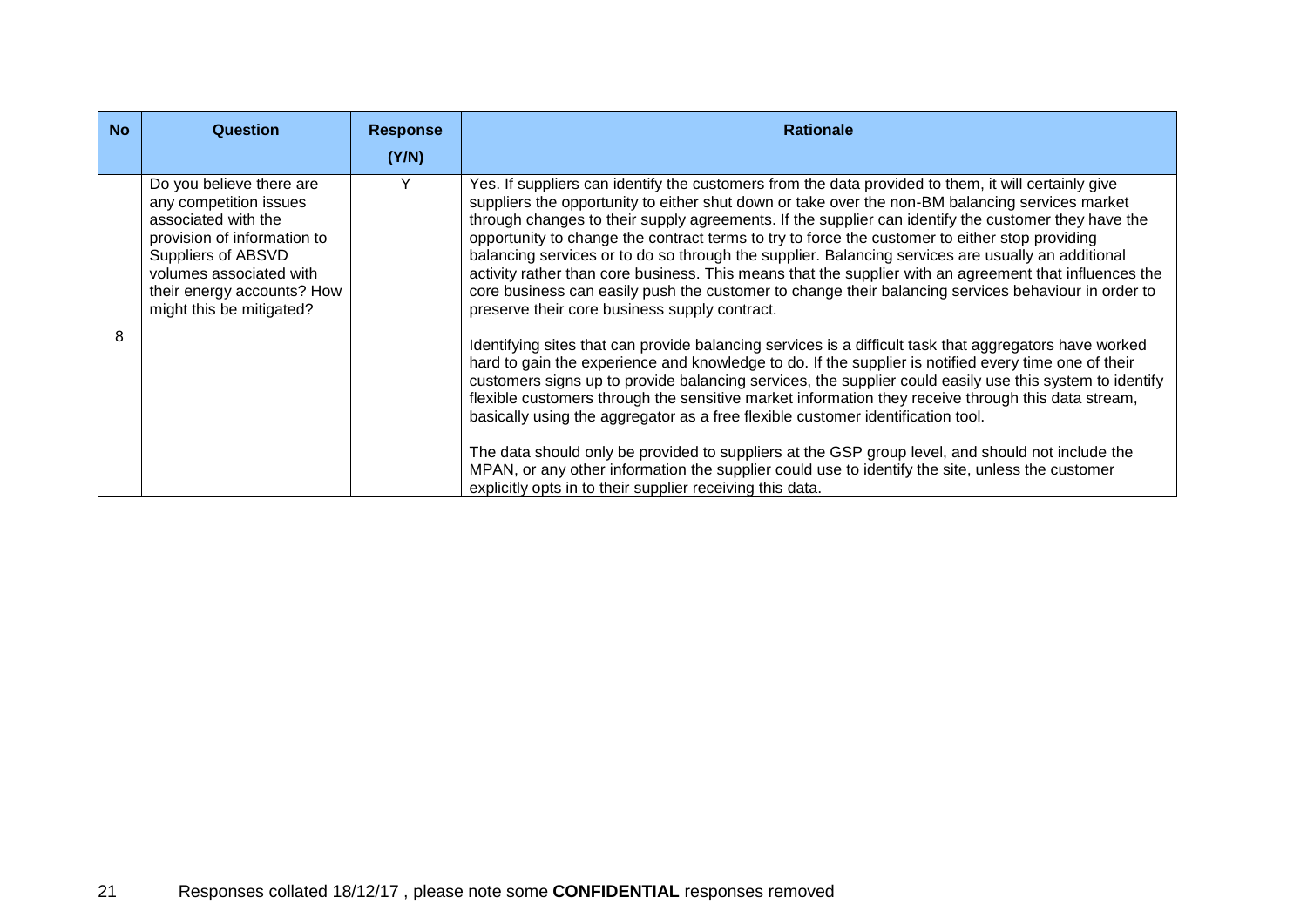| <b>No</b> | <b>Question</b>                                                                                                                                                                                                        | <b>Response</b><br>(Y/N) | <b>Rationale</b>                                                                                                                                                                                                                                                                                                                                                                                                                                                                                                                                                                                                                                                                                                                                                                                                                                               |
|-----------|------------------------------------------------------------------------------------------------------------------------------------------------------------------------------------------------------------------------|--------------------------|----------------------------------------------------------------------------------------------------------------------------------------------------------------------------------------------------------------------------------------------------------------------------------------------------------------------------------------------------------------------------------------------------------------------------------------------------------------------------------------------------------------------------------------------------------------------------------------------------------------------------------------------------------------------------------------------------------------------------------------------------------------------------------------------------------------------------------------------------------------|
| 9         | What system changes<br>would be required for<br><b>Balancing Services</b><br>providers to be able to pass<br>this data to the System<br>Operator? What is the<br>approximate cost impact of<br>this for your business? |                          | This hinges on how National Grid would like to receive the data, which hasn't been specified.<br>A new system would need to be built to reformat the disaggregated STOR data before passing it to<br>National Grid. Additionally, systems would have to be developed to disaggregate frequency service<br>data, and Demand Turn-Up data. Developing these systems is currently impossible for frequency<br>services as the concept of delivered MWh does not exist. For DTU it will not be possible until the<br>future interface with National Grid is developed.<br>[confidential text removed]<br>The provision of disaggregated data to National Grid by providers must be automated, because for a<br>company like Flexitricity, which provides many services through a large number of sites, a manual<br>system would be too burdensome and error-prone |
|           |                                                                                                                                                                                                                        |                          |                                                                                                                                                                                                                                                                                                                                                                                                                                                                                                                                                                                                                                                                                                                                                                                                                                                                |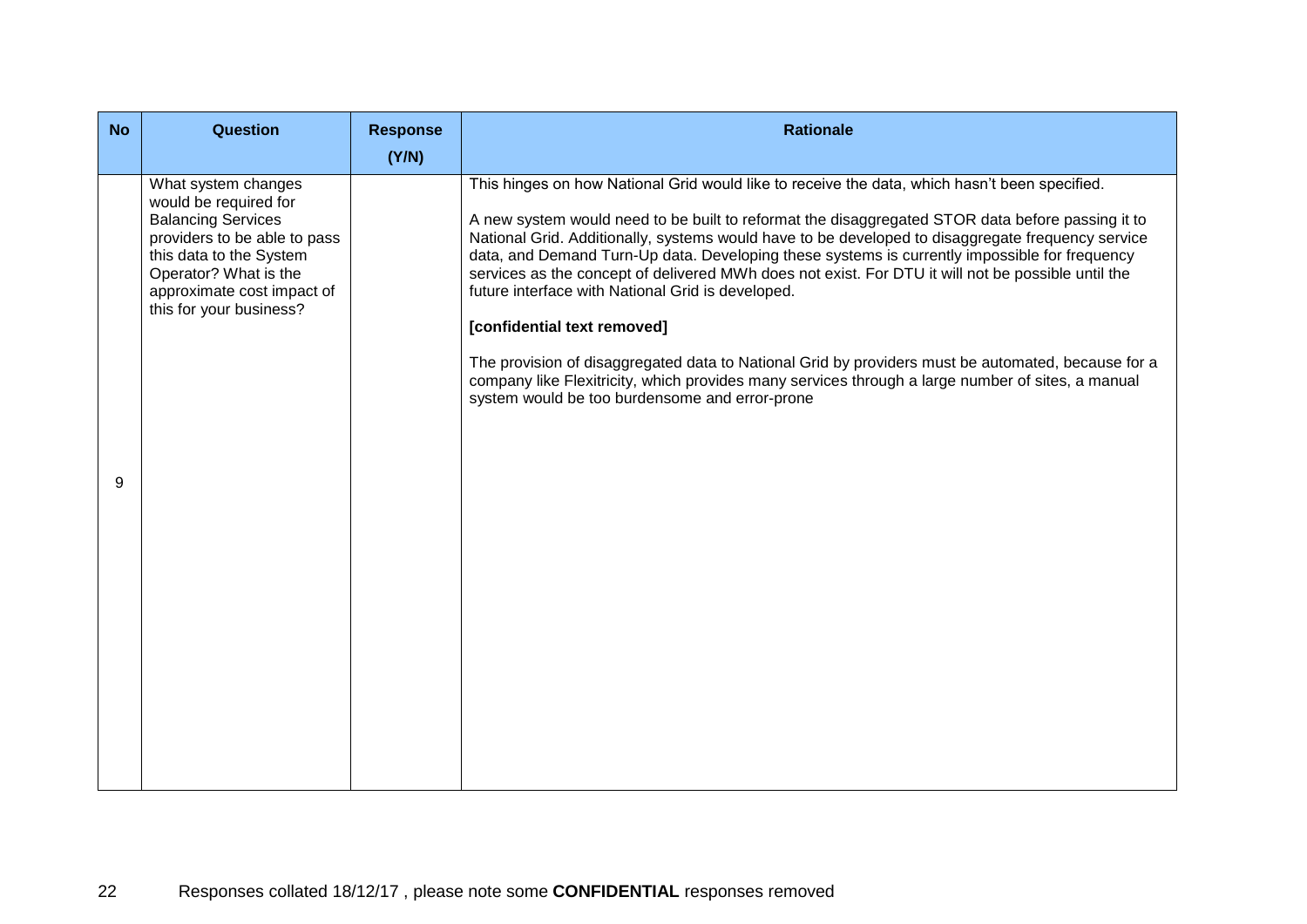| <b>No</b> | Question                                                                                                  | <b>Response</b> | <b>Rationale</b>                                                                                                                                                                                                                                                                                                                                                                                                                                                                                                                                                                                                                                                                                                                                                                                                                                                                                                                                                                                                                                                                                                                                                                                                                                                                                                                                                                                                                                                                                                                                                                                                                                                                                                                                                                                     |
|-----------|-----------------------------------------------------------------------------------------------------------|-----------------|------------------------------------------------------------------------------------------------------------------------------------------------------------------------------------------------------------------------------------------------------------------------------------------------------------------------------------------------------------------------------------------------------------------------------------------------------------------------------------------------------------------------------------------------------------------------------------------------------------------------------------------------------------------------------------------------------------------------------------------------------------------------------------------------------------------------------------------------------------------------------------------------------------------------------------------------------------------------------------------------------------------------------------------------------------------------------------------------------------------------------------------------------------------------------------------------------------------------------------------------------------------------------------------------------------------------------------------------------------------------------------------------------------------------------------------------------------------------------------------------------------------------------------------------------------------------------------------------------------------------------------------------------------------------------------------------------------------------------------------------------------------------------------------------------|
|           |                                                                                                           | (Y/N)           |                                                                                                                                                                                                                                                                                                                                                                                                                                                                                                                                                                                                                                                                                                                                                                                                                                                                                                                                                                                                                                                                                                                                                                                                                                                                                                                                                                                                                                                                                                                                                                                                                                                                                                                                                                                                      |
| 10        | Of the April 2019 and April<br>2020 implementation dates,<br>which do you believe is<br>more appropriate? | April 2020      | Because the system operator is procuring STOR contracts for 2 years in the January 2018 tender<br>round, April 2020 is the only feasible implementation date. Otherwise the system operator would have<br>a large number of balancing services contracts that the providers could not possibly fulfil for 2019.                                                                                                                                                                                                                                                                                                                                                                                                                                                                                                                                                                                                                                                                                                                                                                                                                                                                                                                                                                                                                                                                                                                                                                                                                                                                                                                                                                                                                                                                                      |
| 11        | Do you agree with the<br>proposed changes to the<br>ABSVD methodology?                                    | Y               | It delivers the intention of the modification.                                                                                                                                                                                                                                                                                                                                                                                                                                                                                                                                                                                                                                                                                                                                                                                                                                                                                                                                                                                                                                                                                                                                                                                                                                                                                                                                                                                                                                                                                                                                                                                                                                                                                                                                                       |
| 12        | Do you have any other<br>comments?                                                                        | Y               | How National Grid wants to receive this data is critical, and while it makes sense that it is not part of<br>the consultation as it will not be designated in the ABSVD, without knowing how this additional data<br>needs to be passed to National Grid by balancing services providers, it's impossible to truly estimate<br>the costs and time this change will require from providers.<br>This is especially true for services like FFR where National Grid doesn't currently have the concept of<br>delivered volumes, so without knowing what that will mean it's impossible to predict the costs or work<br>required. For services like DTU where the concept exists but the process for communicating delivery<br>to National Grid is meant to change significantly by the time the changes in this consultation come<br>into effect. Without knowing how we will communicate delivery to National Grid in the future it is<br>impossible to know what changes we will need to make. Equally, we cannot start work on<br>implementing any of these changes until National Grid make it clear what data they want and how<br>they would like to receive it.<br>It is important that if P354 does not close the BSC Section Q 6.4.5 opt-out, that a new modification<br>is raised to ensure that the TSO is compliant with the EBGL. If this opt-out isn't removed, there is<br>still the option for BM providers to provide STOR through non-BM instructions (this is permitted for<br>BM plant under the STOR Standard Contract Terms clause 3.1.1(b)). This would mean those<br>providers would be able to utilise the BSC Section Q 6.4.5 opt-out to continue to receive spill, while<br>other non-BM STOR providers would have their position adjusted, creating further market inequity. |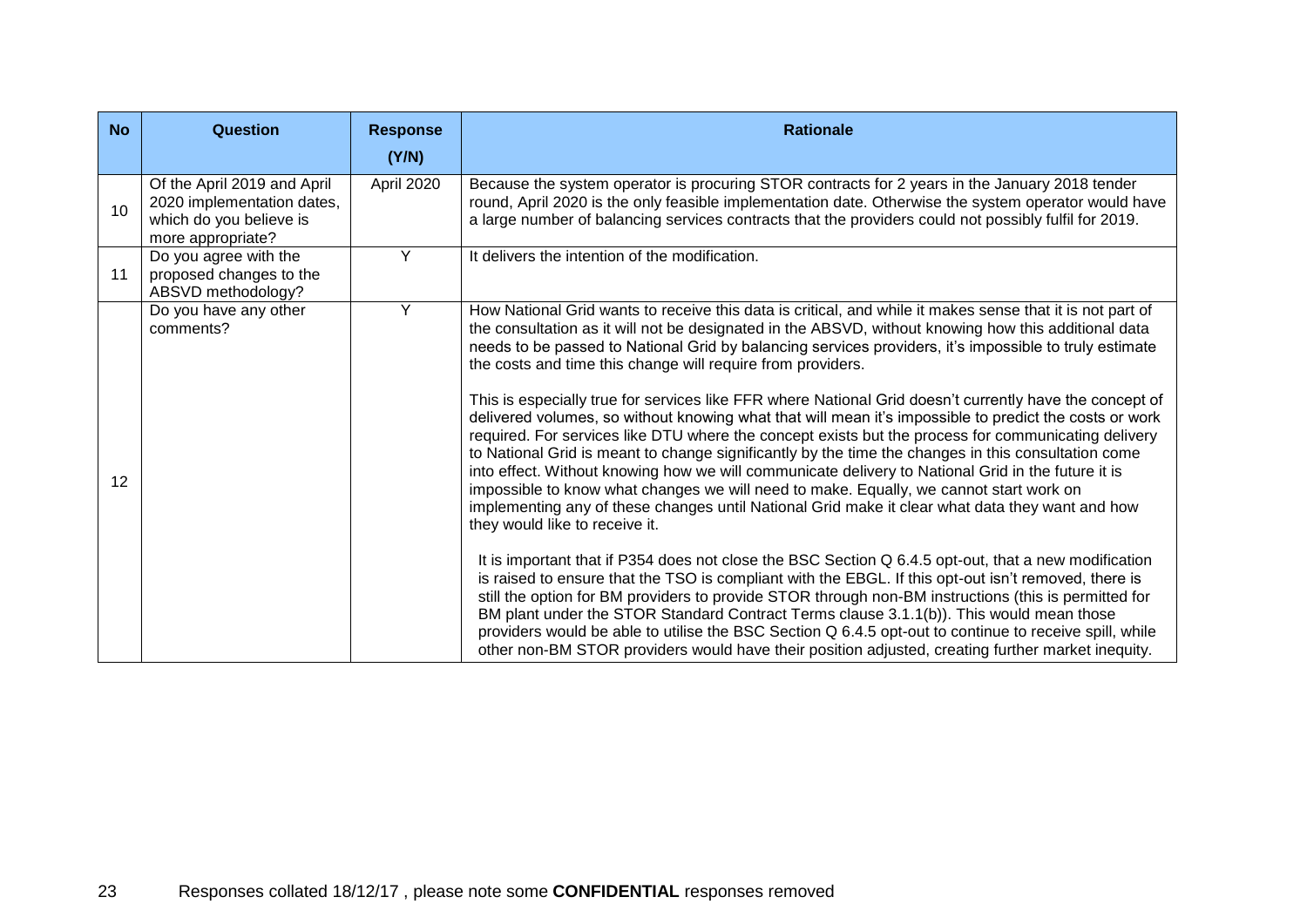| <b>Respondent:</b>                                                                 | Craig Thurling |
|------------------------------------------------------------------------------------|----------------|
| <b>Company Name:</b>                                                               | E.ON UK PLC    |
| Does this response contain<br>confidential information? If yes,<br>please specify. | No             |

| <b>No</b> | <b>Question</b> | <b>Response</b> | <b>Rationale</b> |
|-----------|-----------------|-----------------|------------------|
|           |                 | (Y/N)           |                  |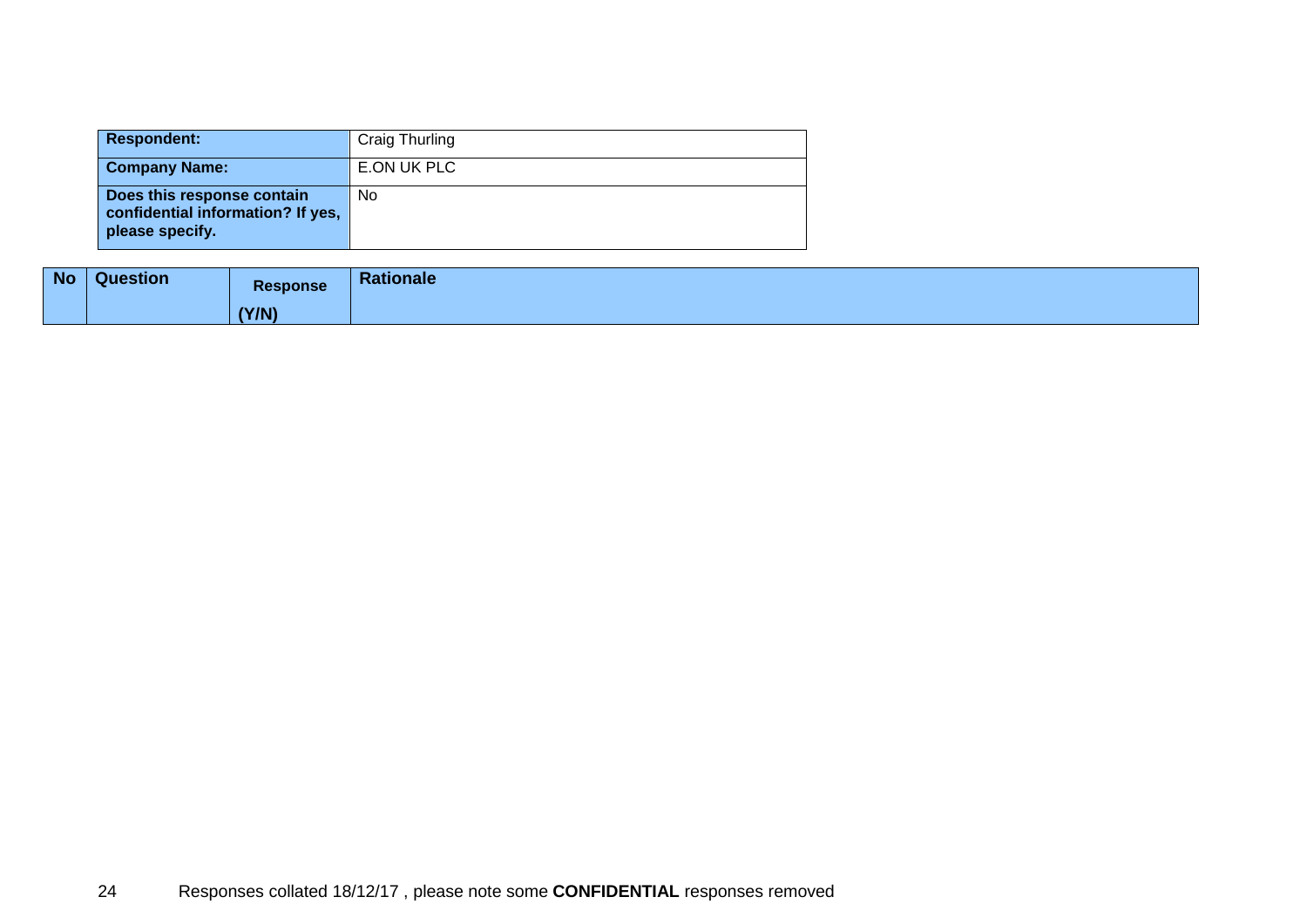| <b>No</b> | <b>Question</b>                                                                                                                                                                          | <b>Response</b> | <b>Rationale</b>                                                                                                                                                                                                                                                                                                                                                                                                                                                                                                                                                                                                                                                                                                                                                                                                                                                                                                                                                                                                                                                                                                                                                                                                                                                                                                                                                                                                                                                                                                                                                                                                                                                                                                                                                                                                                                                                                                                                                                                                                                                                                                                                                                                                                                                                                                                                                                                                                                                                                                                                                                                                                                                                                                                                                                                                                                                                                                                                                                                                                                                                                                                                                                                                                                                                                           |
|-----------|------------------------------------------------------------------------------------------------------------------------------------------------------------------------------------------|-----------------|------------------------------------------------------------------------------------------------------------------------------------------------------------------------------------------------------------------------------------------------------------------------------------------------------------------------------------------------------------------------------------------------------------------------------------------------------------------------------------------------------------------------------------------------------------------------------------------------------------------------------------------------------------------------------------------------------------------------------------------------------------------------------------------------------------------------------------------------------------------------------------------------------------------------------------------------------------------------------------------------------------------------------------------------------------------------------------------------------------------------------------------------------------------------------------------------------------------------------------------------------------------------------------------------------------------------------------------------------------------------------------------------------------------------------------------------------------------------------------------------------------------------------------------------------------------------------------------------------------------------------------------------------------------------------------------------------------------------------------------------------------------------------------------------------------------------------------------------------------------------------------------------------------------------------------------------------------------------------------------------------------------------------------------------------------------------------------------------------------------------------------------------------------------------------------------------------------------------------------------------------------------------------------------------------------------------------------------------------------------------------------------------------------------------------------------------------------------------------------------------------------------------------------------------------------------------------------------------------------------------------------------------------------------------------------------------------------------------------------------------------------------------------------------------------------------------------------------------------------------------------------------------------------------------------------------------------------------------------------------------------------------------------------------------------------------------------------------------------------------------------------------------------------------------------------------------------------------------------------------------------------------------------------------------------------|
|           |                                                                                                                                                                                          | (Y/N)           |                                                                                                                                                                                                                                                                                                                                                                                                                                                                                                                                                                                                                                                                                                                                                                                                                                                                                                                                                                                                                                                                                                                                                                                                                                                                                                                                                                                                                                                                                                                                                                                                                                                                                                                                                                                                                                                                                                                                                                                                                                                                                                                                                                                                                                                                                                                                                                                                                                                                                                                                                                                                                                                                                                                                                                                                                                                                                                                                                                                                                                                                                                                                                                                                                                                                                                            |
| 1         | What are the<br>issues with the<br>provision of<br>collared delivered<br>volumes (by<br>MSID pair, per<br>settlement period)<br>from Balancing<br>Service providers<br>to National Grid? |                 | Determination of collars for Sub-Sites in Aggregated STOR Sites:<br>The methodology for how collaring will be applied to Aggregated STOR Sites and their Sub-Sites must be determined<br>because it could potentially be quite complicated with a range of solutions and hence decisions will need to be made<br>about what process will be used and whether this is determined by National Grid or the Balancing Services Provider.<br>An Aggregated STOR Site will be subject to an overall collar determined by its Instructed Volume but this collar must<br>then be divided and assigned to the individual STOR Sub-Sites within the STOR Site, and then from these, assigned to<br>the individual MSID pair(s) at each Sub-Site. An Aggregated STOR Site will normally contain some redundancy, so<br>during a STOR dispatch some of the Sub-Sites will not be instructed, or may be instructed at partial load, so the division<br>and assignment of the overall Site collar will need to consider the dispatch decisions made by the Balancing Service<br>provider, and the Delivered Volume for each Sub Site.<br>These dispatch decisions can vary for each STOR dispatch (for example, rotating asset running to even utilisation/wear)<br>and can vary within a STOR dispatch in response to plant failures and trips (starting the redundant assets), so the Sub-<br>Site collar will not be a fixed value, it is likely to be a dynamic value and will be determined uniquely for each half-hour<br>settlement period during a STOR dispatch.<br>One simple solution could be a Sub-Site collar, determined on a half-hourly basis, based on the Sub-Site Delivery<br>Volume as a proportion of the Site Delivery Volume, calculating this for each half-hour period within a STOR dispatch:<br>Sub_Site_Collar <sub>y</sub> = Site_Instructed_Volume $\times$ Sub_Site_Delivered_Volume <sub>y</sub><br>But regardless of the method used, the above should illustrate that the Sub-Site collar will not be a simple, fixed value<br>and the processes for determining it requires proper consideration.<br>Allocation of Capacity to MSID Pairs on Sites with Multiple Connections:<br>It is common for large sites or sites with high reliability requirements to have multiple DNO connections, each DNO<br>connection can have a metering point and an associated MSID pair, so these sites can have multiple MSID pairs. Such<br>sites also commonly have internal electrical systems with the capability to reconfigure their electrical system to operate<br>from either of incoming connections, switching site loads and even generators between DNO connections according to<br>their operational and maintenance requirements.<br>In these cases, it isn't always possible for the Balance Services Provider to determine the unique adjustment volume<br>applicable to each MSID pair, particularly where the Provider is an aggregator who does not know the exact<br>configuration of the site's electrical system at all times. As a result, consideration should be given to whether it should be<br>possible to group the MSID pairs for a site and apply the Balancing Services adjustment at the site level, either equally or<br>proportionately across all MSID pairs. |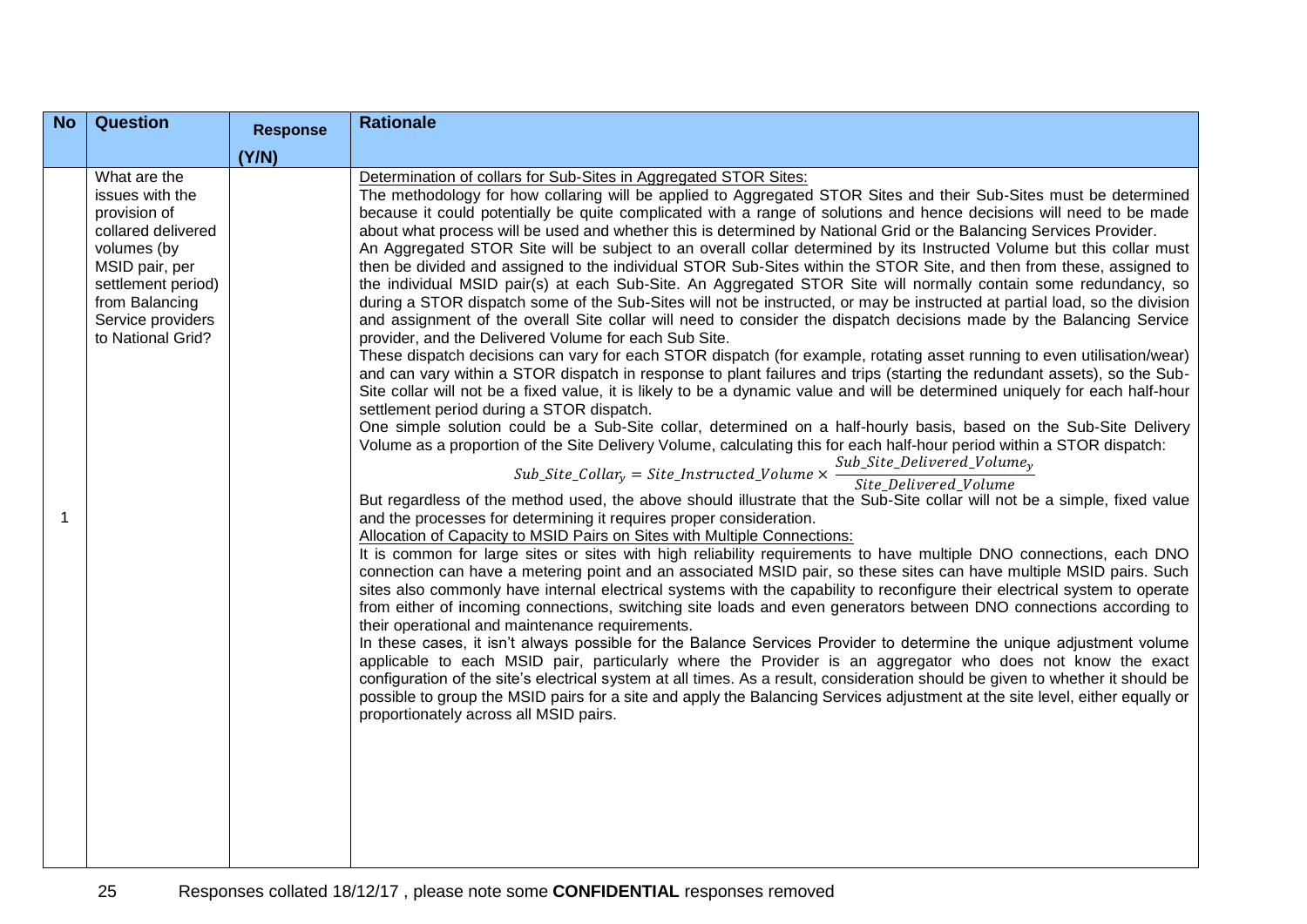| <b>No</b> | <b>Question</b>                                                                                          | <b>Response</b> | <b>Rationale</b>                                                                                                                                                                                                                                                                                                                                                                                                                                                                                                                                                                                                                                                                                                                                                                                                                                                                                                                                                                                                                                                                                                                                                                                                                                                                      |
|-----------|----------------------------------------------------------------------------------------------------------|-----------------|---------------------------------------------------------------------------------------------------------------------------------------------------------------------------------------------------------------------------------------------------------------------------------------------------------------------------------------------------------------------------------------------------------------------------------------------------------------------------------------------------------------------------------------------------------------------------------------------------------------------------------------------------------------------------------------------------------------------------------------------------------------------------------------------------------------------------------------------------------------------------------------------------------------------------------------------------------------------------------------------------------------------------------------------------------------------------------------------------------------------------------------------------------------------------------------------------------------------------------------------------------------------------------------|
|           |                                                                                                          |                 |                                                                                                                                                                                                                                                                                                                                                                                                                                                                                                                                                                                                                                                                                                                                                                                                                                                                                                                                                                                                                                                                                                                                                                                                                                                                                       |
|           | Can you provide<br>any<br>examples/evidenc<br>e of when the<br>proposed process<br>flow may not<br>work? | (Y/N)           | The example below is a typical scenario for an aggregating STOR Site despatch, to demonstrate that the collar will not<br>be fixed and will need calculating for each half-hour period within a STOR despatch.<br>Contracted Capacity = 4MW<br>Instructed Volume = 4MW when despatched.<br>Total Capacity in Site = 5MW, containing 5 x 1MW STOR Sub-Sites. (Sub-Sites A,B,C,D,E)<br>Each STOR Sub-Site has 1 MSID Pair.<br>STOR Site Collar = 4MW (2MWh) (Instructed Volume)<br>STOR Sub-Site Collar = ???<br>Example - Despatch 1:<br>Duration: 30 minute settlement period.<br>Instructed Volume = 4MW (2 MWh)<br>Despatch decision: 4 Sub-Sites (A,B,C,D each delivering 1MW.) for whole 30 minute period.<br>Sub-site collar: A=1MW (0.5MWh), B=1MW (0.5MWh), C=1MW (0.5MWh), D=1MW (0.5MWh), E=0MW (0MWh)<br>Example - Despatch 2:<br>Same as Dispatch 1 except Sub-Site A trips after 15 minutes, with Sub-Site E being automatically started to run for the                                                                                                                                                                                                                                                                                                                   |
| 2         |                                                                                                          |                 | remaining 15 minutes:<br>Duration: 30 minute settlement period.<br>Instructed Volume = $4$ MW ( $2$ MWh)<br>Despatch decision: 3 Sub-Sites (B, C,D each delivering 1MW.) for whole 30 minute period. Sub-sites A & E each<br>delivering 1MW for 15 minute period.<br>Sub-site collar: A=1MW (0.25MWh), B=1MW (0.5MWh), C=1MW (0.5MWh), D=1MW (0.5MWh), E=1MW (0.25 MWh)<br>Allocation to MSID Pairs:<br>We have dealt with large sites which have internal HV ring main circuits, with a connection to the DNO with metering<br>point and MSID pair at either end of the ring (i.e. two MSID pairs per circuit). Generating units were distributed along the<br>ring circuit that were participating in Balancing Services.<br>The total Balancing Service volume would be known, but how it divides between the two MSID pairs will depend on the<br>configuration of the ring, which can change for operational and maintenance reasons and will not always be known by<br>the Balancing Services Provider, particularly in the case of aggregators where they will not be in control of the site's<br>electrical system.<br>In this case, it would be more appropriate to apply the MSID collar and adjustments to the group of MSID pairs, rather<br>than on an individual basis. |
|           | 26                                                                                                       |                 | Responses collated 18/12/17, please note some <b>CONFIDENTIAL</b> responses removed                                                                                                                                                                                                                                                                                                                                                                                                                                                                                                                                                                                                                                                                                                                                                                                                                                                                                                                                                                                                                                                                                                                                                                                                   |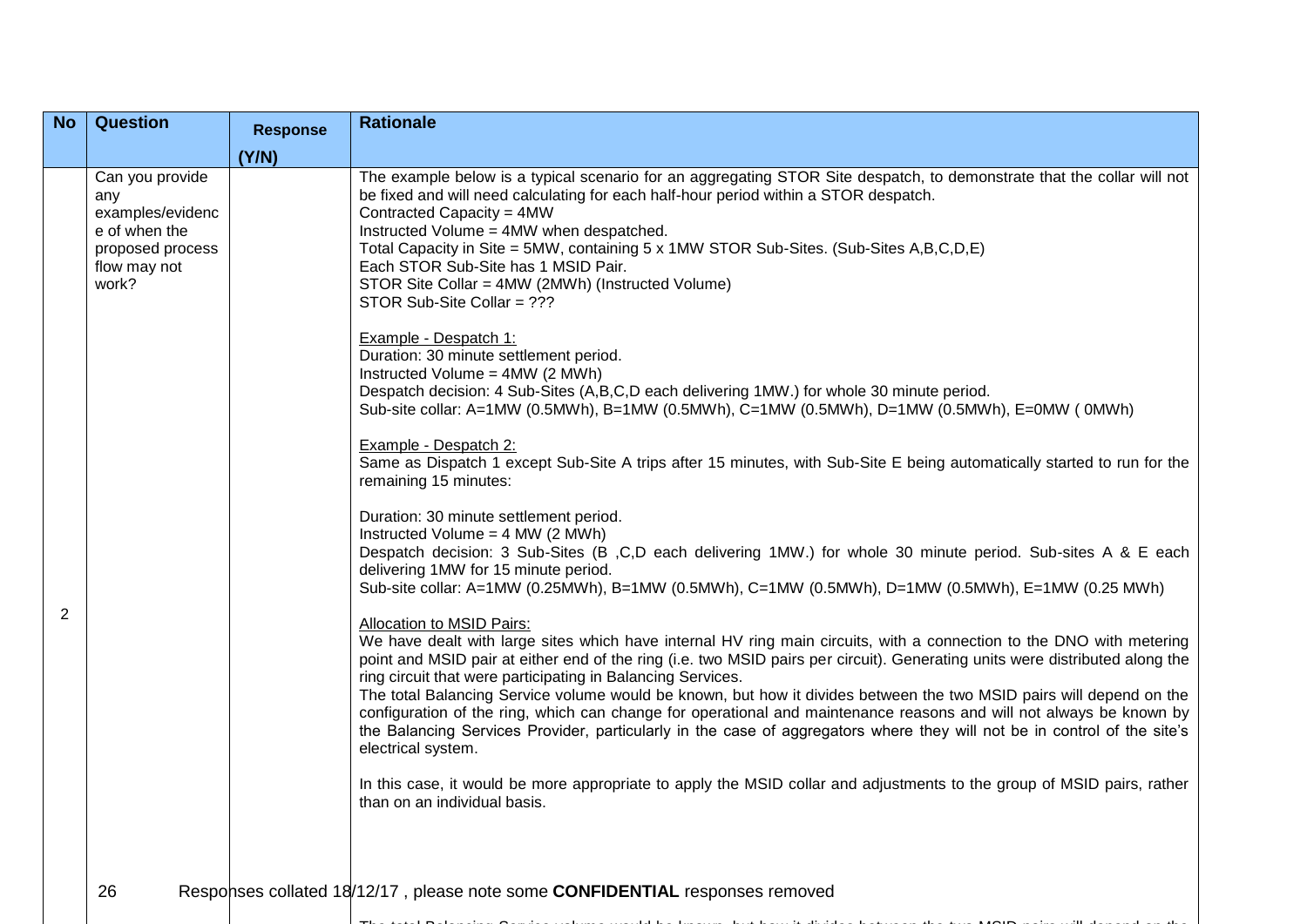| <b>No</b>             | <b>Question</b>                                                                                                                                                                                                                                                                          | <b>Response</b> | <b>Rationale</b>                                                                                                                                                                                                                                                                                                                                                                                                                                                                                                                                            |
|-----------------------|------------------------------------------------------------------------------------------------------------------------------------------------------------------------------------------------------------------------------------------------------------------------------------------|-----------------|-------------------------------------------------------------------------------------------------------------------------------------------------------------------------------------------------------------------------------------------------------------------------------------------------------------------------------------------------------------------------------------------------------------------------------------------------------------------------------------------------------------------------------------------------------------|
|                       |                                                                                                                                                                                                                                                                                          | (Y/N)           |                                                                                                                                                                                                                                                                                                                                                                                                                                                                                                                                                             |
| 3                     | Where backing<br>data received<br>from National Grid<br>is used as the<br>basis for<br>allocating<br>delivered volumes<br>to MSID pair:<br>Approximately<br>how long would it<br>take for service<br>providers to<br>undertake this<br>exercise following<br>the receipt of the<br>data? |                 | Although it is believed the initial set up of the system may be complex and potentially costly it is not envisaged that the<br>process of allocating volumes would be too cumbersome. It is likely that the systems and processes would be automated<br>as much as possible and it is likely to take around five days to process and check.                                                                                                                                                                                                                 |
| $\boldsymbol{\Delta}$ | Where backing<br>data is not<br>available or not a<br>preferred option,<br>are there any<br>issues with using<br>operational<br>metering data to<br>derive collared<br>delivered<br>volumes?                                                                                             | Power           | There could be an issue around metering accuracy when active power measurements from operational metering are<br>being used to calculate energy volumes, due to the time interval between meter reads reducing the accuracy of the<br>calculated volumes. Where the sample interval is long this could introduce inaccuracy into the calculated energy<br>volumes, as illustrated below, so warrants some consideration.<br><b>Example of Energy Measurement Inaccuracy:</b><br>Power<br>Meter reading<br>Calculated<br>energy<br>Inaccuracy<br><b>Time</b> |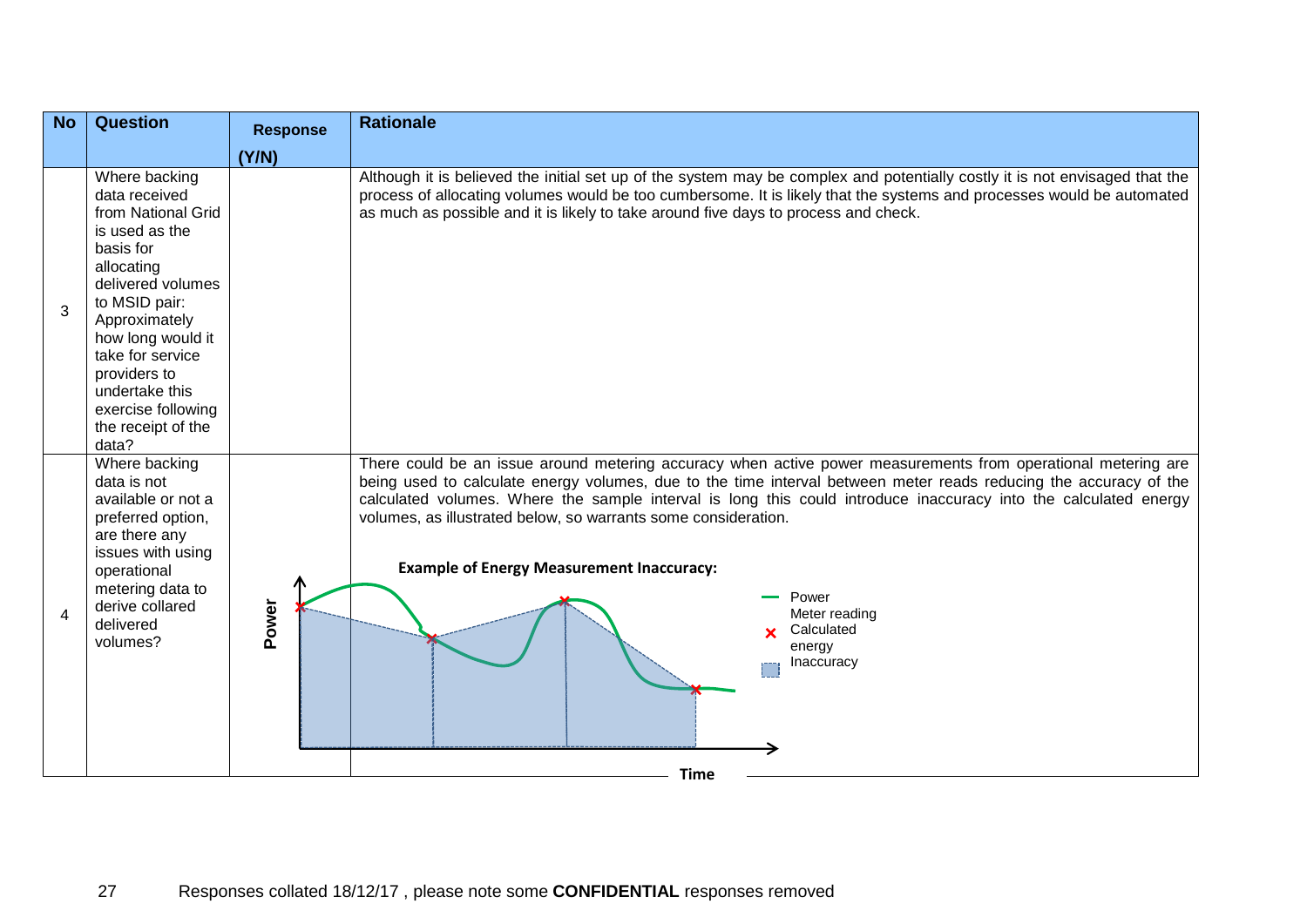| <b>No</b> | <b>Question</b>                                                                                                                                                                                                                                    | <b>Response</b> | <b>Rationale</b>                                                                                                                                                                                                                                                                                                                                                                                                                                                                                                                                                                                                                                                                                                                                                                                                                                                                                         |
|-----------|----------------------------------------------------------------------------------------------------------------------------------------------------------------------------------------------------------------------------------------------------|-----------------|----------------------------------------------------------------------------------------------------------------------------------------------------------------------------------------------------------------------------------------------------------------------------------------------------------------------------------------------------------------------------------------------------------------------------------------------------------------------------------------------------------------------------------------------------------------------------------------------------------------------------------------------------------------------------------------------------------------------------------------------------------------------------------------------------------------------------------------------------------------------------------------------------------|
|           |                                                                                                                                                                                                                                                    | (Y/N)           |                                                                                                                                                                                                                                                                                                                                                                                                                                                                                                                                                                                                                                                                                                                                                                                                                                                                                                          |
| 5         | What priority<br>should be given to<br>accuracy of<br>information vs.<br>speed of<br>imbalance<br>adjustment? I.e. is<br>basing volume<br>submissions on<br>backing data a<br>priority over<br>reaching an<br>earlier stage of<br>settlement runs? |                 | Under the settlements rules as governed by OFGEM suppliers are required to settle half hourly metered customers by<br>the Settlement Final (SF) with 99% accuracy. As the SF is defined by OFGEM as being one month after the end of the<br>delivery month then in theory the provision of balancing services data should align to the settlement run process.<br>However, suppliers may need time to process this balancing services data in line with their own working practices.<br>Therefore, it is important that suppliers receive the balancing services metered data as quickly as is reasonable possible.                                                                                                                                                                                                                                                                                      |
| 6         | What are your<br>views on the<br>Workgroup<br>position that<br>resolving this<br>issue through the<br>installation of<br>separate<br>settlement meters<br>on each Reserve<br><b>Providing Unit</b><br>would not be a<br>proportionate<br>option?   |                 | E.ON agrees that the installation of separate settlement meters would be disproportionate.<br>An alternative which should be considered is whether Balancing Service Providers could use the energy metering<br>capabilities of their existing metering. Most modern electronic meters will measure active power (kW) and import/export<br>energy (kWh) but these energy readings are not currently used for Balancing Services monitoring/reporting. Although<br>this metering may not always be of the half-hourly type, where the energy register is logged in a SCADA or other control<br>system as is typically the case, the half-hourly data can be obtained from the register advance for each 30 minute period.<br>This approach has been used in the Capacity Market, where half-hourly energy volumes are required to be determined<br>from non-Half-hourly Balancing Services metering data. |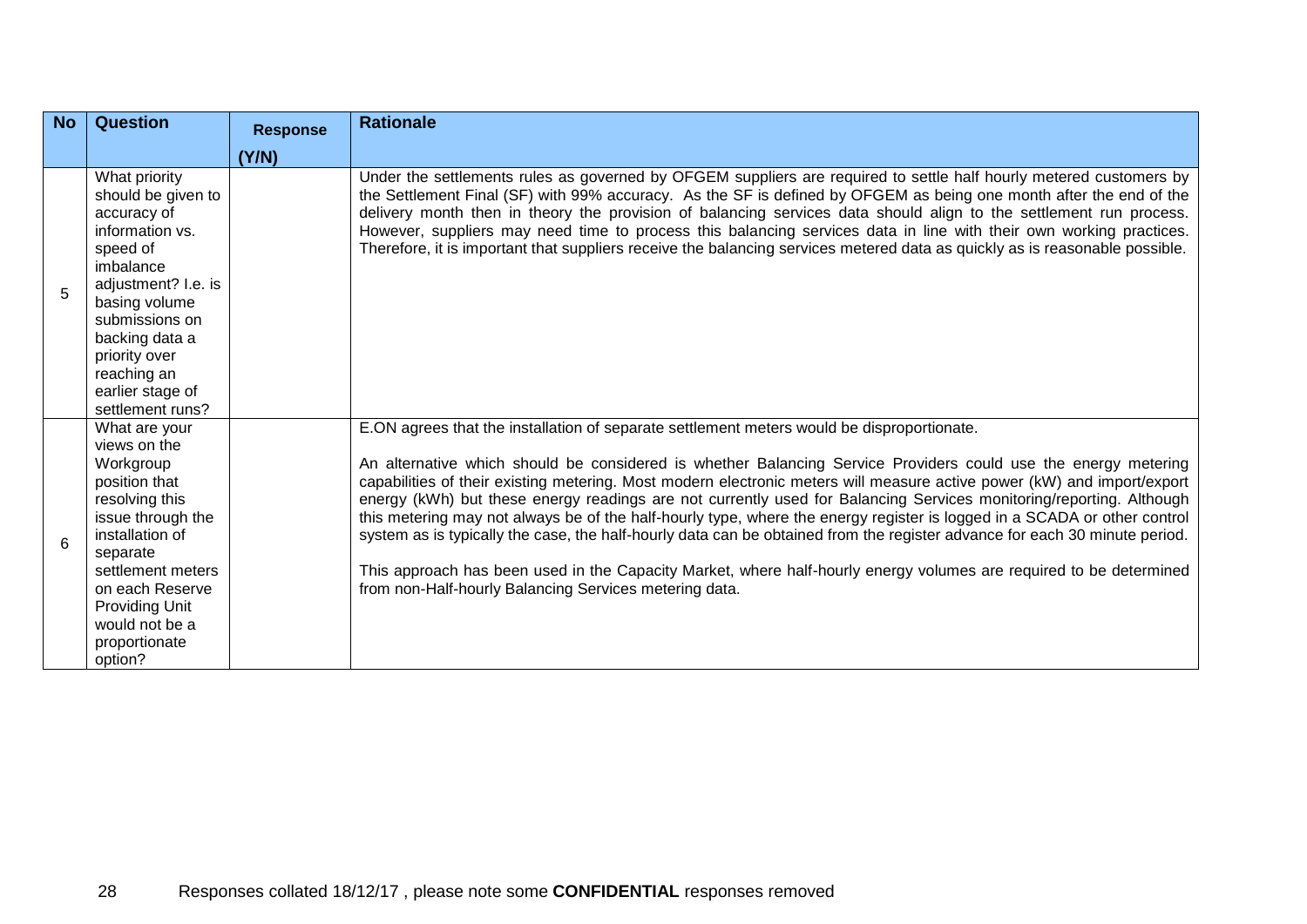| <b>No</b> | <b>Question</b>                                                                                                                                                                                                                                                                        | <b>Response</b> | <b>Rationale</b>                                                                                                                                                                                                                                                                                                                                                                                                                                                                                                                                                                                                                                                                                                                                                                                                                                                                                                                                                         |
|-----------|----------------------------------------------------------------------------------------------------------------------------------------------------------------------------------------------------------------------------------------------------------------------------------------|-----------------|--------------------------------------------------------------------------------------------------------------------------------------------------------------------------------------------------------------------------------------------------------------------------------------------------------------------------------------------------------------------------------------------------------------------------------------------------------------------------------------------------------------------------------------------------------------------------------------------------------------------------------------------------------------------------------------------------------------------------------------------------------------------------------------------------------------------------------------------------------------------------------------------------------------------------------------------------------------------------|
|           |                                                                                                                                                                                                                                                                                        | (Y/N)           |                                                                                                                                                                                                                                                                                                                                                                                                                                                                                                                                                                                                                                                                                                                                                                                                                                                                                                                                                                          |
|           | Should<br>information be<br>provided to<br>Suppliers on the<br><b>ABSVD volumes</b><br>neutralised within<br>their energy<br>accounts at any<br>greater granularity<br>than a Supplier<br>account level? At<br>what level of<br>granularity should<br>this information<br>be provided? |                 | E.ON believes Suppliers should be sent information for each MSID at a half hourly granularity, failure to do so would<br>result in the Supplier not being able to accurately calculate the volume which has been delivered under the ABSVD<br>methodology. This in turn could result in Suppliers billing customers incorrectly.                                                                                                                                                                                                                                                                                                                                                                                                                                                                                                                                                                                                                                         |
| 8         | Do you believe<br>there are any<br>competition<br>issues associated<br>with the provision<br>of information to<br>Suppliers of<br><b>ABSVD volumes</b><br>associated with<br>their energy<br>accounts? How<br>might this be<br>mitigated?                                              |                 | E.ON does not believe there are any competition issues associated with the provision of information to Suppliers of<br>ABSVD volumes associated with their energy accounts.<br>Suppliers and their customers would already have contractual arrangements in place for either the purchase or sale of<br>volumes of power, these agreements are be used to determine the information flows between the two parties and as<br>such the volumes which have been delivered. Fundamentally the agreement allows the Supplier to discharge their<br>contractual requirements.<br>Under such contractual agreements there would usually be clauses which ensure the protection of confidentiality and<br>prevention of sharing of data to third parties excluding industry bodies such as National Grid and Elexon.<br>Conversely, if Suppliers did not have visibility of the ABSVD volumes it would not allow Suppliers to fully discharge their<br>contractual requirements. |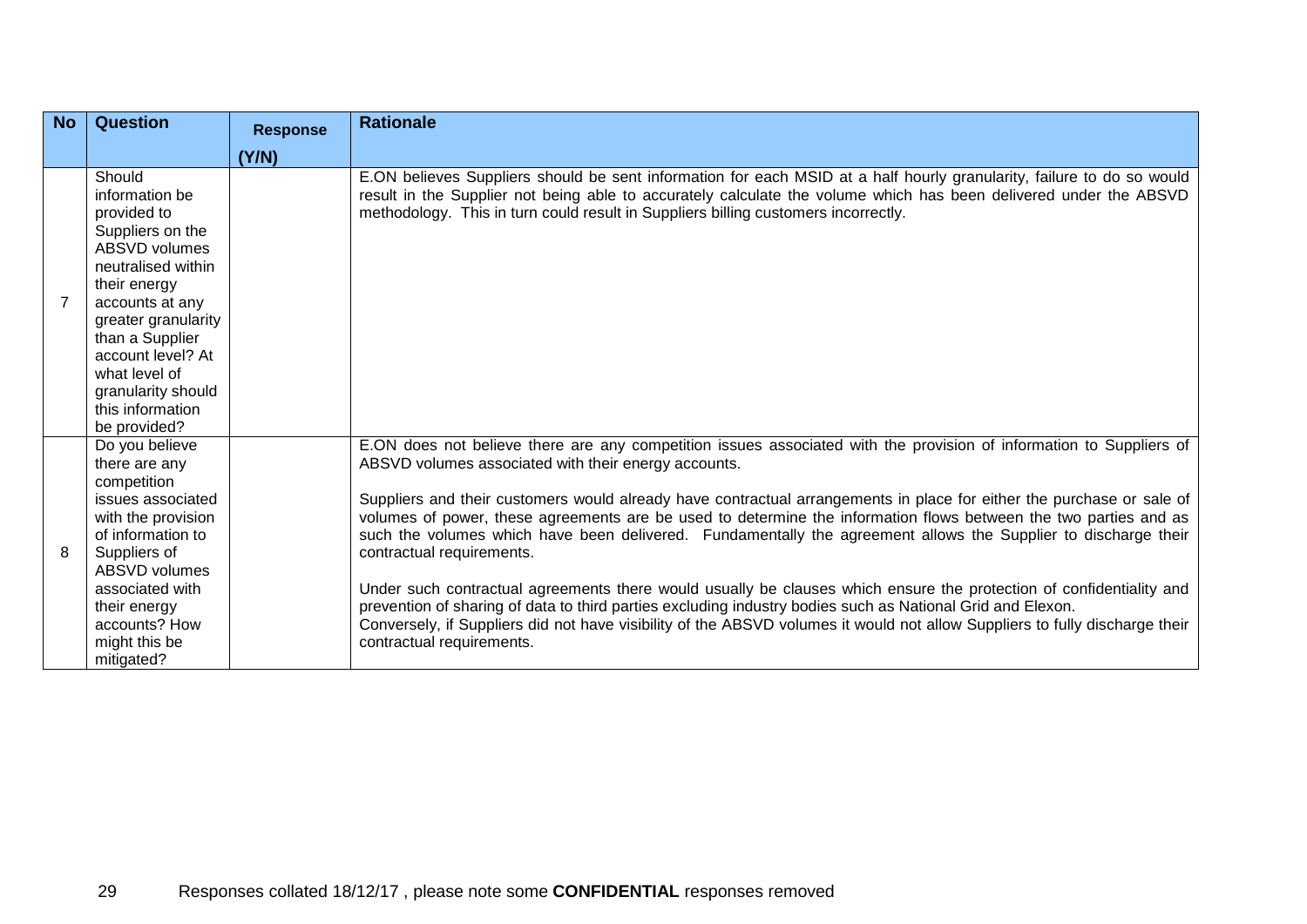| <b>No</b> | <b>Question</b>                                                                                                                                                                                                                | <b>Response</b> | <b>Rationale</b>                                                                                                                                                                                                                                                                                                                                                                                                                                               |
|-----------|--------------------------------------------------------------------------------------------------------------------------------------------------------------------------------------------------------------------------------|-----------------|----------------------------------------------------------------------------------------------------------------------------------------------------------------------------------------------------------------------------------------------------------------------------------------------------------------------------------------------------------------------------------------------------------------------------------------------------------------|
|           |                                                                                                                                                                                                                                | (Y/N)           |                                                                                                                                                                                                                                                                                                                                                                                                                                                                |
| 9         | What system<br>changes would be<br>required for<br>Balancing<br>Services<br>providers to be<br>able to pass this<br>data to the<br>System Operator?<br>What is the<br>approximate cost<br>impact of this for<br>your business? |                 | Although it is not yet possible to quantify the actual cost to the business initial thoughts are that this would be quite<br>prohibitive. The system and process changes that would need to be introduced would have to ensure that the changes<br>do not have an undue impact on other parts of the business and billing systems. If all costs are added up across the<br>industry it is unlikely that the proposed change benefits would outweigh the costs. |
| 10        | Of the April 2019<br>and April 2020<br>implementation<br>dates, which do<br>you believe is<br>more<br>appropriate?                                                                                                             |                 | As there would be considerable work involved in implementing this change, not only to the balancing service provider<br>systems but also the supplier systems and processes, the implementation date of April 2020 would be the preference.<br>April 2019 would be far too early to ensure that the changes required are fully mapped out and tested prior to<br>implementation.                                                                               |
| 11        | Do you agree with<br>the proposed<br>changes to the<br><b>ABSVD</b><br>methodology?                                                                                                                                            |                 | No comment                                                                                                                                                                                                                                                                                                                                                                                                                                                     |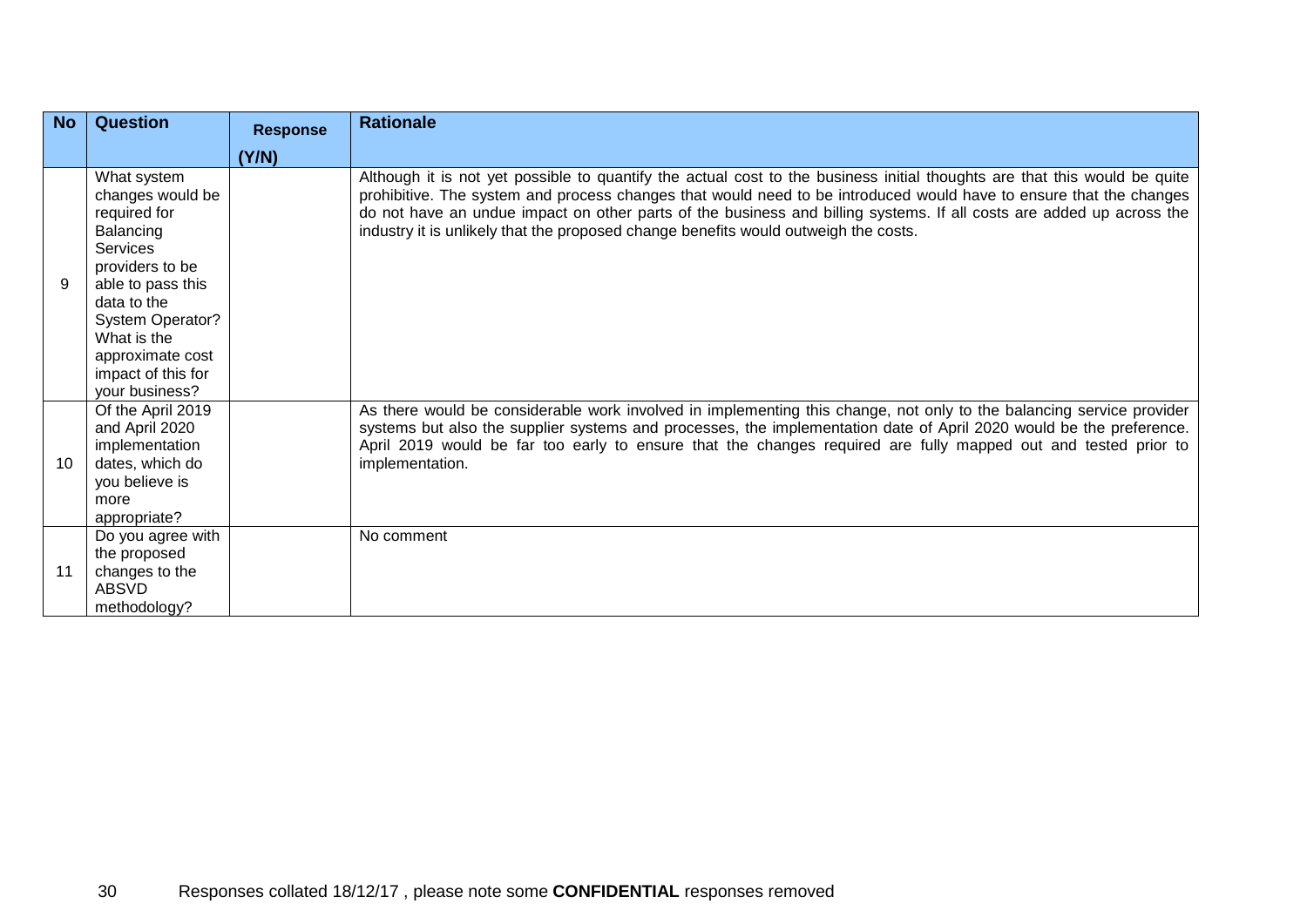| <b>No</b> | Question                           | <b>Response</b> | <b>Rationale</b>                                                                                                                                                                                                                                                                                                                                                                                                                                                                                                                                                                                                                                                                                                                                                                                                                                                                                                                                                                                                                                                                                                                                                                                                                                                                                                                                                                                                                                                                                                                                                                                   |
|-----------|------------------------------------|-----------------|----------------------------------------------------------------------------------------------------------------------------------------------------------------------------------------------------------------------------------------------------------------------------------------------------------------------------------------------------------------------------------------------------------------------------------------------------------------------------------------------------------------------------------------------------------------------------------------------------------------------------------------------------------------------------------------------------------------------------------------------------------------------------------------------------------------------------------------------------------------------------------------------------------------------------------------------------------------------------------------------------------------------------------------------------------------------------------------------------------------------------------------------------------------------------------------------------------------------------------------------------------------------------------------------------------------------------------------------------------------------------------------------------------------------------------------------------------------------------------------------------------------------------------------------------------------------------------------------------|
|           |                                    | (Y/N)           |                                                                                                                                                                                                                                                                                                                                                                                                                                                                                                                                                                                                                                                                                                                                                                                                                                                                                                                                                                                                                                                                                                                                                                                                                                                                                                                                                                                                                                                                                                                                                                                                    |
| 12        | Do you have any<br>other comments? |                 | The supply (import and export) contracts between the supplier and the balancing service provider will need to be<br>changed to ensure that the supplier is notified of the customer's participation in the balancing service.<br>As referred to in our answers to questions 7 and 8 of this consultation failure to do may result in inaccurate billing. If the<br>customer has to volunteer this information then additional clauses would need to be added into the contracts to ensure<br>this occurs, else the supplier may be left with an unacceptable risk.<br>With regards to the below<br>The BSC Systems will allocate ABSVD to MSIDs using the delivered volumes and MSID-level Half Hourly (HH) metered<br>data provided by Half Hourly Data Aggregators (HHDAs).<br>SVAA will identify the HHDAs responsible for each MSID in the MSID Pairs for which the TC has provided a MSID Pair<br>Delivered Volume and request them to send disaggregated HH metered data for each relevant MSID.<br>. HHDAs will send HH metered data for all MSIDs to the SVAA system for each Settlement Period.<br>Based on the above methodology it is not at all clear how and when it would be triggered. Does it imply a change to the<br>volume that is sent normally (e.g. D0298) or a separate flow like the D0357? If we assume it's a new trigger data flow<br>from the SVAA to the HHDA and a new response flows back out plus a flow to output the consumption then this would<br>require a change to systems.<br>The result of which would mean additional testing with costs being incurred. |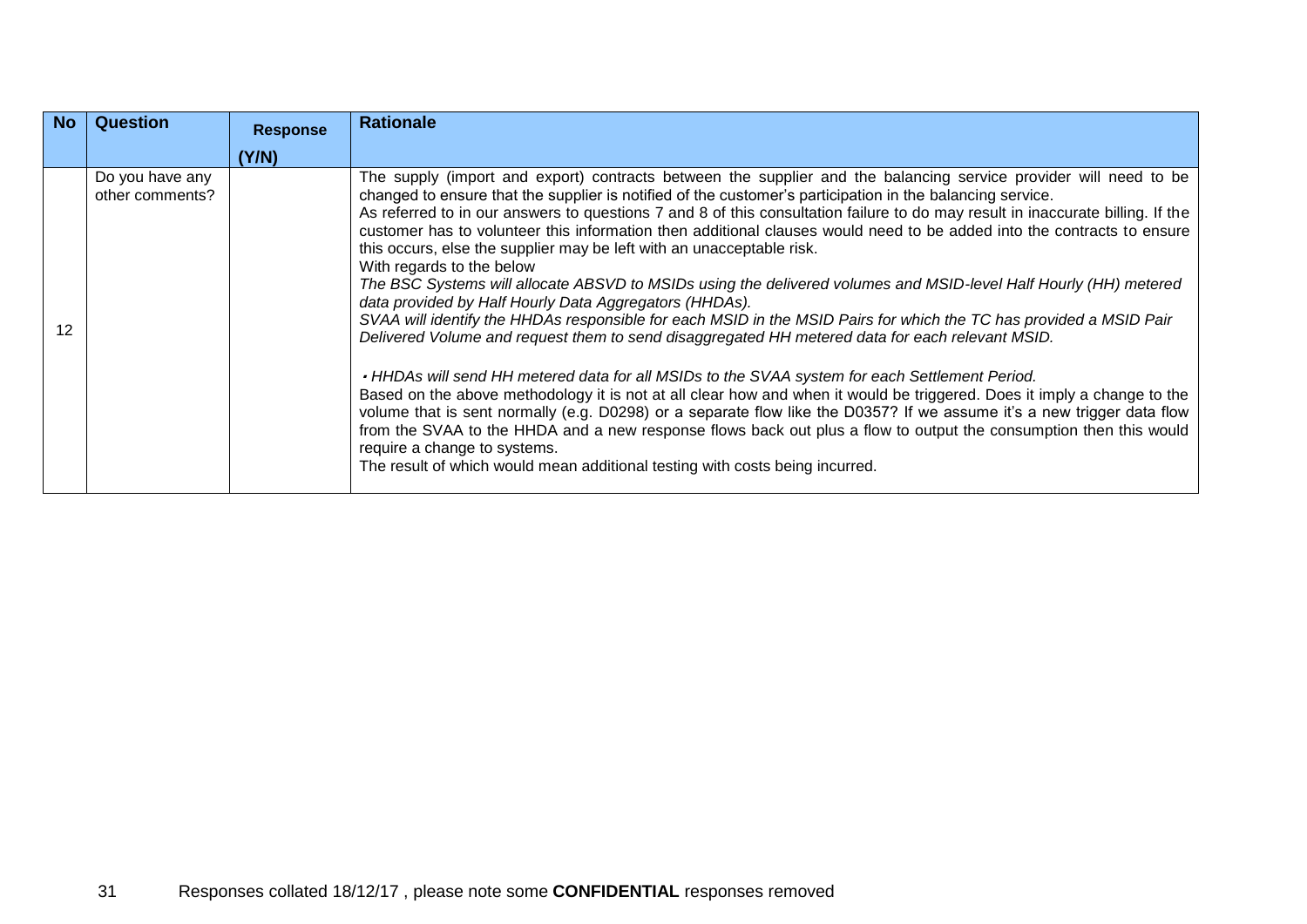| <b>Respondent:</b>                                                                 | <b>Rick Parfett</b>                      |
|------------------------------------------------------------------------------------|------------------------------------------|
| <b>Company Name:</b>                                                               | The Association for Decentralised Energy |
| Does this response contain<br>confidential information? If yes,<br>please specify. | No                                       |

| <b>No</b> | Question                                                                                                                                                                            | <b>Response</b><br>(Y/N) | <b>Rationale</b>                                                                                                                                                                                                                                                                                                                                                                                                                                                                                                                                                                                                                                                                                                                                                                                                                                                                                                                                                                                                                                                                                                                                                                                                                                                                                                                                                                                                                                                                                                                                                                                                                                                                                                                                                                                        |
|-----------|-------------------------------------------------------------------------------------------------------------------------------------------------------------------------------------|--------------------------|---------------------------------------------------------------------------------------------------------------------------------------------------------------------------------------------------------------------------------------------------------------------------------------------------------------------------------------------------------------------------------------------------------------------------------------------------------------------------------------------------------------------------------------------------------------------------------------------------------------------------------------------------------------------------------------------------------------------------------------------------------------------------------------------------------------------------------------------------------------------------------------------------------------------------------------------------------------------------------------------------------------------------------------------------------------------------------------------------------------------------------------------------------------------------------------------------------------------------------------------------------------------------------------------------------------------------------------------------------------------------------------------------------------------------------------------------------------------------------------------------------------------------------------------------------------------------------------------------------------------------------------------------------------------------------------------------------------------------------------------------------------------------------------------------------|
|           | What are the issues with the<br>provision of collared delivered<br>volumes (by MSID pair, per<br>settlement period) from<br>Balancing Service providers to<br><b>National Grid?</b> |                          | The ADE agrees with the proposed approach in general.<br>For services where the Balancing Service provider does not provide National Grid with the MW or<br>MWh delivered for a service, the provider would need to implement system changes to allow<br>calculation of these volumes. National Grid would need to provide these volumes through backing<br>data in order for providers to understand what they are using to define 'delivered MWh' for frequency<br>services and to ensure this data can be checked.<br>There is a risk, however, of the approach not working in certain scenarios, such as when a site has<br>more than one importing MSID. In this case, without knowing the switching arrangement on site or<br>having access to the boundary meter data it would be impossible to identify which MSID pair should<br>be assigned the instruction.<br>The balancing services provider is responsible for pairing the import and export MSIDs together,<br>which becomes impossible without access to meters or the technical data from the meters. On some<br>occasions, the aggregator would be forced to request information from the supplier's Meter Operator<br>agent. This would result in a supplier being notified of a customer's participation in balancing services<br>without the customer's consent. Even when there is data, it will be difficult to ensure that this pairing<br>is correct in every instance. If the information pairing export and import MSIDs is stored in ECOS, this<br>may solve this issue by allowing another party to check that the pairings assigned by the balancing<br>services provider are correct. Another possible solution would be for the pairing to be done for the<br>balancing services provider at the point of registration. |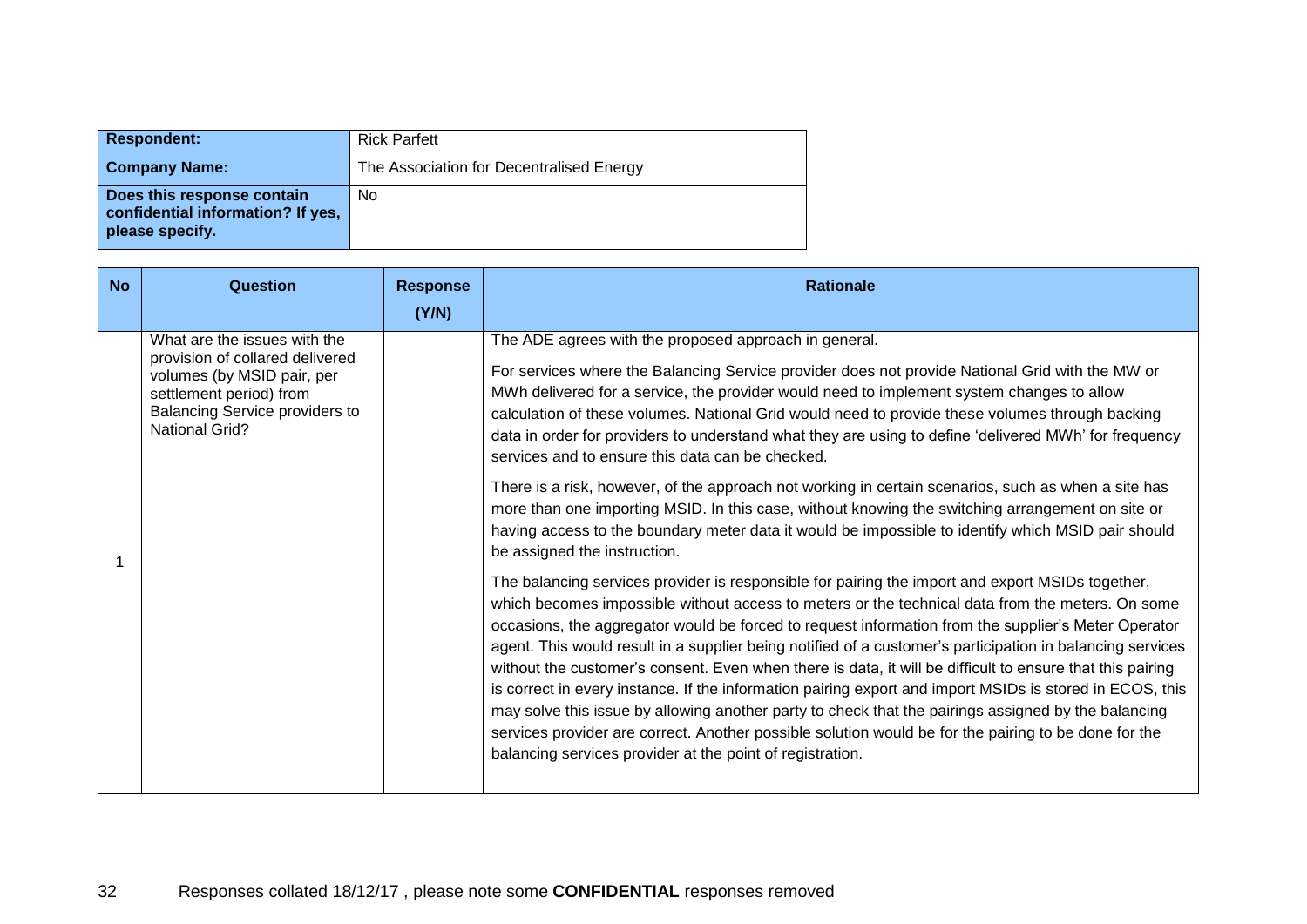| <b>No</b>             | <b>Question</b>                                                                                                                                                                                                                                                  | <b>Response</b><br>(Y/N) | <b>Rationale</b>                                                                                                                                                                                                                                                                                                                                                                                                                                                                                                                                                                                                                                                              |
|-----------------------|------------------------------------------------------------------------------------------------------------------------------------------------------------------------------------------------------------------------------------------------------------------|--------------------------|-------------------------------------------------------------------------------------------------------------------------------------------------------------------------------------------------------------------------------------------------------------------------------------------------------------------------------------------------------------------------------------------------------------------------------------------------------------------------------------------------------------------------------------------------------------------------------------------------------------------------------------------------------------------------------|
| 2                     | Can you provide any<br>examples/evidence of when the<br>proposed process flow may not<br>work?                                                                                                                                                                   | $\overline{Y}$           | It is important for National Grid to consider the potential changes that would be needed to data<br>requirements from Balancing Services providers in order to facilitate Part 1 of the proposed process<br>flow. There may be benefits in National Grid setting out how the changes to data flows might be<br>achieved through, for example, changes to standard contract terms.                                                                                                                                                                                                                                                                                             |
|                       |                                                                                                                                                                                                                                                                  |                          | For sites with more than one incomer that receive access to boundary metering data through their<br>supplier, the timeframe suggested is likely to be insufficient. As it can often take over a month to<br>receive this data, it will be extremely difficult to assign the balancing services volumes data to the<br>correct MSID in this timeframe.                                                                                                                                                                                                                                                                                                                         |
| 3                     | Where backing data received<br>from National Grid is used as<br>the basis for allocating delivered<br>volumes to MSID pair:<br>Approximately how long would it<br>take for service providers to<br>undertake this exercise following<br>the receipt of the data? |                          | Member feedback indicates that this would take approximately five working days in a 'normal' week.<br>As most balancing services providers are relatively small companies, however, this could take longer<br>on occasion due limited staff resources and unplanned challenges which can arise.                                                                                                                                                                                                                                                                                                                                                                               |
| $\boldsymbol{\Delta}$ | Where backing data is not<br>available or not a preferred<br>option, are there any issues with<br>using operational metering data<br>to derive collared delivered<br>volumes?                                                                                    | Y                        | It is crucial that backing data is available; without receiving data from National Grid there will be no<br>means of checking that the adjustments derived are correct. Providers will be unable to check that the<br>data being provided to National Grid is correct, and National Grid will have no way to verify this data.<br>There is also a risk that, if backing data is only provided after the balancing services provider has<br>submitted disaggregated data to National Grid, this disaggregated data will need to be resubmitted in<br>light of the backing data. This considerably increases the administrative burden upon the balancing<br>services provider. |
| 5                     | What priority should be given to<br>accuracy of information vs.<br>speed of imbalance adjustment?<br>I.e. is basing volume<br>submissions on backing data a<br>priority over reaching an earlier<br>stage of settlement runs?                                    |                          | The ADE believes that priority should be given to accuracy of information over speed of imbalance<br>adjustment. Basing volume submissions on backing data is likely to be more accurate and encounter<br>fewer complications that using operational metering data.<br>While speed of imbalance adjustment is a factor worth considering, it is crucial that the information<br>that settlement is based on is accurate.                                                                                                                                                                                                                                                      |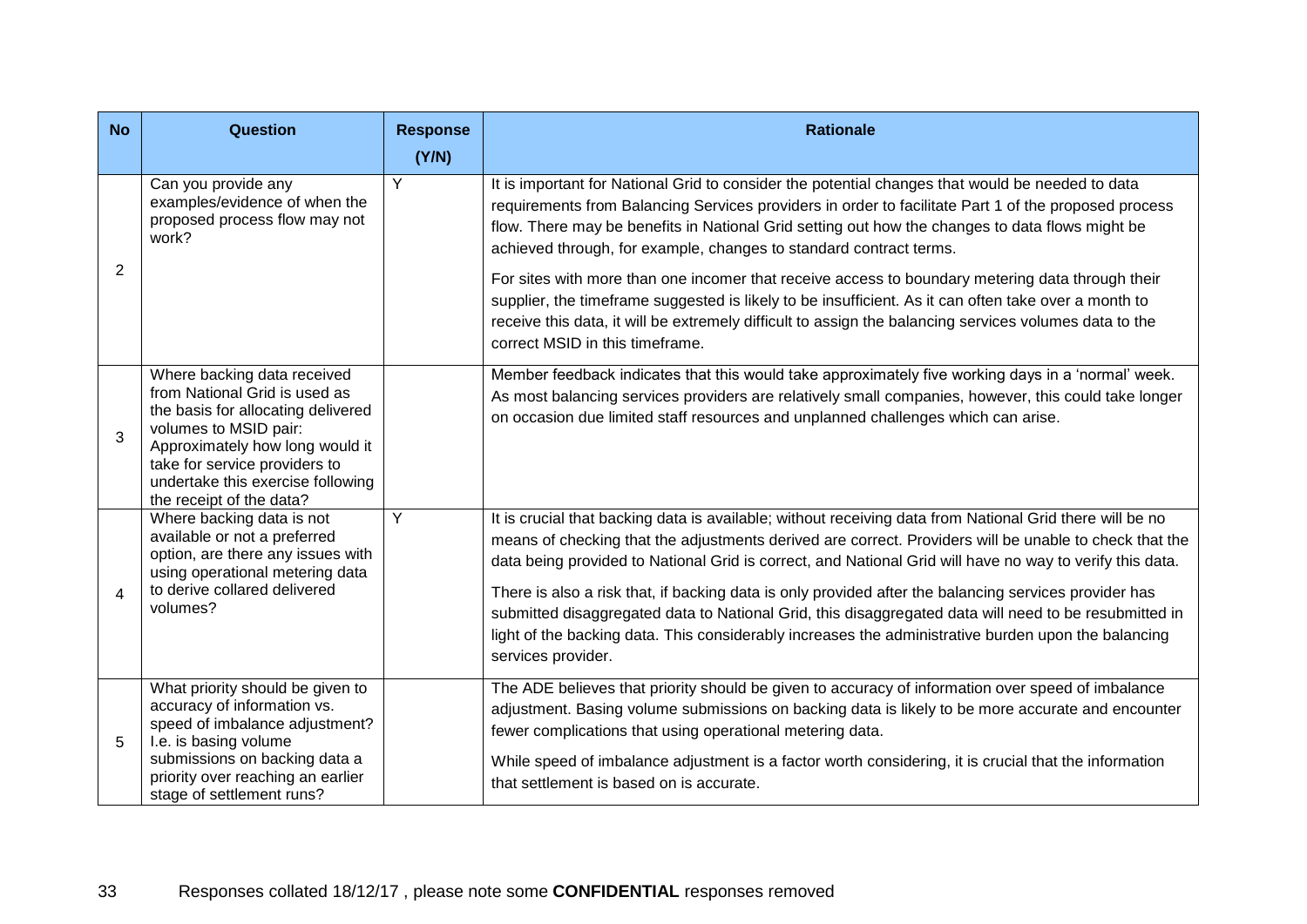| <b>No</b> | Question                                                                                                                                                                                                                                                   | <b>Response</b><br>(Y/N) | <b>Rationale</b>                                                                                                                                                                                                                                                                                                                                                                                                                                                                                                                                                                                                                                                                                                                                                                                                                                                                                                                                                                                                                                                                                                                                                                                                                                                                                                                                                                                                                                                                                                                                                                                                                                                                                                                                                                                                          |
|-----------|------------------------------------------------------------------------------------------------------------------------------------------------------------------------------------------------------------------------------------------------------------|--------------------------|---------------------------------------------------------------------------------------------------------------------------------------------------------------------------------------------------------------------------------------------------------------------------------------------------------------------------------------------------------------------------------------------------------------------------------------------------------------------------------------------------------------------------------------------------------------------------------------------------------------------------------------------------------------------------------------------------------------------------------------------------------------------------------------------------------------------------------------------------------------------------------------------------------------------------------------------------------------------------------------------------------------------------------------------------------------------------------------------------------------------------------------------------------------------------------------------------------------------------------------------------------------------------------------------------------------------------------------------------------------------------------------------------------------------------------------------------------------------------------------------------------------------------------------------------------------------------------------------------------------------------------------------------------------------------------------------------------------------------------------------------------------------------------------------------------------------------|
| 6         | What are your views on the<br>Workgroup position that<br>resolving this issue through the<br>installation of separate<br>settlement meters on each<br>Reserve Providing Unit would<br>not be a proportionate option?                                       | $\overline{Y}$           | The ADE strongly agrees with the Workgroup position that the installation of separate settlement<br>meters on each Reserve Providing Unit would be disproportionately costly and onerous. Such a<br>requirement would create a barrier to entry to the market for smaller parties, thereby negatively<br>impacting competition.                                                                                                                                                                                                                                                                                                                                                                                                                                                                                                                                                                                                                                                                                                                                                                                                                                                                                                                                                                                                                                                                                                                                                                                                                                                                                                                                                                                                                                                                                           |
| 7         | Should information be provided<br>to Suppliers on the ABSVD<br>volumes neutralised within their<br>energy accounts at any greater<br>granularity than a Supplier<br>account level? At what level of<br>granularity should this<br>information be provided? | $\mathsf{N}$             | The ADE does not agree that Suppliers should be provided with information on ABSVD volumes at<br>any greater granularity than at Supplier account level, as this could damage competition and release<br>commercially sensitive information to competitors.<br>Since suppliers will be corrected from the impact of DSR activations that involve their customers, we<br>do not believe there is any benefit to requiring their customers to inform them about their unrelated<br>commercial arrangements.<br>We are concerned that providing information at a greater level of granularity would give, for no<br>identified benefit, sensitive commercial information to the supplier, who can then decide to approach<br>the DSR consumer. This would create a market information imbalance between aggregators and<br>suppliers. Identifying consumers eager and able to enrol in DSR programs has a commercial value<br>in itself: it is time consuming and requires expertise that would in this proposal be given to a<br>competitor for no benefit.<br>Further, it is essential for free competition that the supplier is not given the opportunity for a 'soft'<br>veto of the customer participating in balancing services through another supplier or through an<br>aggregator. A 'soft' veto might include requiring a contract term which limits the customer's<br>participation in balancing services or requiring the customer to participate in balancing services<br>through the supplier. As DSR is always a 'secondary' activity for business customers, a customer's<br>supplier could quickly create 'exclusive dealing' arrangements with customers. Exclusive dealing is a<br>well-recognised barrier to entry and would effectively stifle the expansion and growth of a<br>competitive DSR market. |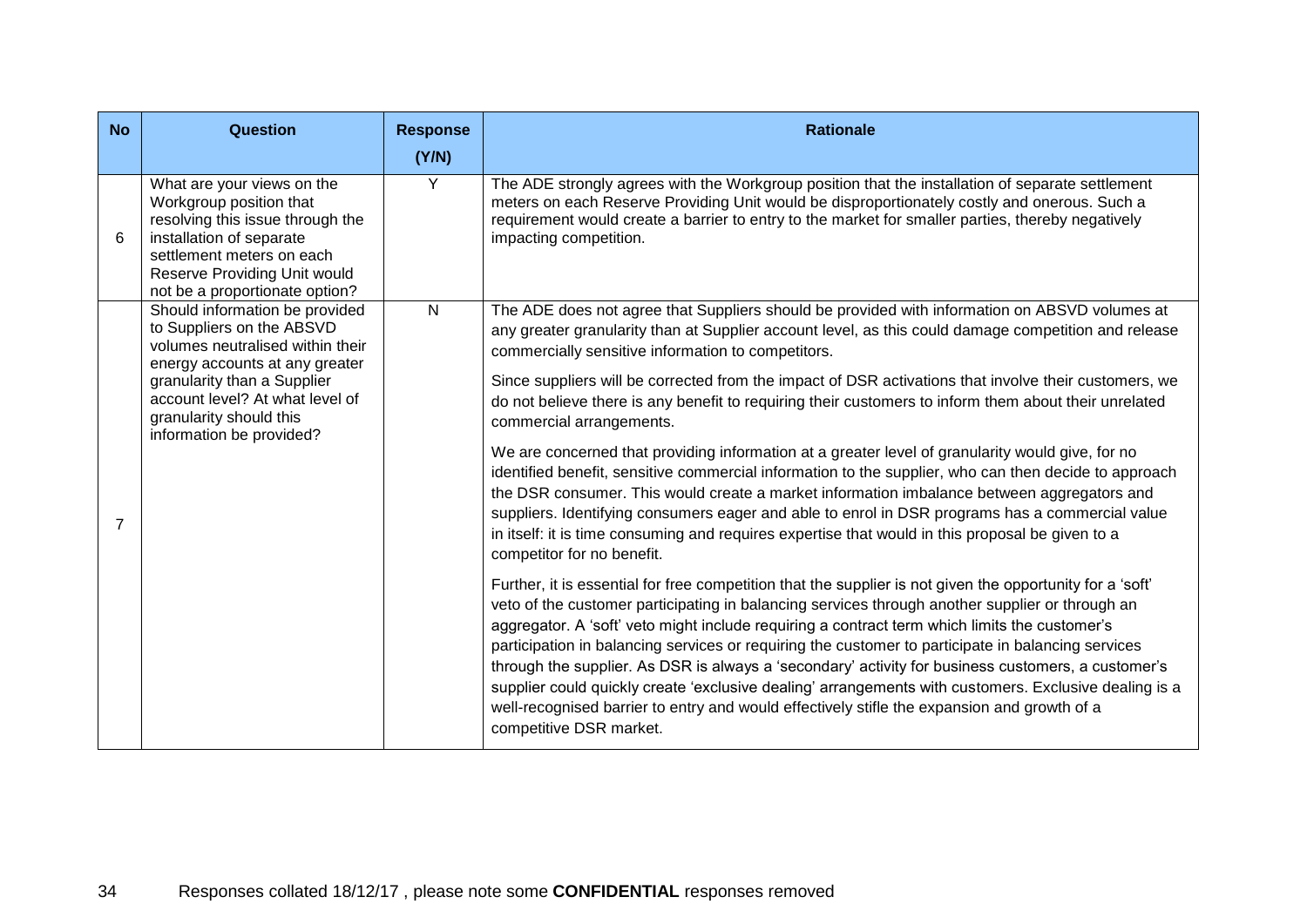| <b>No</b> | Question                                                                                                                                                                                                         | <b>Response</b><br>(Y/N) | <b>Rationale</b>                                                                                                                                                                                                                                                                                                                                                                                                                                                                                                                                                                                                                                                                                                                                                                                                                                                                                                                                                           |
|-----------|------------------------------------------------------------------------------------------------------------------------------------------------------------------------------------------------------------------|--------------------------|----------------------------------------------------------------------------------------------------------------------------------------------------------------------------------------------------------------------------------------------------------------------------------------------------------------------------------------------------------------------------------------------------------------------------------------------------------------------------------------------------------------------------------------------------------------------------------------------------------------------------------------------------------------------------------------------------------------------------------------------------------------------------------------------------------------------------------------------------------------------------------------------------------------------------------------------------------------------------|
| 8         | Do you believe there are any<br>competition issues associated<br>with the provision of information<br>to Suppliers of ABSVD volumes<br>associated with their energy<br>accounts? How might this be<br>mitigated? | $\overline{Y}$           | As stated in the answer to Question 7, the ADE believes that there are potentially serious competition<br>issues associated with the provision of information to Suppliers of ABSVD volumes associated with<br>their energy accounts.<br>These risks might be mitigated by only providing information to Suppliers on the ABSVD volumes<br>neutralised within their energy accounts at the Supplier account level while ensuring that all<br>information is sufficiently anonymised to prevent identification of individual customers.                                                                                                                                                                                                                                                                                                                                                                                                                                     |
| 9         | What system changes would be<br>required for Balancing Services<br>providers to be able to pass this<br>data to the System Operator?<br>What is the approximate cost<br>impact of this for your business?        |                          | It is difficult to analyse the system changes required before National Grid have identified the way that<br>they would like to receive the data, which will be specified in the updated Standard Terms and<br>Conditions.<br>Members indicate that a new system would have to be built in order to reformat disaggregated STOR<br>data before it is passed on to the System Operator. Systems will also have to be developed to<br>disaggregate frequency service data and Demand Turn Up data. Developing a system for the former<br>requires the concept of delivered MWh, while developing the latter will only be possible once the<br>future interface with National Grid has been developed.<br>It is important that provision of disaggregated data to National Grid be on an automated basis;<br>demand service providers provide a range of services through a large number of sites, so any manual<br>system would cause administrative burdens and risk errors. |
| 10        | Of the April 2019 and April 2020<br>implementation dates, which do<br>you believe is more appropriate?                                                                                                           |                          | As National Grid has invited providers to tender for STOR contracts up to two years ahead in<br>January, the ADE believes that April 2020 is the only appropriate implementation date. This would<br>align implementation with National Grid's changes to the Standard Terms and Conditions of affected<br>balancing services contracts. If the Modification were implemented in April 2019, National Grid would<br>be left with a number of contracts that providers could not fulfil.<br>It is important that these changes are implemented before P354 comes into effect due to the latter's<br>requirement for a process around sub-site metering.                                                                                                                                                                                                                                                                                                                     |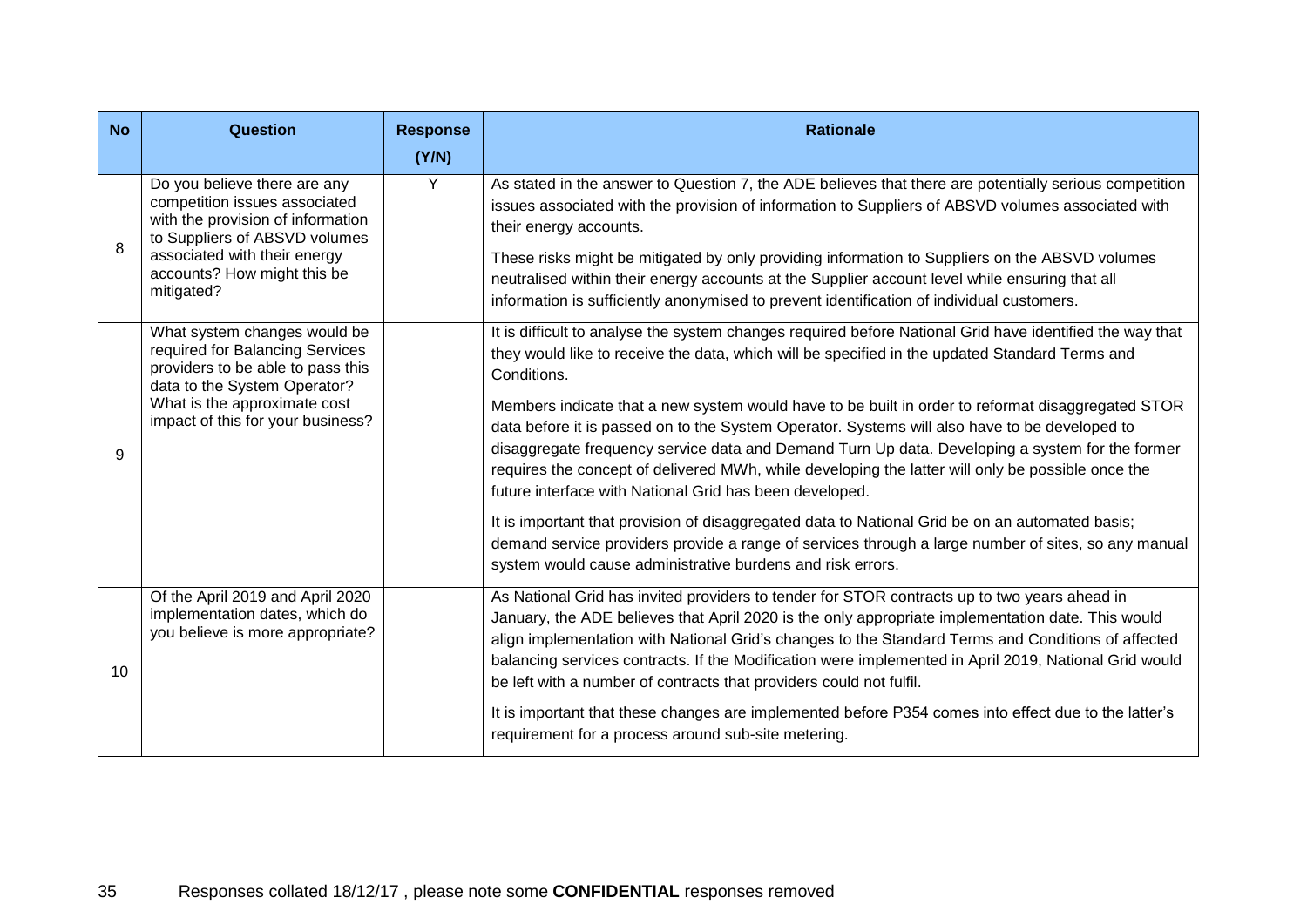| <b>No</b> | Question                                                               | <b>Response</b><br>(Y/N) | <b>Rationale</b>                                                                                                                                                                                                                                                                         |
|-----------|------------------------------------------------------------------------|--------------------------|------------------------------------------------------------------------------------------------------------------------------------------------------------------------------------------------------------------------------------------------------------------------------------------|
|           | Do you agree with the proposed<br>changes to the ABSVD<br>methodology? |                          | The ADE agrees with the proposed changes to the ABSVD methodology as long as it does not<br>require the installation of disproportionately costly settlement meters or provide Suppliers with<br>information on ABSVD volumes at any greater granularity than at Supplier account level. |
|           | Do you have any other<br>comments?                                     | N                        | The ADE does not have any other comments.                                                                                                                                                                                                                                                |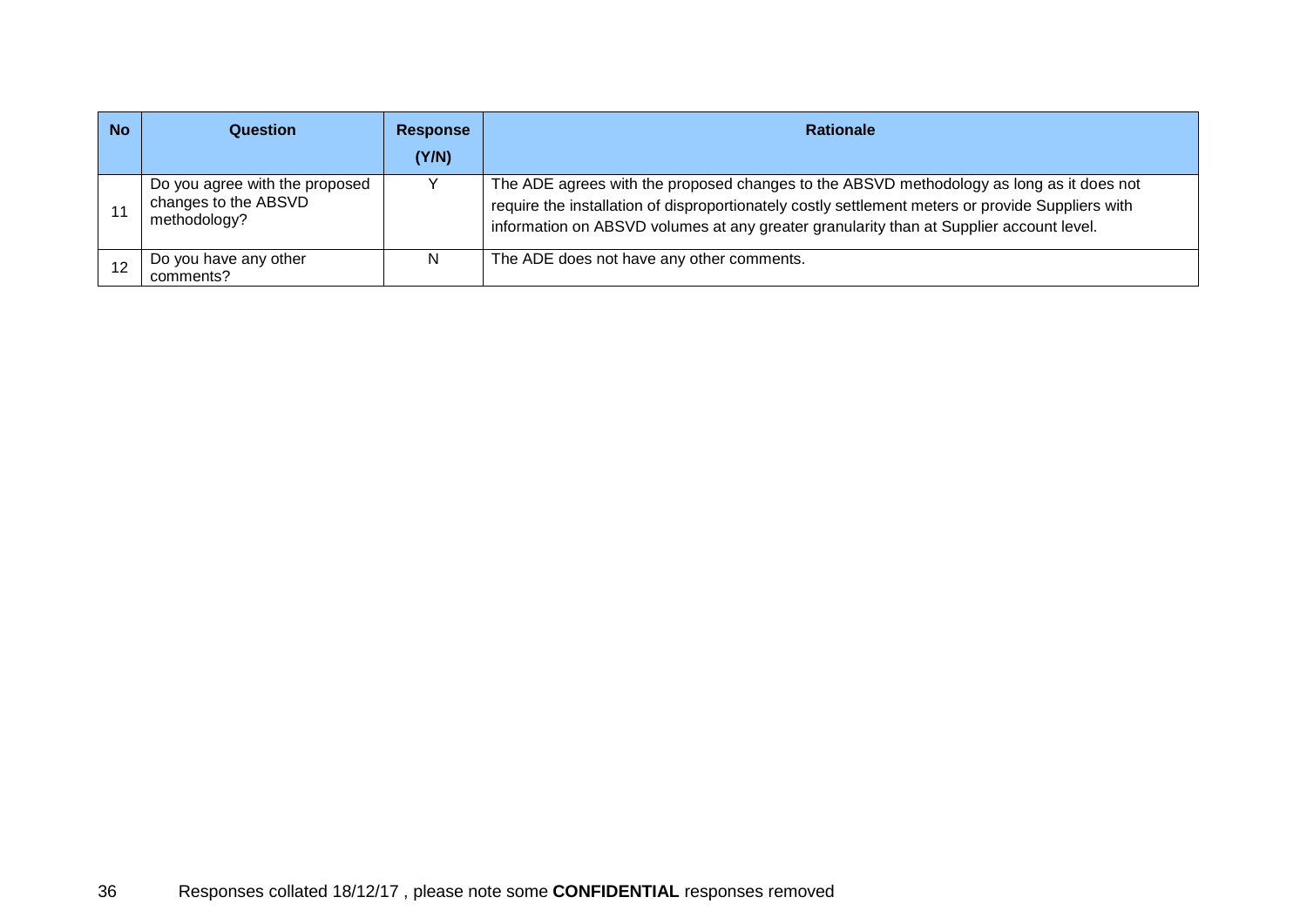| <b>Respondent:</b>                                                                 | Nick Sillito |
|------------------------------------------------------------------------------------|--------------|
| <b>Company Name:</b>                                                               | PeakGen      |
| Does this response contain<br>confidential information? If yes,<br>please specify. | No           |

| <b>No</b>                | Question                                                                                                                                                                                                                                                         | <b>Response</b><br>(Y/N) | <b>Rationale</b> |
|--------------------------|------------------------------------------------------------------------------------------------------------------------------------------------------------------------------------------------------------------------------------------------------------------|--------------------------|------------------|
| $\overline{\phantom{a}}$ | What are the issues with the<br>provision of collared delivered<br>volumes (by MSID pair, per<br>settlement period) from                                                                                                                                         | <b>No</b><br>Response    |                  |
| $\overline{2}$           | Balancing Service providers to<br><b>National Grid?</b><br>Can you provide any<br>examples/evidence of when the<br>proposed process flow may not<br>work?                                                                                                        | <b>No</b><br>Response    |                  |
| 3                        | Where backing data received<br>from National Grid is used as<br>the basis for allocating delivered<br>volumes to MSID pair:<br>Approximately how long would it<br>take for service providers to<br>undertake this exercise following<br>the receipt of the data? | <b>No</b><br>Response    |                  |
| $\overline{4}$           | Where backing data is not<br>available or not a preferred<br>option, are there any issues with<br>using operational metering data<br>to derive collared delivered<br>volumes?                                                                                    | <b>No</b><br>Response    |                  |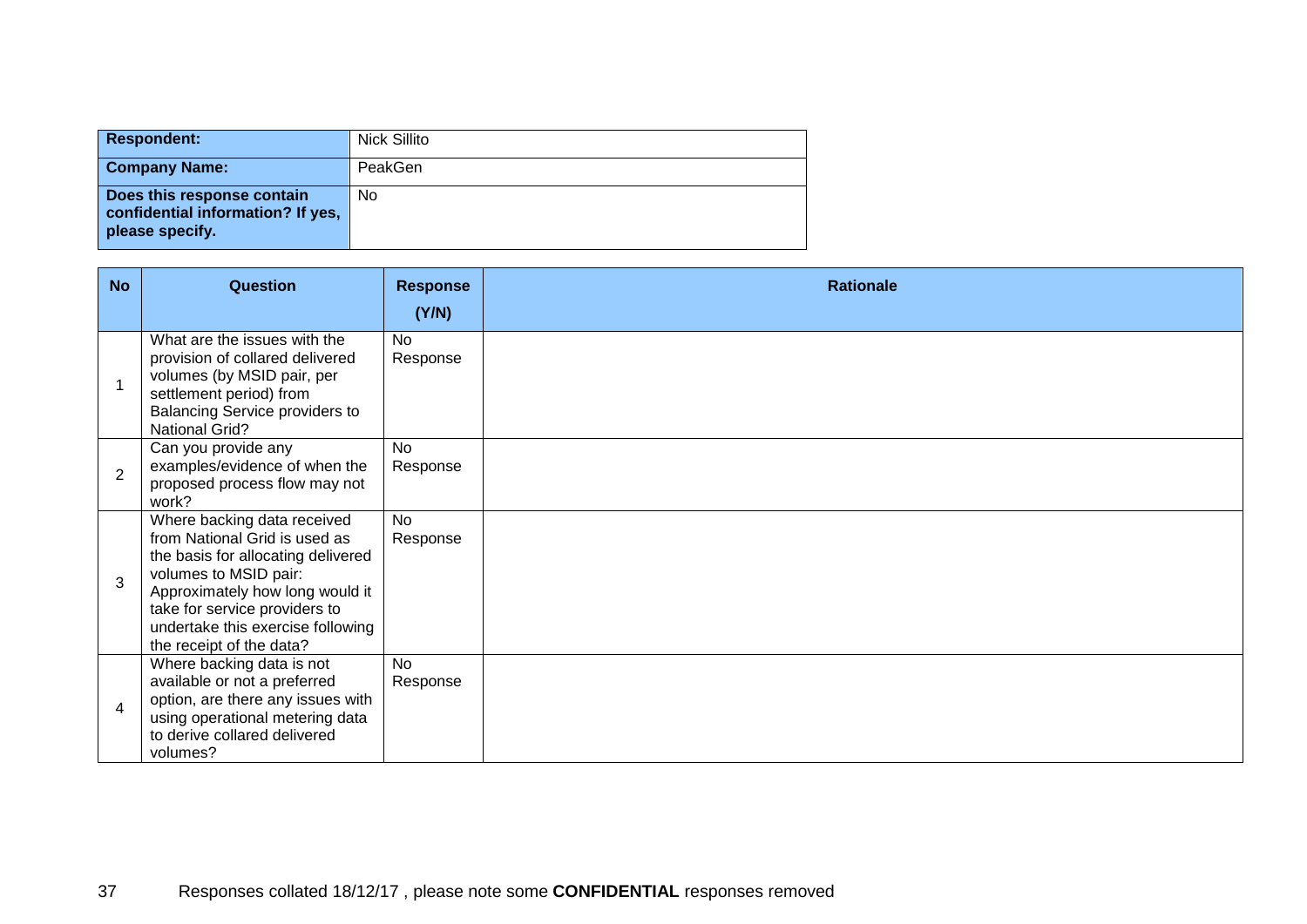| <b>No</b>      | <b>Question</b>                                                                                                                                                                                                                                            | <b>Response</b>            | <b>Rationale</b> |
|----------------|------------------------------------------------------------------------------------------------------------------------------------------------------------------------------------------------------------------------------------------------------------|----------------------------|------------------|
|                |                                                                                                                                                                                                                                                            | (Y/N)                      |                  |
| 5              | What priority should be given to<br>accuracy of information vs.<br>speed of imbalance adjustment?<br>I.e. is basing volume<br>submissions on backing data a<br>priority over reaching an earlier<br>stage of settlement runs?                              | No<br>Response             |                  |
| 6              | What are your views on the<br>Workgroup position that<br>resolving this issue through the<br>installation of separate<br>settlement meters on each<br>Reserve Providing Unit would<br>not be a proportionate option?                                       | <b>No</b><br>Response      |                  |
| $\overline{7}$ | Should information be provided<br>to Suppliers on the ABSVD<br>volumes neutralised within their<br>energy accounts at any greater<br>granularity than a Supplier<br>account level? At what level of<br>granularity should this<br>information be provided? | $\overline{N}$<br>Response |                  |
| 8              | Do you believe there are any<br>competition issues associated<br>with the provision of information<br>to Suppliers of ABSVD volumes<br>associated with their energy<br>accounts? How might this be<br>mitigated?                                           | <b>No</b><br>Response      |                  |
| 9              | What system changes would be<br>required for Balancing Services<br>providers to be able to pass this<br>data to the System Operator?<br>What is the approximate cost<br>impact of this for your business?                                                  | $\overline{N}$<br>Response |                  |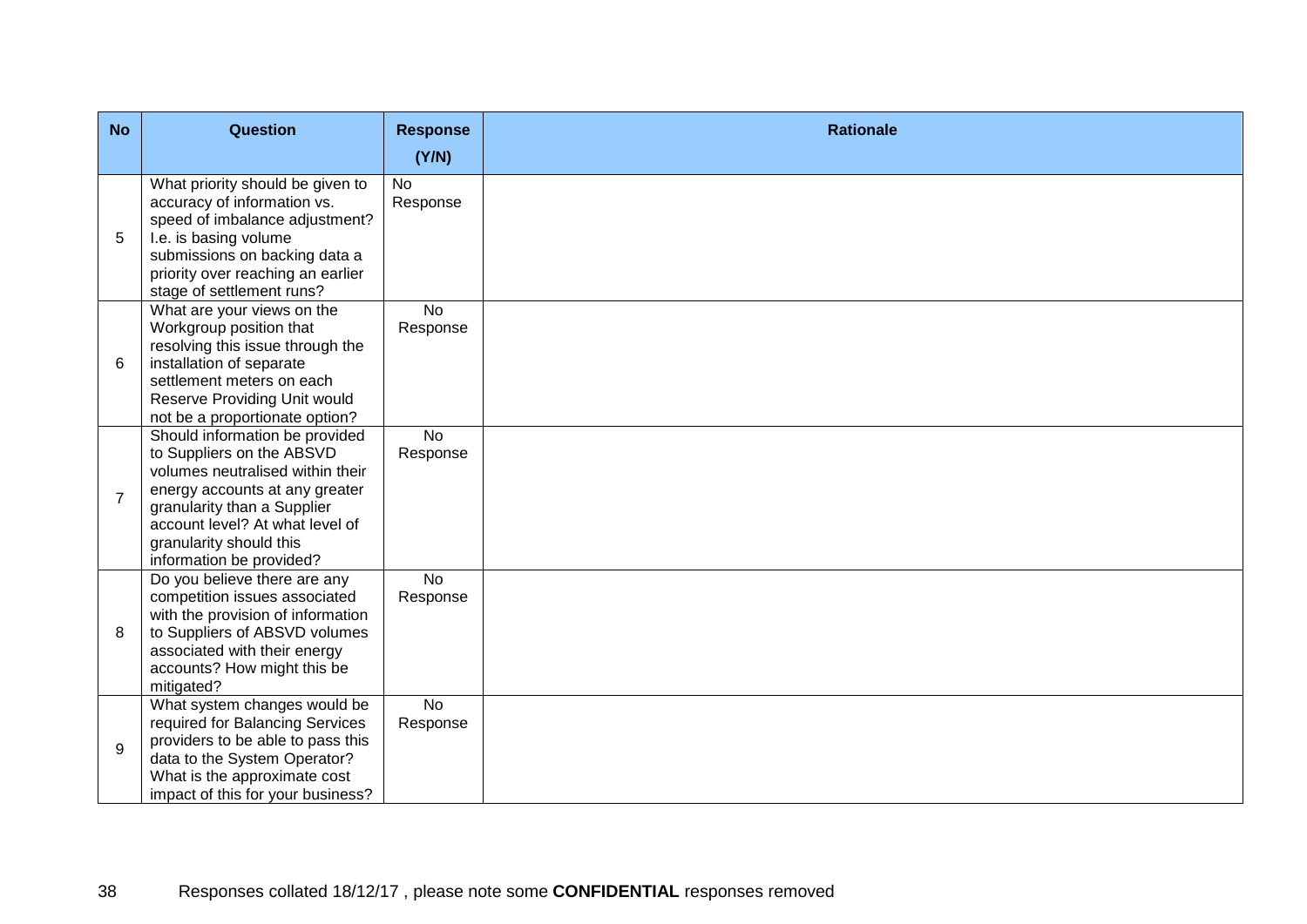| <b>No</b> | <b>Question</b>                                                                                        | <b>Response</b>            | <b>Rationale</b>                                                                                                                                                                                                                                                                                                                                                                                                                                                                                                                                                                         |
|-----------|--------------------------------------------------------------------------------------------------------|----------------------------|------------------------------------------------------------------------------------------------------------------------------------------------------------------------------------------------------------------------------------------------------------------------------------------------------------------------------------------------------------------------------------------------------------------------------------------------------------------------------------------------------------------------------------------------------------------------------------------|
|           |                                                                                                        | (Y/N)                      |                                                                                                                                                                                                                                                                                                                                                                                                                                                                                                                                                                                          |
| 10        | Of the April 2019 and April 2020<br>implementation dates, which do<br>you believe is more appropriate? | <b>No</b><br>Response      |                                                                                                                                                                                                                                                                                                                                                                                                                                                                                                                                                                                          |
| 11        | Do you agree with the proposed<br>changes to the ABSVD<br>methodology?                                 | $\overline{N}$<br>Response |                                                                                                                                                                                                                                                                                                                                                                                                                                                                                                                                                                                          |
|           | Do you have any other<br>comments?                                                                     | Yes                        | There are clear disparities between the treatment of ancillary services providers whop participate in the<br>Balancing Mechanism and those that do not.                                                                                                                                                                                                                                                                                                                                                                                                                                  |
|           |                                                                                                        |                            | Proper competition is based on the equal treatment of all parties. Rather than an ad-hoc modification of the<br>ABSVD statement we would like to see a proper overhaul of the routes parties are able to provider ancillary<br>services to National Grid, removing all of the inconsistencies between BM and non-BM providers (for<br>example frequency of price change, non-locational despatch, treatment of non-delivery). The current<br>P354/ABSVD process feels like it should have been a facilitation modification resulting from the completion<br>of a comprehensive overhaul. |
| 12        |                                                                                                        |                            | There are a number of other changes to the way that National Grid procures balancing services that could<br>also adjust imbalance cashflows for the delivery of balancing services - and not all require any modification<br>of the BSC or of its systems. Again, it would be helpful if these alternates could be assessed and the<br>preferred solution identified (taking account of completion issues, implementational costs etc.) before a<br>consultation of the detail of one particular solution.                                                                               |
|           |                                                                                                        |                            | If imbalance adjustment is to be delivered by P354/ABSVD, we would like to see a more explicit<br>methodology for the calculation of volumes set out in the methodology (as is the case for BM service<br>provision).                                                                                                                                                                                                                                                                                                                                                                    |
|           |                                                                                                        |                            | Finally, it is not clear to us that there are sufficient checks and balances in the process to allow errors in<br>volume allocation to be properly identified in the process. For example, if an MSID was wrongly recorded<br>against a service provider and the volume was allocated to the wrong supplier. How would this be detected?                                                                                                                                                                                                                                                 |
|           |                                                                                                        |                            | In summary we would like to see a proper overhaul of balancing services provision to ensure proper<br>competition between the BM and non-BM routes. If such a review identifies volume adjustment via MSID<br>pair as the most effective route to deliver this, then it would be appropriate to develop this solution.                                                                                                                                                                                                                                                                   |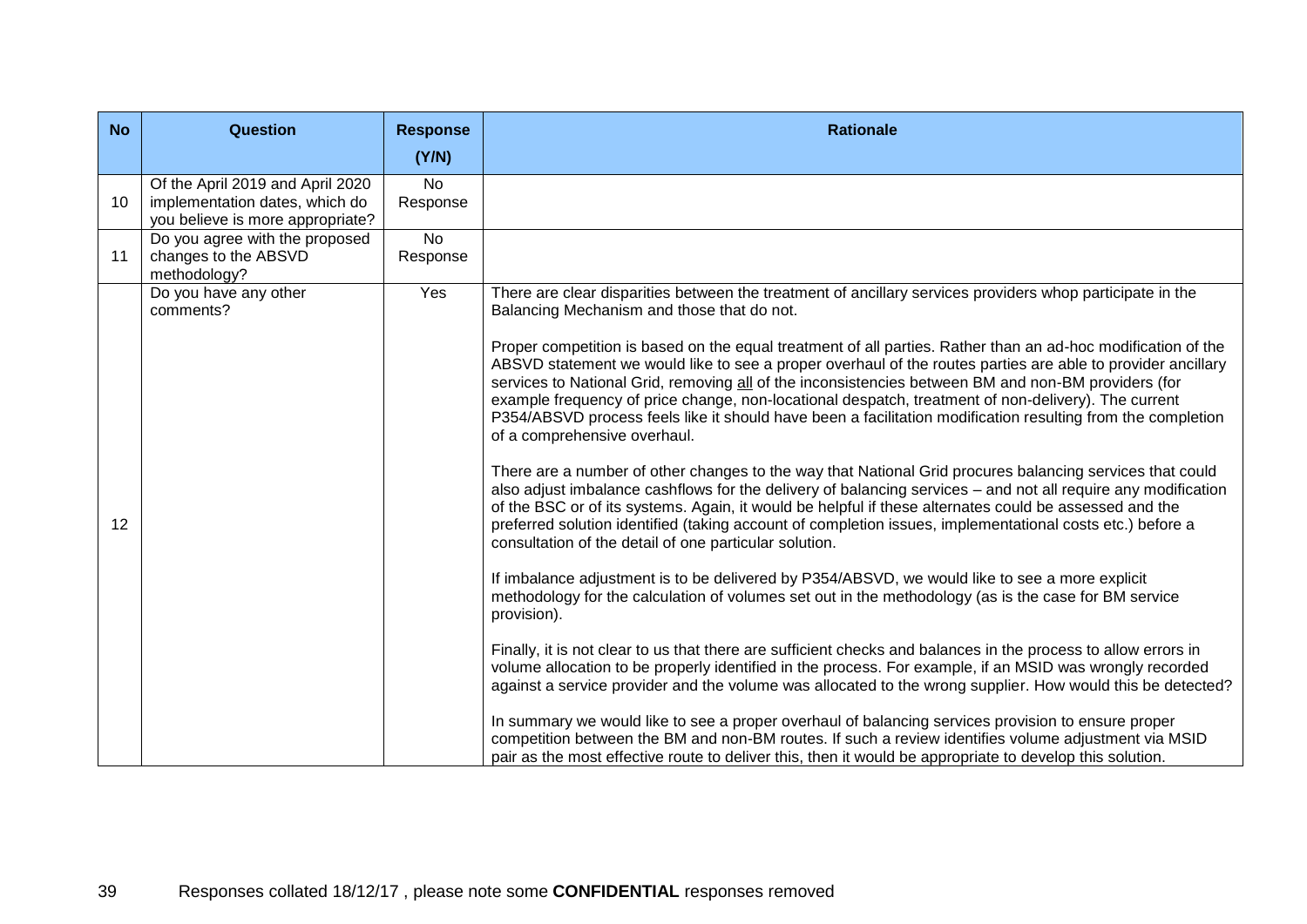| <b>Respondent:</b>                                                                 | <b>Helen Stack</b> |
|------------------------------------------------------------------------------------|--------------------|
| <b>Company Name:</b>                                                               | Centrica           |
| Does this response contain<br>confidential information? If yes,<br>please specify. | No                 |

| <b>No</b> | Question | <b>Response</b><br>(Y/N) | Rationale |
|-----------|----------|--------------------------|-----------|
|-----------|----------|--------------------------|-----------|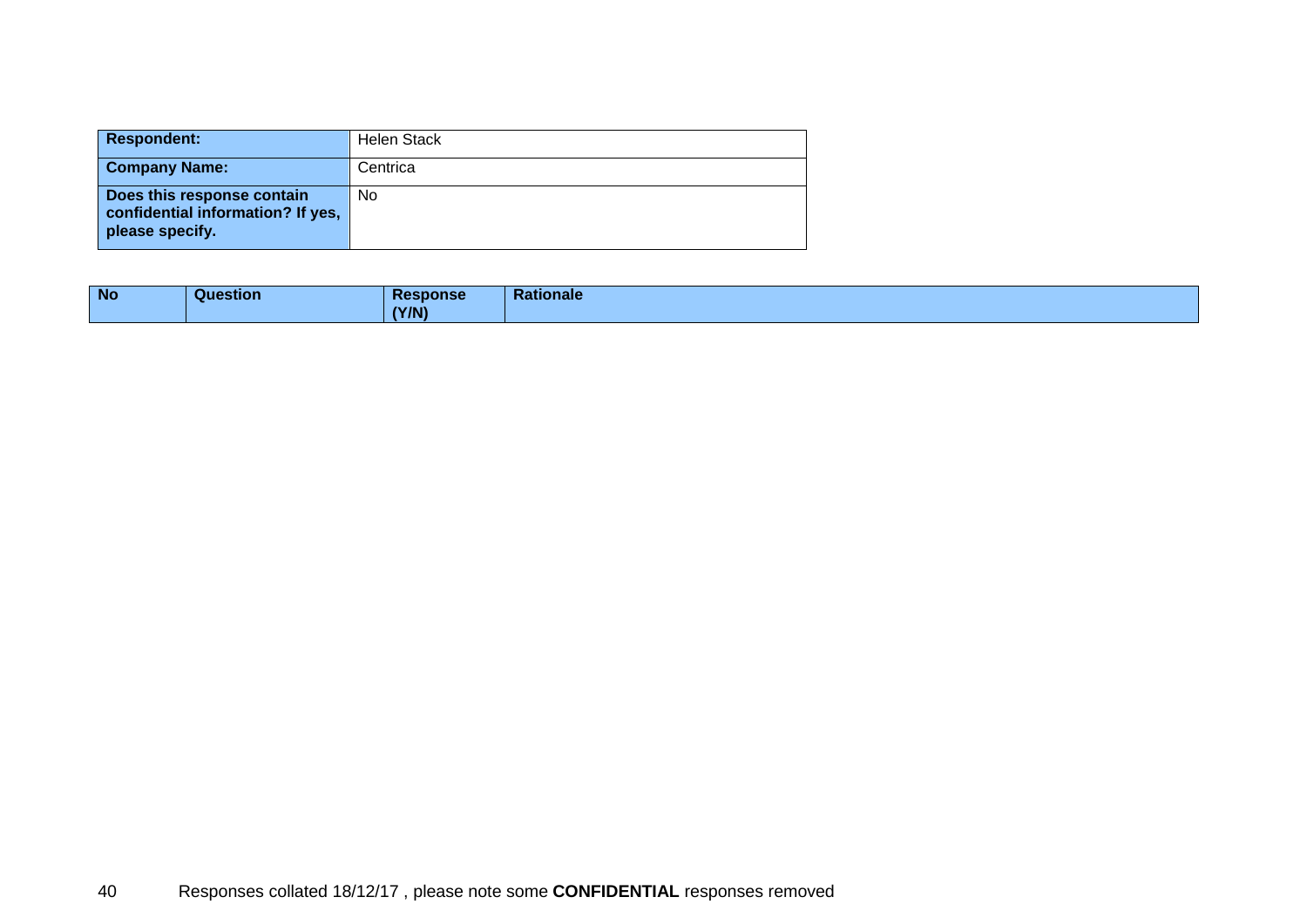| N <sub>o</sub> | <b>Question</b>                                                                                                                                                                        | <b>Response</b><br>(Y/N)              | <b>Rationale</b>                                                                                                                                                                                                                                                                                                                                                                                                                                                                                                                                                                                                                                                                                                                                                                              |
|----------------|----------------------------------------------------------------------------------------------------------------------------------------------------------------------------------------|---------------------------------------|-----------------------------------------------------------------------------------------------------------------------------------------------------------------------------------------------------------------------------------------------------------------------------------------------------------------------------------------------------------------------------------------------------------------------------------------------------------------------------------------------------------------------------------------------------------------------------------------------------------------------------------------------------------------------------------------------------------------------------------------------------------------------------------------------|
|                | What are the issues with<br>the provision of collared<br>delivered volumes (by<br>MSID pair, per settlement<br>period) from Balancing<br>Service providers to<br><b>National Grid?</b> | See<br>comments<br>under<br>Rationale | It will be difficult to provide the required<br>data within 20 calendar days of the day that<br>the service was delivered. (Timing<br>throughout parts 2 to 4 of the end-to-end<br>process will be a challenge.)<br>We note that the Workgroup discussed<br>types of metering data and felt that<br>operational metering should be sufficiently<br>accurate for this purpose and be more<br>readily available within the timescales<br>needed. The use of operational data<br>creates a potential issue in that there may<br>be differences in the standard of<br>operational metering calculations across<br>different customers. We are not opposed to<br>the use of operational data but guidelines<br>on minimal standards for this data will need<br>to be agreed before implementation. |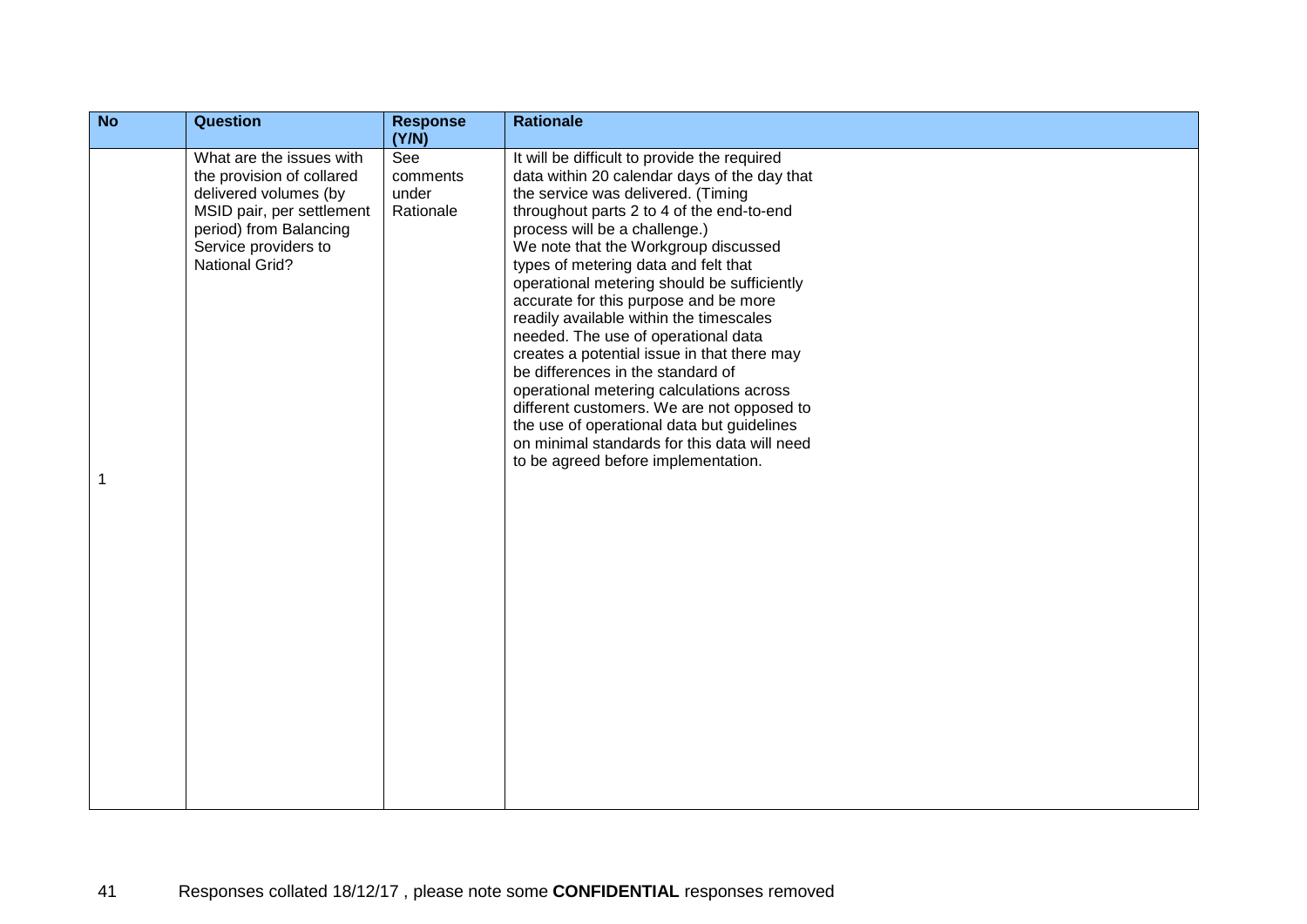| N <sub>o</sub> | <b>Question</b>                                                                                                                                                                                                                                                        | <b>Response</b><br>(Y/N)              | <b>Rationale</b>                                                                                                                                                                                                                                                                                                                                                                  |
|----------------|------------------------------------------------------------------------------------------------------------------------------------------------------------------------------------------------------------------------------------------------------------------------|---------------------------------------|-----------------------------------------------------------------------------------------------------------------------------------------------------------------------------------------------------------------------------------------------------------------------------------------------------------------------------------------------------------------------------------|
| $\overline{2}$ | Can you provide any<br>examples/evidence of<br>when the proposed<br>process flow may not<br>work?                                                                                                                                                                      | Yes                                   | There are a few situations where it could be<br>challenging for parties to provide accurate<br>data:<br>$\Box$ It would be complex for<br>aggregators delivering STOR<br>across a variable baseline from<br>multiple assets.<br>$\Box$ There may be instances where<br>other items such as solar or CHP<br>may skew the localised meter data.                                     |
| 3              | Where backing data<br>received from National<br>Grid is used as the basis<br>for allocating delivered<br>volumes to MSID pair:<br>Approximately how long<br>would it take for service<br>providers to undertake<br>this exercise following the<br>receipt of the data? |                                       |                                                                                                                                                                                                                                                                                                                                                                                   |
| 4              | Where backing data is not<br>available or not a<br>preferred option, are there<br>any issues with using<br>operational metering data<br>to derive collared<br>delivered volumes?                                                                                       | See<br>comments<br>under<br>Rationale | As we also mention in response to Q1, the<br>use of operational metering data could lead<br>to variable standards in the calculation of<br>collared delivered volumes by different<br>parties. A minimal data standard or<br>guideline should be agreed before<br>implementation.                                                                                                 |
| 5              | What priority should be<br>given to accuracy of<br>information vs. speed of<br>imbalance adjustment?<br>I.e. is basing volume<br>submissions on backing<br>data a priority over<br>reaching an earlier stage<br>of settlement runs?                                    | See<br>comments<br>under<br>Rationale | There needs to be a balance. If there are<br>delays in exchanging data throughout the<br>whole process shown in Appendix 3, then it<br>creates a need for multiple billing<br>corrections.<br>The majority of customer invoicing is<br>undertaken at SF. If the Supplier position is<br>not corrected until R1, this will lead to the<br>need for persistent billing corrections. |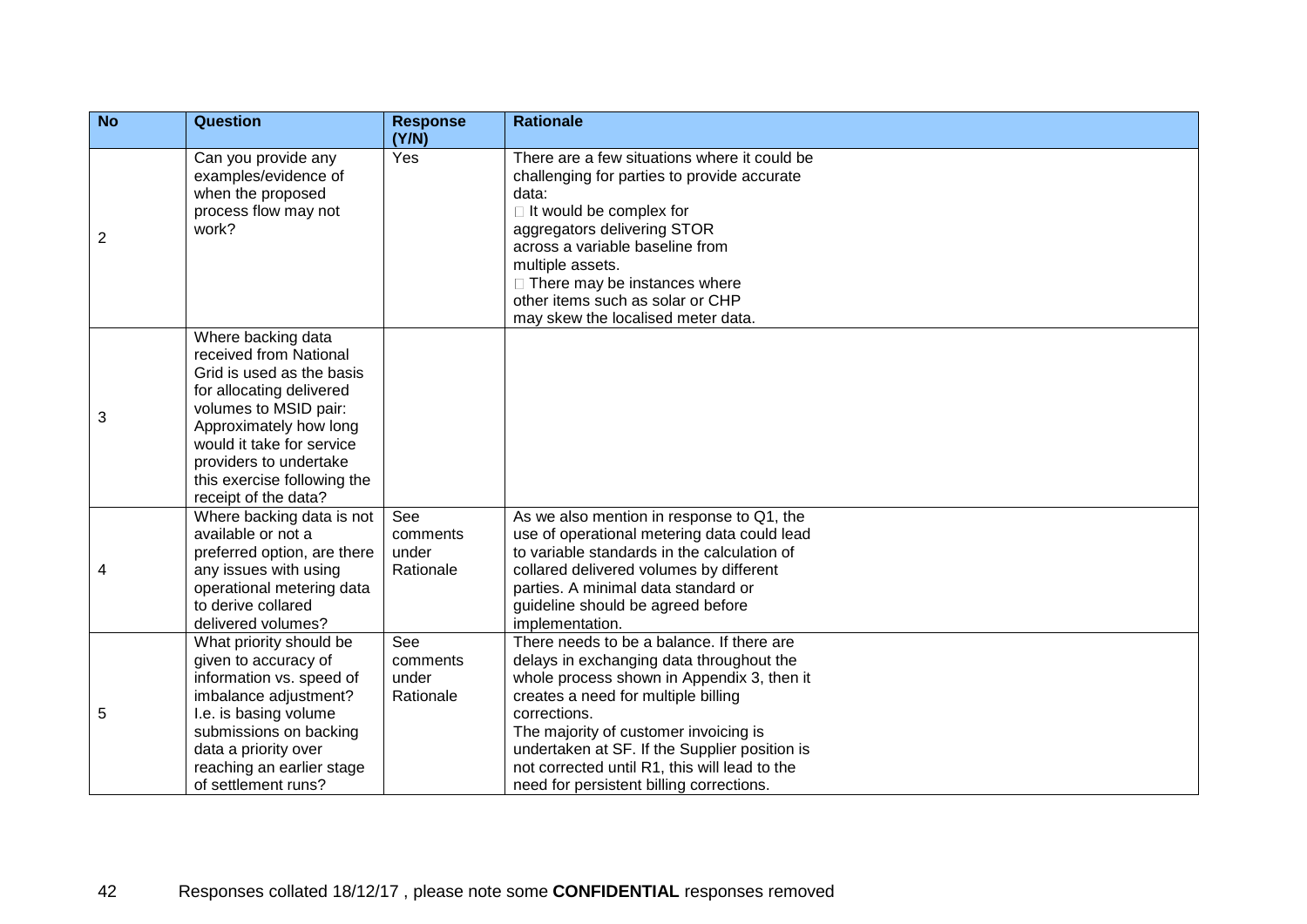| N <sub>o</sub> | <b>Question</b>                                                                                                                                                                                                                                                  | <b>Response</b><br>(Y/N)              | <b>Rationale</b>                                                                                                                                                                                                                                                                                                                                                                                                                                                                                                                                                                                                                                                                                                                                                                                                                                                                                                                                                                                                                                                                                                                                                                                |
|----------------|------------------------------------------------------------------------------------------------------------------------------------------------------------------------------------------------------------------------------------------------------------------|---------------------------------------|-------------------------------------------------------------------------------------------------------------------------------------------------------------------------------------------------------------------------------------------------------------------------------------------------------------------------------------------------------------------------------------------------------------------------------------------------------------------------------------------------------------------------------------------------------------------------------------------------------------------------------------------------------------------------------------------------------------------------------------------------------------------------------------------------------------------------------------------------------------------------------------------------------------------------------------------------------------------------------------------------------------------------------------------------------------------------------------------------------------------------------------------------------------------------------------------------|
| 6              | What are your views on<br>the Workgroup position<br>that resolving this issue<br>through the installation of<br>separate settlement<br>meters on each Reserve<br>Providing Unit would not<br>be a proportionate option?                                          | See<br>comments<br>under<br>Rationale | We agree that this would be<br>disproportionally costly and could create a<br>barrier to entry for smaller market<br>participants.                                                                                                                                                                                                                                                                                                                                                                                                                                                                                                                                                                                                                                                                                                                                                                                                                                                                                                                                                                                                                                                              |
| $\overline{7}$ | Should information be<br>provided to Suppliers on<br>the ABSVD volumes<br>neutralised within their<br>energy accounts at any<br>greater granularity than a<br>Supplier account level? At<br>what level of granularity<br>should this information be<br>provided? | Yes                                   | We believe that Suppliers will need halfhourly<br>MSID ABSVD volumes for a number<br>of reasons. The following bullets are taken<br>from our P354 response on the same issue.<br>Suppliers need the MSID ABSVD<br>volumes to bill Customers accurately<br>(this can include passing on benefits as<br>well as charges). Data should be<br>provided Half Hourly.<br>$\Box$ We also believe that the relevant<br>Supplier will need visibility of the MSID<br>level ABSVD to reconcile the MPAN<br>reads to Account Credited Energy. It is<br>a standard process to make this<br>reconciliation and only crediting the<br>volume at account level, with a delay,<br>will complicate the reconciliation and<br>allocations process significantly.<br>Similarly, visibility of this data will be<br>needed to ensure that the Supplier<br>does not pay for energy (as reported on<br>the D-flows) which is not subsequently<br>credited to their account. There seems<br>to be a significant disconnect in the<br>methodology between SAA volumes<br>and the standard SVA processes.<br>In P354 the Assessment Procedure<br>Consultation document proposes that<br>Customers should be able to give |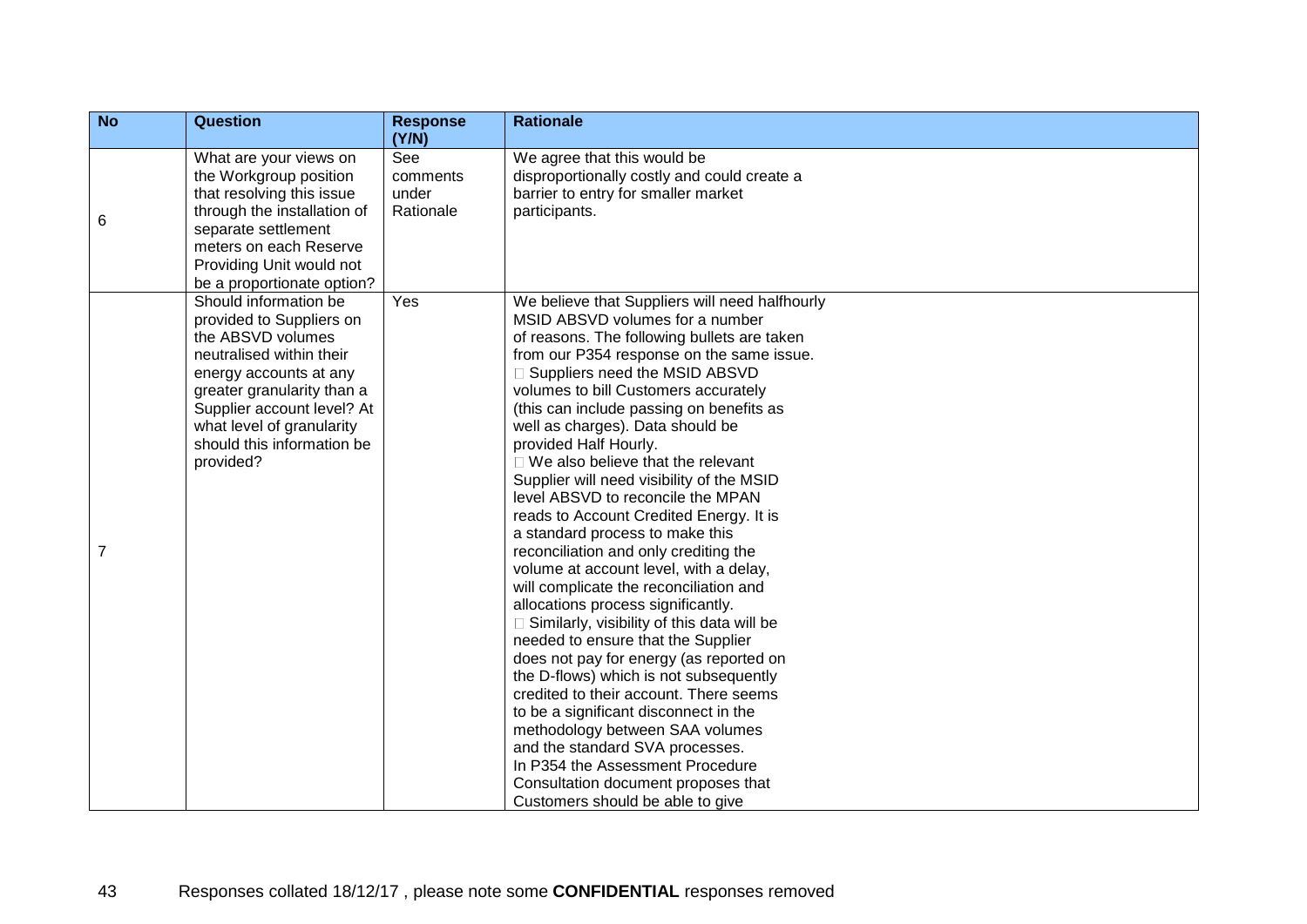| N <sub>o</sub> | <b>Question</b>                                                                                                                                                                                                           | <b>Response</b><br>(Y/N)           | <b>Rationale</b>                                                                                                                                                                                                                                                                                                                                                                                           |
|----------------|---------------------------------------------------------------------------------------------------------------------------------------------------------------------------------------------------------------------------|------------------------------------|------------------------------------------------------------------------------------------------------------------------------------------------------------------------------------------------------------------------------------------------------------------------------------------------------------------------------------------------------------------------------------------------------------|
|                |                                                                                                                                                                                                                           |                                    | permission for the Transmission Company<br>to provide MSID ABSVD volumes to<br>Suppliers. This approach would be<br>preferable to the Supplier having to request<br>provision of more granular information<br>directly from the customer.                                                                                                                                                                  |
| 8              | Do you believe there are<br>any competition issues<br>associated with the<br>provision of information to<br>Suppliers of ABSVD<br>volumes associated with<br>their energy accounts?<br>How might this be<br>mitigated?    | <b>No</b>                          | We do not believe that there are any<br>competition issues associated with the<br>provision of this information. This<br>information is essential for effective<br>management of both the Supplier and<br>Customer accounts, and accurate billing of<br>the Customer by the Supplier.                                                                                                                      |
| 9              | What system changes<br>would be required for<br><b>Balancing Services</b><br>providers to be able to<br>pass this data to the<br>System Operator? What<br>is the approximate cost<br>impact of this for your<br>business? | See comments<br>under<br>Rationale | We would need to make some system and<br>contractual changes.                                                                                                                                                                                                                                                                                                                                              |
| 10             | Of the April 2019 and<br>April 2020 implementation<br>dates, which do you<br>believe is more<br>appropriate?                                                                                                              | See comments<br>under<br>Rationale | We believe that an April 2019<br>implementation date is more appropriate as<br>we are in favour of levelling the playing field<br>as soon as possible.<br>With the same aim of creating a level<br>playing field we would like to see the<br>Balancing Mechanism opened to more<br>participants as soon as possible. We<br>therefore support timely implementation of<br>BSC mod P355, known as "BM Lite". |
| 11             | Do you agree with the<br>proposed changes to the                                                                                                                                                                          | $Yes -$<br>subject to              | We support the general approach, but<br>some more thought needs to be given to                                                                                                                                                                                                                                                                                                                             |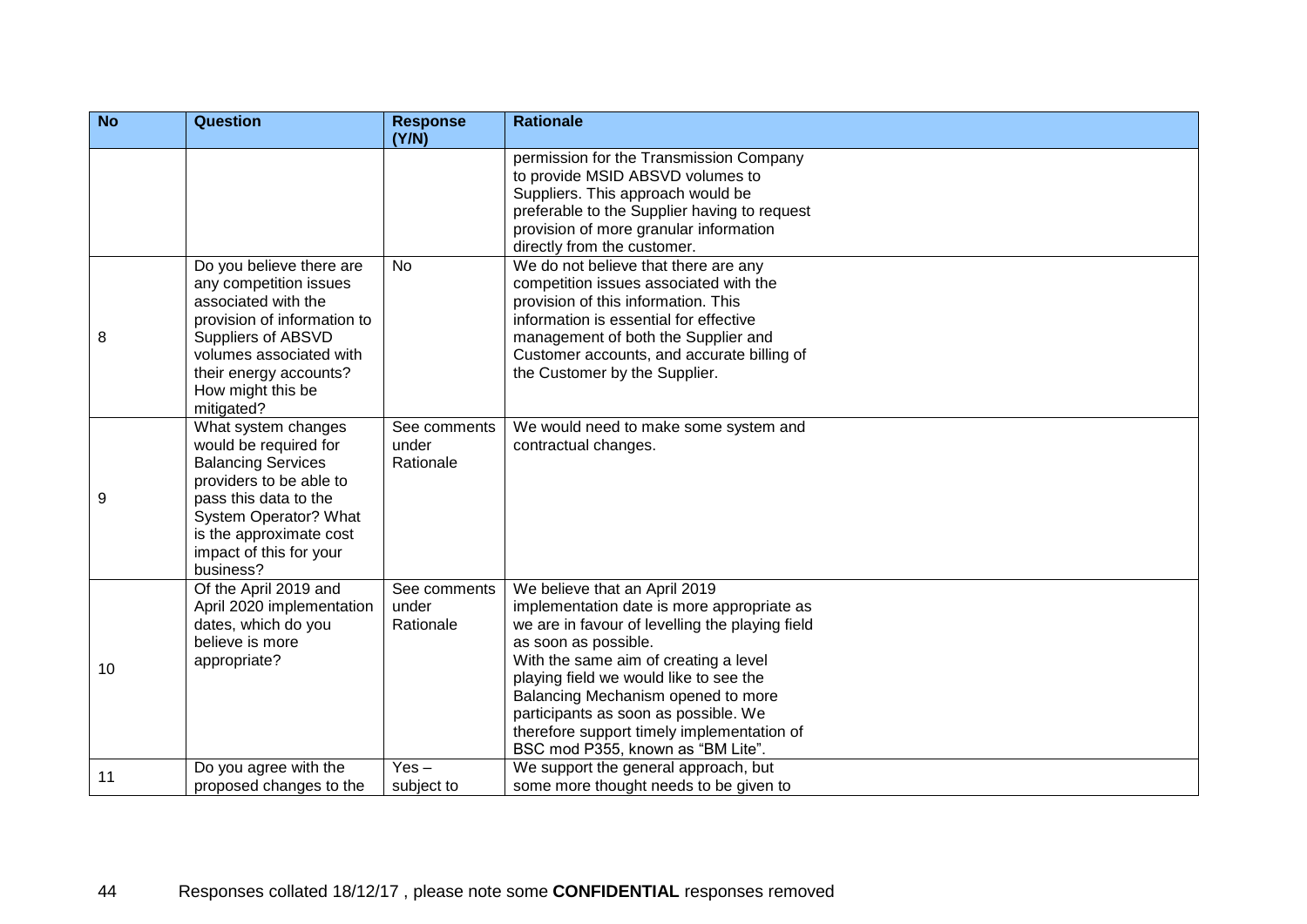| <b>No</b> | <b>Question</b>                    | <b>Response</b><br>(Y/N)                                 | <b>Rationale</b>                                                                                                                                                                                                                                                                                                                                                                                                               |
|-----------|------------------------------------|----------------------------------------------------------|--------------------------------------------------------------------------------------------------------------------------------------------------------------------------------------------------------------------------------------------------------------------------------------------------------------------------------------------------------------------------------------------------------------------------------|
|           | ABSVD methodology?                 | further<br>thought on<br>practical<br>implementa<br>tion | the practicalities.                                                                                                                                                                                                                                                                                                                                                                                                            |
| 12        | Do you have any other<br>comments? | Yes                                                      | We have attached our response to the<br>P354 consultation to be read alongside this.<br>One issue we mention in our response to<br>P354 is that Import and Export MSIDs do<br>not need to be registered to the same<br>Supplier. Often, they are not. Therefore,<br>when National Grid provides a delivered<br>volume for each MSID pair, it is unclear<br>how this would then be split back out<br>between Supplier accounts. |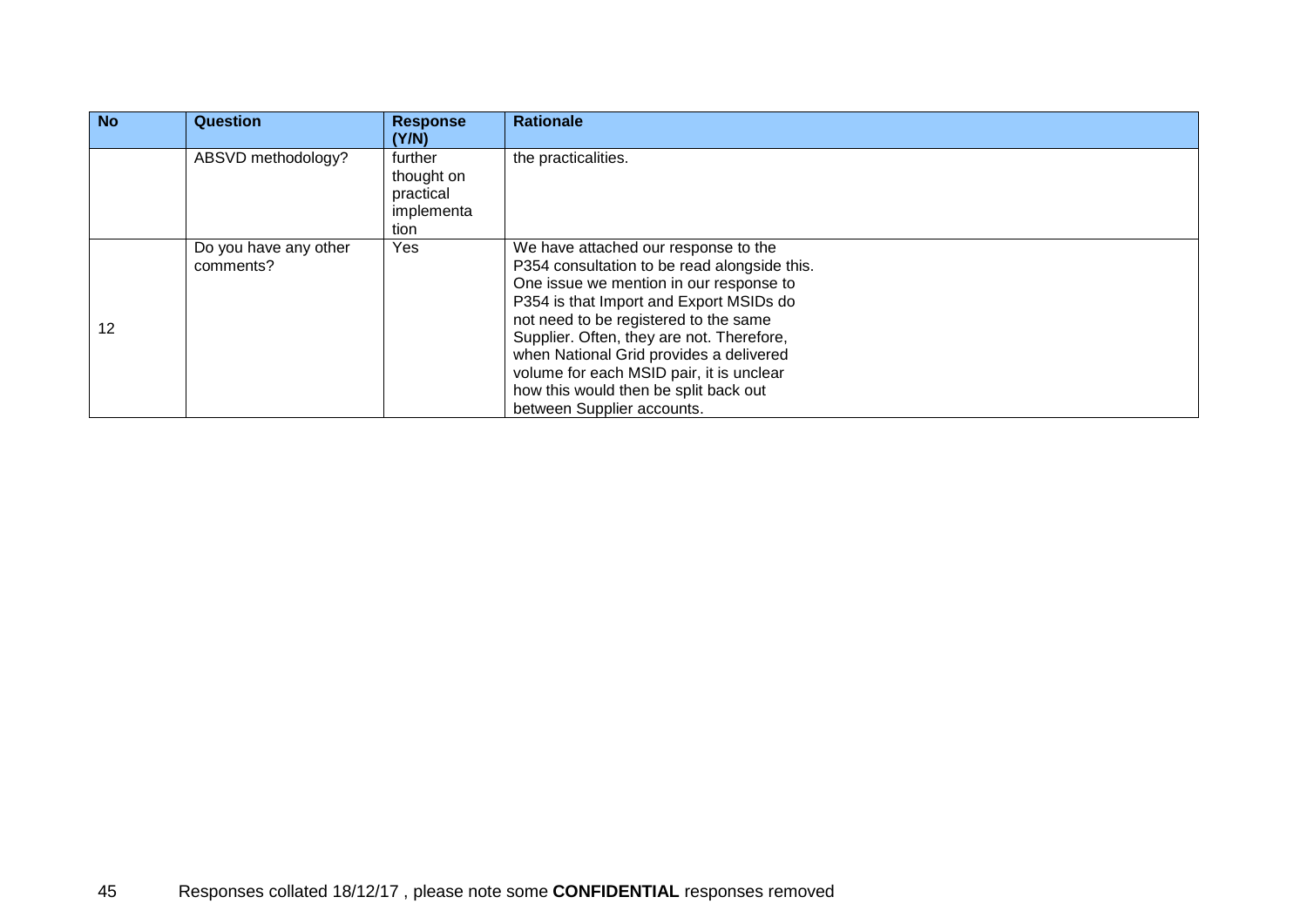| <b>Respondent:</b>                                                                 | <b>Martin Mate</b> |
|------------------------------------------------------------------------------------|--------------------|
| <b>Company Name:</b>                                                               | <b>EDF Energy</b>  |
| Does this response contain<br>confidential information? If yes,<br>please specify. | No                 |

| <b>No</b>        | Question                                                                                                                                                                                                                                                         | <b>Response</b><br>(Y/N) | <b>Rationale</b>                                                                                                                                                                                                                                                                                                                                                                                                                                                                                                                         |
|------------------|------------------------------------------------------------------------------------------------------------------------------------------------------------------------------------------------------------------------------------------------------------------|--------------------------|------------------------------------------------------------------------------------------------------------------------------------------------------------------------------------------------------------------------------------------------------------------------------------------------------------------------------------------------------------------------------------------------------------------------------------------------------------------------------------------------------------------------------------------|
|                  | What are the issues with the<br>provision of collared delivered<br>volumes (by MSID pair, per<br>settlement period) from<br><b>Balancing Service providers to</b><br><b>National Grid?</b>                                                                       |                          | Provided NGET do not settle over-delivery volumes, collaring at the delivered volume is consistent<br>with the aim of P354 to avoid potential double settlement with providers. If over-delivery against<br>instruction is not included in ABSVD as proposed, it is likely to cause imbalances for the registering<br>Supplier. If this is spill, it could result in additional payments by the Supplier to the provider.<br>However, if NGET do not also pay the provider for this over-delivery, there should be no double<br>payment. |
| $\mathbf{2}$     | Can you provide any<br>examples/evidence of when the<br>proposed process flow may not<br>work?                                                                                                                                                                   |                          | What will happen if Non-BM providers do not provide MSID Pair data in the timescales and in the<br>format expected?                                                                                                                                                                                                                                                                                                                                                                                                                      |
| 3                | Where backing data received<br>from National Grid is used as<br>the basis for allocating delivered<br>volumes to MSID pair:<br>Approximately how long would it<br>take for service providers to<br>undertake this exercise following<br>the receipt of the data? |                          |                                                                                                                                                                                                                                                                                                                                                                                                                                                                                                                                          |
| $\boldsymbol{4}$ | Where backing data is not<br>available or not a preferred<br>option, are there any issues with<br>using operational metering data<br>to derive collared delivered<br>volumes?                                                                                    |                          | National Grid should ensure that accurate monitoring and recording is in place to verify and validate<br>instructed and delivered volumes. It should be acceptable to use operational metering for this, and<br>in some cases may be the only practical way of monitoring delivery. It should not be acceptable to<br>have no verification of delivered volumes other than by the provider.                                                                                                                                              |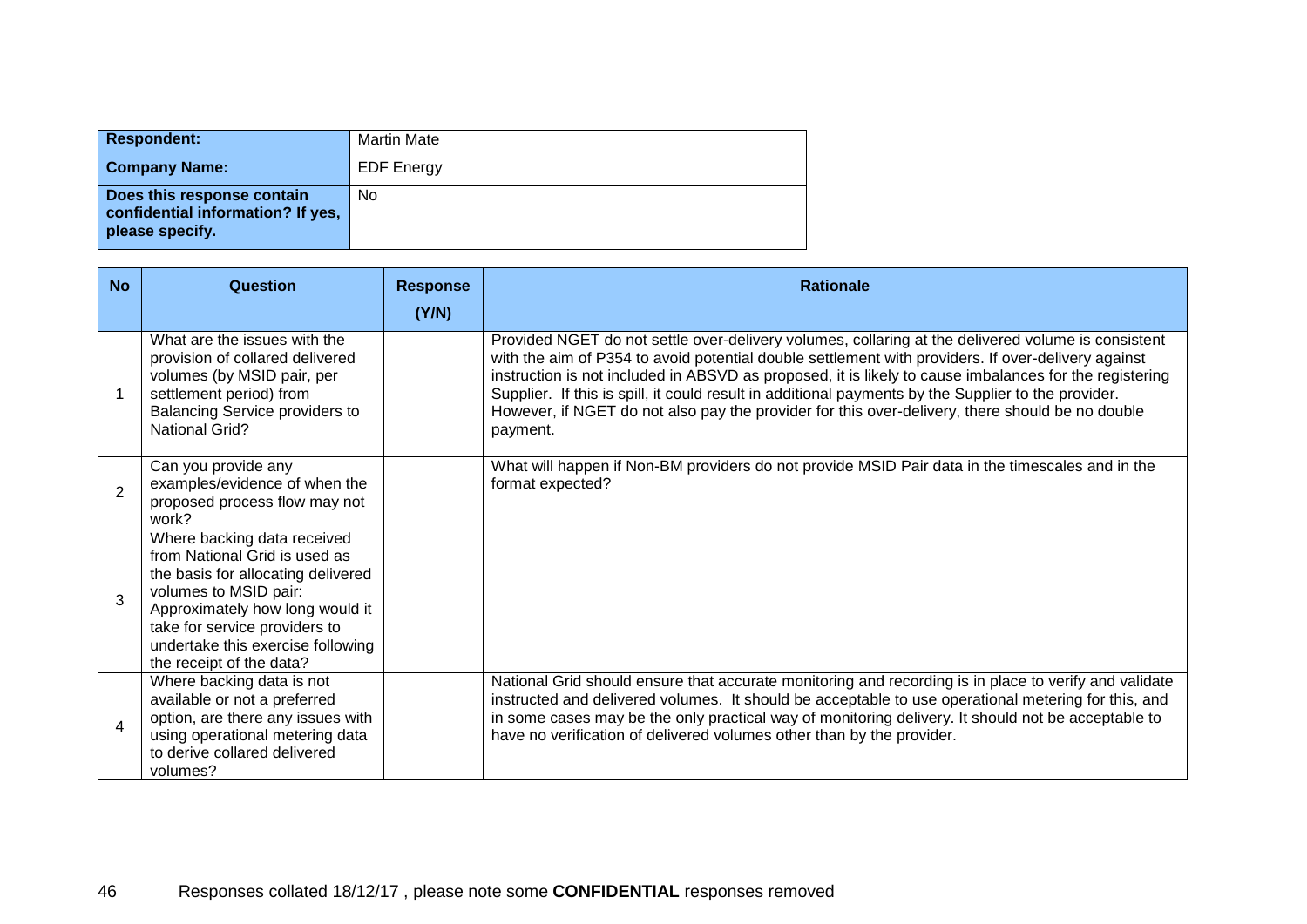| <b>No</b> | Question                                                                                                                                                                                                                      | <b>Response</b> | <b>Rationale</b>                                                                                                                                                                                                                                                                                                                                                                                                                                                                                                                                                                                                                                                                                                                                                                                                                   |
|-----------|-------------------------------------------------------------------------------------------------------------------------------------------------------------------------------------------------------------------------------|-----------------|------------------------------------------------------------------------------------------------------------------------------------------------------------------------------------------------------------------------------------------------------------------------------------------------------------------------------------------------------------------------------------------------------------------------------------------------------------------------------------------------------------------------------------------------------------------------------------------------------------------------------------------------------------------------------------------------------------------------------------------------------------------------------------------------------------------------------------|
|           |                                                                                                                                                                                                                               | (Y/N)           |                                                                                                                                                                                                                                                                                                                                                                                                                                                                                                                                                                                                                                                                                                                                                                                                                                    |
| 5.        | What priority should be given to<br>accuracy of information vs.<br>speed of imbalance adjustment?<br>I.e. is basing volume<br>submissions on backing data a<br>priority over reaching an earlier<br>stage of settlement runs? |                 |                                                                                                                                                                                                                                                                                                                                                                                                                                                                                                                                                                                                                                                                                                                                                                                                                                    |
| 6         | What are your views on the<br>Workgroup position that<br>resolving this issue through the<br>installation of separate<br>settlement meters on each<br>Reserve Providing Unit would<br>not be a proportionate option?          |                 | Because non-BM providers do not have the equivalent of minute by minute Physical Notification to<br>set a reference level for delivery, settlement meter data would not necessarily provide data at a time<br>resolution sufficient to verify delivered volumes.<br>However, operational metering from registered settlement meters would provide this resolution, and<br>would provide additional reassurance that volumes are being measured accurately.<br>Whether a requirement for registered settlement meters would be proportionate will depend on<br>installation costs, costs of supporting difference metering arrangements in settlement, and<br>materiality of the volumes being measured. The BSC has a dispensation process to consider such<br>situations, but it's not clear this could be used for this purpose. |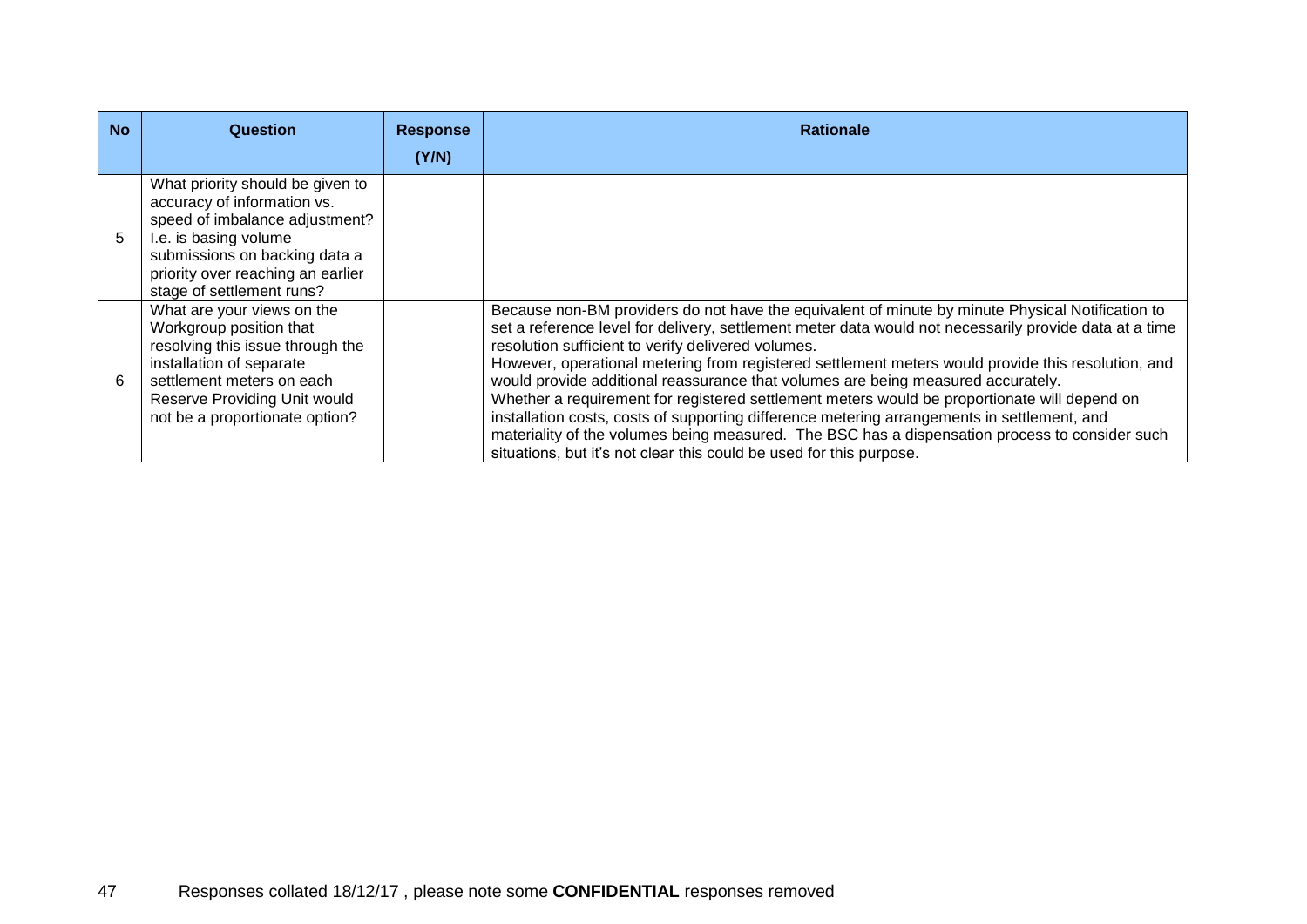| <b>No</b>      | <b>Question</b>                                                                                                                                                                                                                                            | <b>Response</b> | <b>Rationale</b>                                                                                                                                                                                                                                                                                                                                                                                                                                                                                                                                                                                                                                                                                                                                                                                                                                                                                                                                                                                                                                                                                                                                                                                                                                                                                                                                                                                                                                                                                                                                                                                                                                                                                                                                                                                                                                                                                                                                                                                                                                                                                                                                                   |
|----------------|------------------------------------------------------------------------------------------------------------------------------------------------------------------------------------------------------------------------------------------------------------|-----------------|--------------------------------------------------------------------------------------------------------------------------------------------------------------------------------------------------------------------------------------------------------------------------------------------------------------------------------------------------------------------------------------------------------------------------------------------------------------------------------------------------------------------------------------------------------------------------------------------------------------------------------------------------------------------------------------------------------------------------------------------------------------------------------------------------------------------------------------------------------------------------------------------------------------------------------------------------------------------------------------------------------------------------------------------------------------------------------------------------------------------------------------------------------------------------------------------------------------------------------------------------------------------------------------------------------------------------------------------------------------------------------------------------------------------------------------------------------------------------------------------------------------------------------------------------------------------------------------------------------------------------------------------------------------------------------------------------------------------------------------------------------------------------------------------------------------------------------------------------------------------------------------------------------------------------------------------------------------------------------------------------------------------------------------------------------------------------------------------------------------------------------------------------------------------|
|                |                                                                                                                                                                                                                                                            | (Y/N)           |                                                                                                                                                                                                                                                                                                                                                                                                                                                                                                                                                                                                                                                                                                                                                                                                                                                                                                                                                                                                                                                                                                                                                                                                                                                                                                                                                                                                                                                                                                                                                                                                                                                                                                                                                                                                                                                                                                                                                                                                                                                                                                                                                                    |
| $\overline{7}$ | Should information be provided<br>to Suppliers on the ABSVD<br>volumes neutralised within their<br>energy accounts at any greater<br>granularity than a Supplier<br>account level? At what level of<br>granularity should this<br>information be provided? | Yes             | As a minimum, volume should be provided at BM Unit level. This is necessary (a) to allow ABSVD<br>volume to be considered in Metered Volume Reallocation Notifications (MVRN) to subsidiary<br>parties, (b) to support supplier forecasting and reporting at a zonal level and (c) to allocate any<br>identified costs associated with uncertainty in ABSVD to zones in which the uncertainty arises.<br>If ABSVD is not provided at BM Unit level, unadjusted meter volumes will be transferred by MVRN<br>to subsidiary parties regardless of ABSVD. If ABSVD is only adjusted at party account level, lead<br>and subsidiary parties will get opposing imbalances due to it.<br>Ideally, suppliers should have full visibility of the actions being instructed and delivered by their<br>customers. This will support more accurate forecasting, and avoid potential cross-subsidy of<br>uncertainty risks between customers providing services, and those not providing services. While<br>volumes are small, such subsidies may be acceptable, but if volumes increase may not be.<br>Note that STOR standard terms require providers not to be in breach of supply agreements, and<br>most supply agreements will require the customer to inform the supplier if it is, or does in future,<br>contract to provide balancing services to NGET or anyone else. However, without transparency<br>there is no way to know if agreements are being complied with, with a result that any costs of<br>consequential uncertainty would be shared across customers more widely.<br>A compromise we supported for similar issues under P344 would be for Elexon (or another<br>independent agent) to maintain a register of (MSID, Date, BSP/Non-BM Provider/Contract Id,<br>Supplier, HHDA, BMU) for non-BM providers. It would need regular/daily updating to reflect MRA<br>meter registration/agent appointment changes. NGET, Elexon and SVAA could use it as a common<br>point of reference for relevant MSIDs. Suppliers and BSPs could use it to check or verify relevant<br>MSIDs registered to them. SVAA/HHDA (or SAA?) could use it to match MSID to BMU. |
| 8              | Do you believe there are any<br>competition issues associated<br>with the provision of information<br>to Suppliers of ABSVD volumes<br>associated with their energy<br>accounts? How might this be<br>mitigated?                                           | <b>No</b>       | Concerns that Suppliers might use information on their customers' provision of balancing services to<br>NGET to target additional costs incurred on those customers, or to lure those customers from a<br>non-BSC aggregator to their own balancing or aggregation service, should be addressed by licence<br>conditions, not by creating unnecessary opacity.<br>It can be argued that aggregators acting as agents of suppliers, in co-operation with them, ought to<br>be able to provide a more effective overall service, avoiding cross-subsidy with non-participating<br>customers.                                                                                                                                                                                                                                                                                                                                                                                                                                                                                                                                                                                                                                                                                                                                                                                                                                                                                                                                                                                                                                                                                                                                                                                                                                                                                                                                                                                                                                                                                                                                                                         |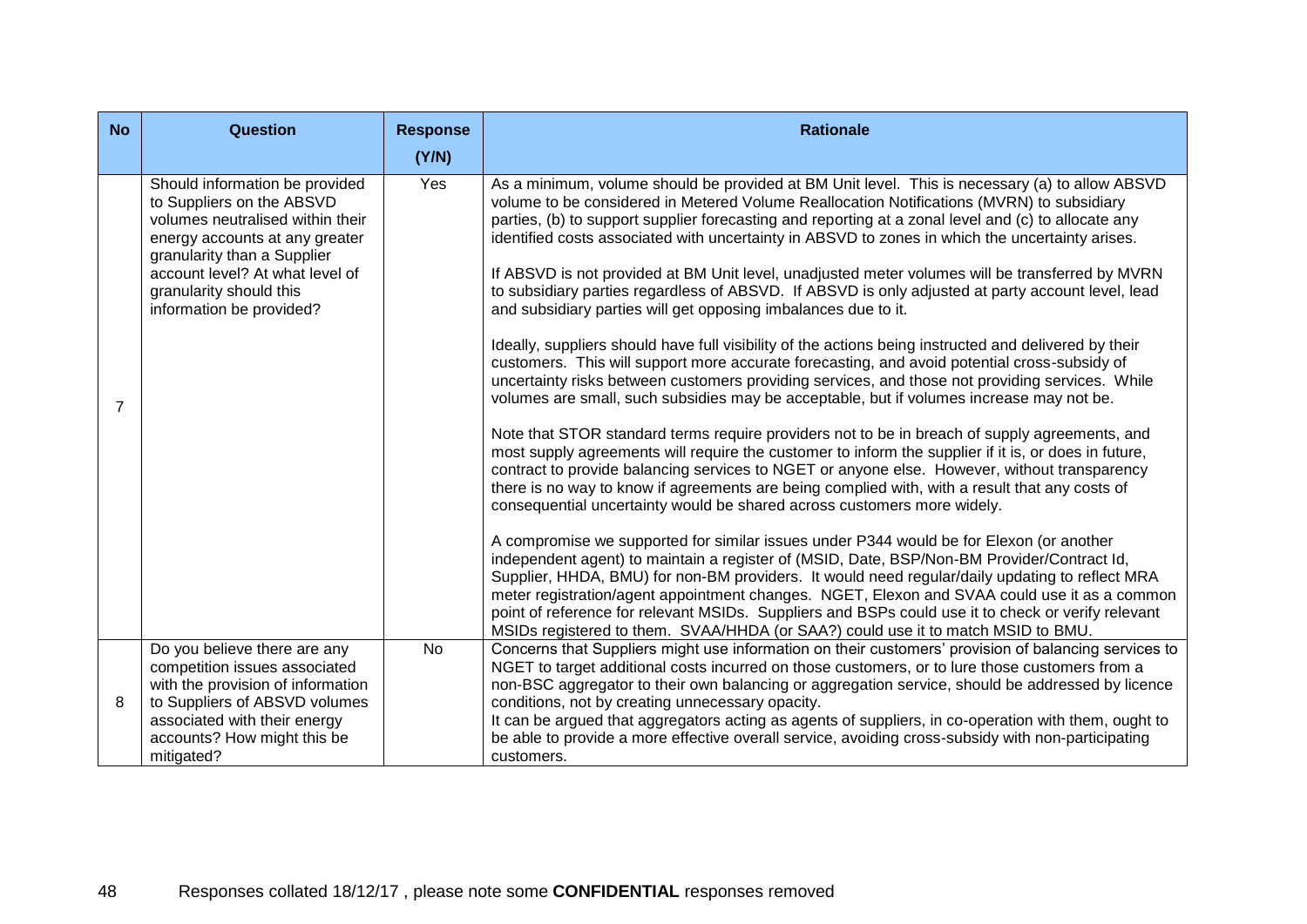| <b>No</b>       | <b>Question</b>                                                                                                                                                                                           | <b>Response</b> | <b>Rationale</b>                                                                                                                                                                                                                                                                                                                                                                                                                                                                                                                                                                                                                                                                                                                                                                                                                                                                                                                                                                                   |
|-----------------|-----------------------------------------------------------------------------------------------------------------------------------------------------------------------------------------------------------|-----------------|----------------------------------------------------------------------------------------------------------------------------------------------------------------------------------------------------------------------------------------------------------------------------------------------------------------------------------------------------------------------------------------------------------------------------------------------------------------------------------------------------------------------------------------------------------------------------------------------------------------------------------------------------------------------------------------------------------------------------------------------------------------------------------------------------------------------------------------------------------------------------------------------------------------------------------------------------------------------------------------------------|
|                 |                                                                                                                                                                                                           | (Y/N)           |                                                                                                                                                                                                                                                                                                                                                                                                                                                                                                                                                                                                                                                                                                                                                                                                                                                                                                                                                                                                    |
| 9               | What system changes would be<br>required for Balancing Services<br>providers to be able to pass this<br>data to the System Operator?<br>What is the approximate cost<br>impact of this for your business? |                 |                                                                                                                                                                                                                                                                                                                                                                                                                                                                                                                                                                                                                                                                                                                                                                                                                                                                                                                                                                                                    |
| 10 <sup>°</sup> | Of the April 2019 and April 2020<br>implementation dates, which do<br>you believe is more appropriate?                                                                                                    |                 | Implementation in April 2019 would deliver benefits of P354 earlier, and should give sufficient time<br>for implementation if a decision is made soon. However, it could create issues for any existing<br>longer/2 year contracts.<br>If decision is significantly delayed, then a later implementation date of April 2020 may be necessary<br>for practical reasons.<br>Since the decision date in relation to P354 changes is uncertain at this stage, the next tenders<br>should not go beyond March 2019.                                                                                                                                                                                                                                                                                                                                                                                                                                                                                     |
| 11              | Do you agree with the proposed<br>changes to the ABSVD<br>methodology?                                                                                                                                    |                 | In principle, we recognize the requirement to adjust Balancing Responsible Party volumes.<br>The effective date for changes to support P354 should be distinguished from other changes that<br>might be made, for example for the year beginning 01 April 2018.<br>Timescales for reporting seem excessively long. NGET should seek to reduce them.<br>The new 'Part C: Applicable Balancing Services Volume Data 'ABSVD' for Non-BM Participants'<br>does not identify the individual services that would be covered, or any detail of the method of<br>determining the volumes.<br>The existing Part C (which should be relabelled) with the ABSVD 'methodology' does describe<br>details of the calculation of volume and the 'service flag', and much of this may be the same or<br>similar for Non-BM providers.<br>In the draft requirements document, it's not clear why NGET wouldn't perform any 'collaring' of<br>delivery volume data centrally, since it knows the instructed volumes. |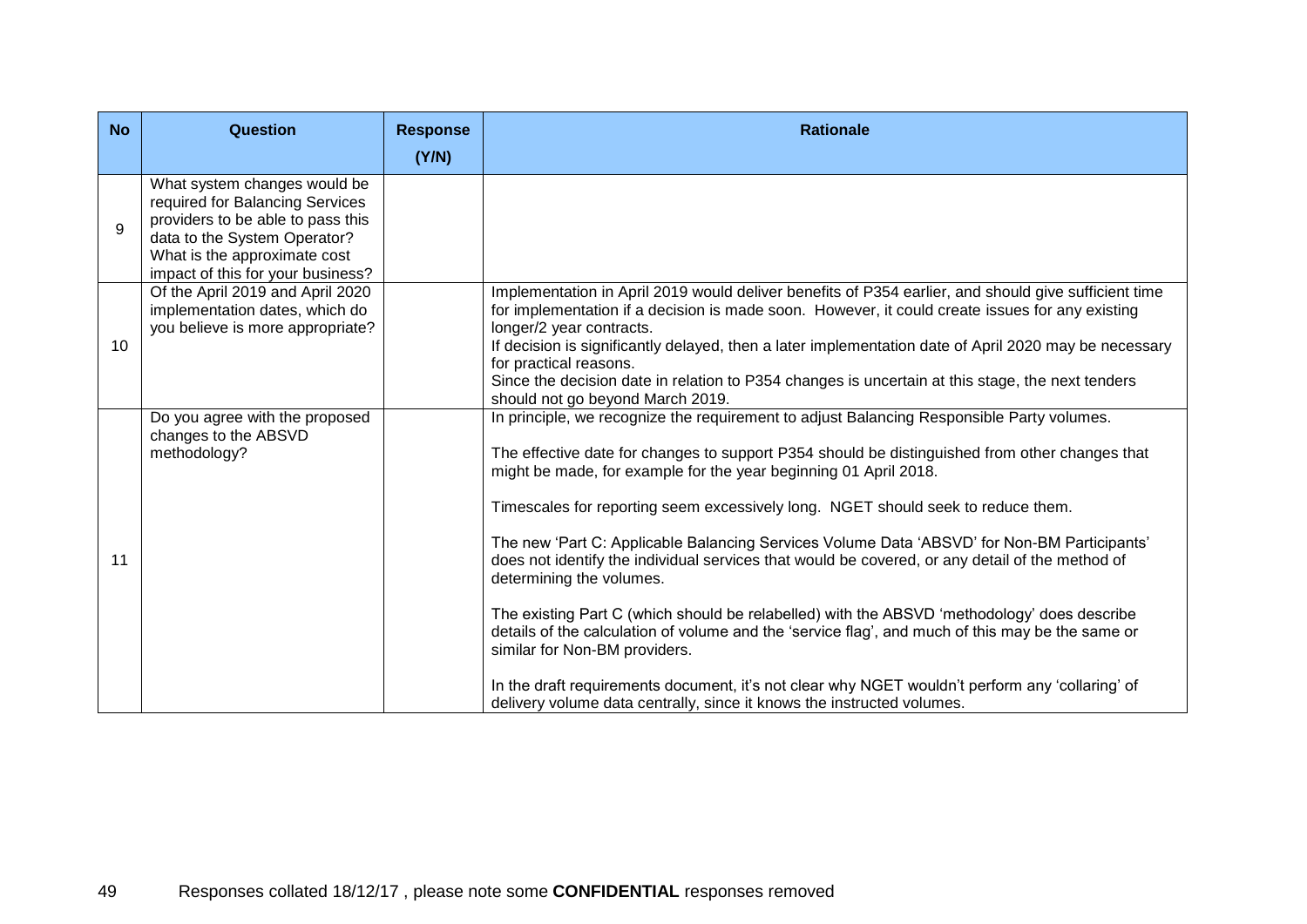| <b>No</b> | Question                           | <b>Response</b> | <b>Rationale</b>                                                                                                                                                                                                                                                                                                                                                                                                                                                                                                                                                                                                                                                                                                                                                                                                                                                                                                                                                                                                                                                                                                                                                                                                                                                                                                                                                                                                                                                                                                                                                        |
|-----------|------------------------------------|-----------------|-------------------------------------------------------------------------------------------------------------------------------------------------------------------------------------------------------------------------------------------------------------------------------------------------------------------------------------------------------------------------------------------------------------------------------------------------------------------------------------------------------------------------------------------------------------------------------------------------------------------------------------------------------------------------------------------------------------------------------------------------------------------------------------------------------------------------------------------------------------------------------------------------------------------------------------------------------------------------------------------------------------------------------------------------------------------------------------------------------------------------------------------------------------------------------------------------------------------------------------------------------------------------------------------------------------------------------------------------------------------------------------------------------------------------------------------------------------------------------------------------------------------------------------------------------------------------|
|           |                                    | (Y/N)           |                                                                                                                                                                                                                                                                                                                                                                                                                                                                                                                                                                                                                                                                                                                                                                                                                                                                                                                                                                                                                                                                                                                                                                                                                                                                                                                                                                                                                                                                                                                                                                         |
| 12        | Do you have any other<br>comments? |                 | For the purposes of Balancing Services Adjustment Data (BSAD) used for BSC Imbalance Price<br>calculations, the volumes, costs and flagging of balancing services are required/expected quickly.<br>For provision of balancing in the BM, firm payment is made on instructed volume. This allows<br>imbalance prices to be determined close to real time.<br>Delivery errors are subject to imbalance determined post-event, either for the BM Unit lead party or<br>for the MVRN subsidiary party(s), together with potential 'non-delivery' charges to avoid deliberate<br>non-delivery where imbalance price is advantageous.<br>For non-BM provision, payment is generally made on collared delivered volume, with other<br>incentives to deliver accurately. The delivered volume might not be determined until long after the<br>event, and long after the boundary meter values have entered settlement.<br>For use in BSAD, non-BM instructed volumes should be used for early determination of imbalance<br>price and, it can be argued, should be all that is used.<br>If instructed volumes were used to determine ABSVD, suppliers would have early certainty of<br>settlement, but would be exposed to imbalance for delivery errors, like BM providers. If suppliers<br>have visibility of delivery performance, they could settle accordingly, but under the proposal as it<br>stands they may not have visibility.<br>[EBGL Article 45: '(a) the calculation of the activated volume of balancing energy based on<br>requested or metered activation;'] |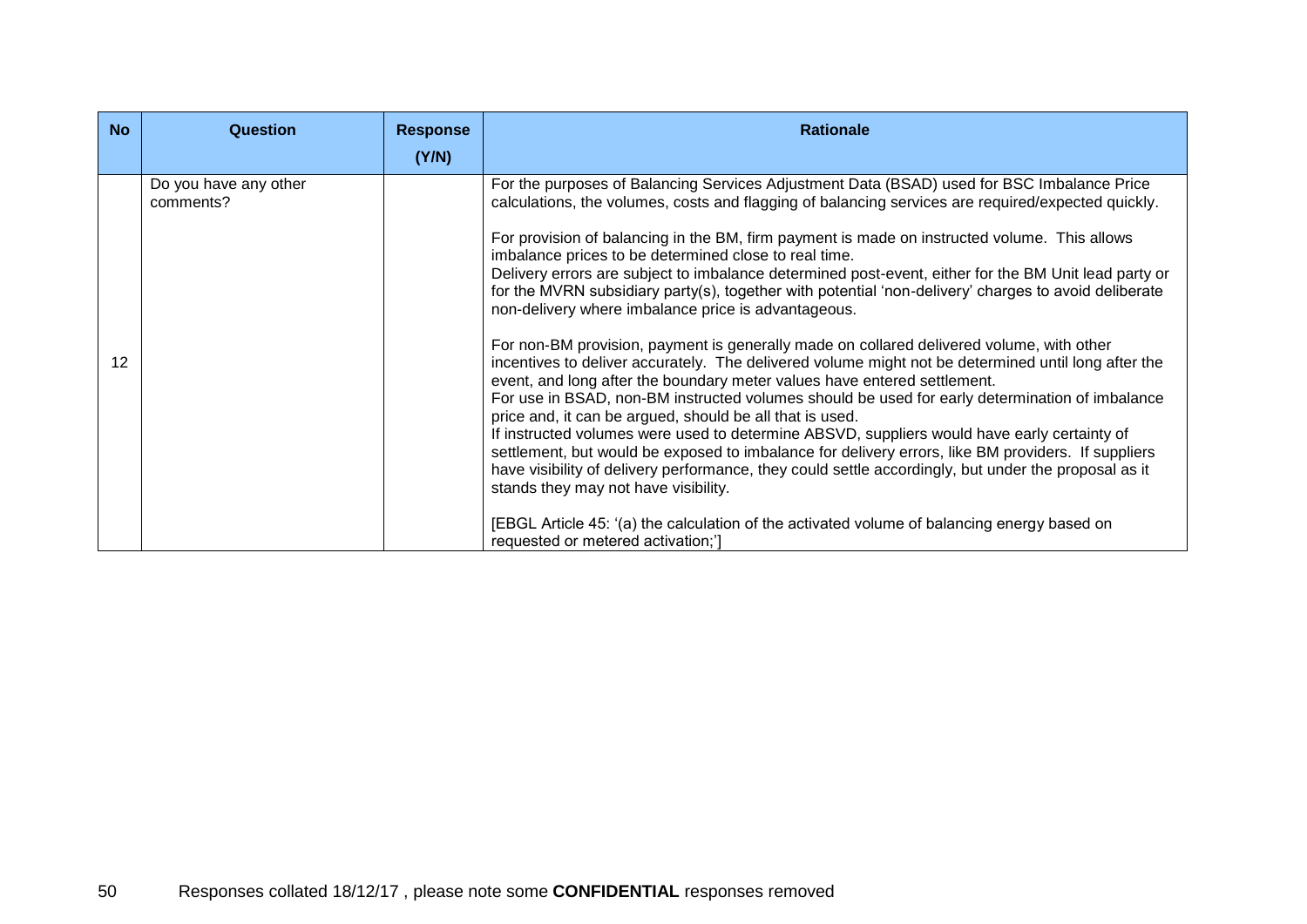| <b>Respondent:</b>                                                                 | James Jackson                     |
|------------------------------------------------------------------------------------|-----------------------------------|
| <b>Company Name:</b>                                                               | UK Power Reserve                  |
| Does this response contain<br>confidential information? If yes,<br>please specify. | Yes. The response to Question 12. |

| <b>No</b>      | Question                                                                                                                                                                                                                                                         | <b>Response</b> | <b>Rationale</b>                                                                                                                               |
|----------------|------------------------------------------------------------------------------------------------------------------------------------------------------------------------------------------------------------------------------------------------------------------|-----------------|------------------------------------------------------------------------------------------------------------------------------------------------|
|                | What are the issues with the<br>provision of collared delivered<br>volumes (by MSID pair, per<br>settlement period) from<br>Balancing Service providers to<br><b>National Grid?</b>                                                                              | (Y/N)           | The systems in place work, but they place an additional burden on smaller parties.                                                             |
| $\overline{2}$ | Can you provide any<br>examples/evidence of when the<br>proposed process flow may not<br>work?                                                                                                                                                                   |                 |                                                                                                                                                |
| 3              | Where backing data received<br>from National Grid is used as<br>the basis for allocating delivered<br>volumes to MSID pair:<br>Approximately how long would it<br>take for service providers to<br>undertake this exercise following<br>the receipt of the data? |                 | Approximately one month.                                                                                                                       |
| $\overline{4}$ | Where backing data is not<br>available or not a preferred<br>option, are there any issues with<br>using operational metering data<br>to derive collared delivered<br>volumes?                                                                                    |                 | We anticipate that the use of operational metering data will lead to a loss of accuracy, and as a result will<br>increase imbalance exposures. |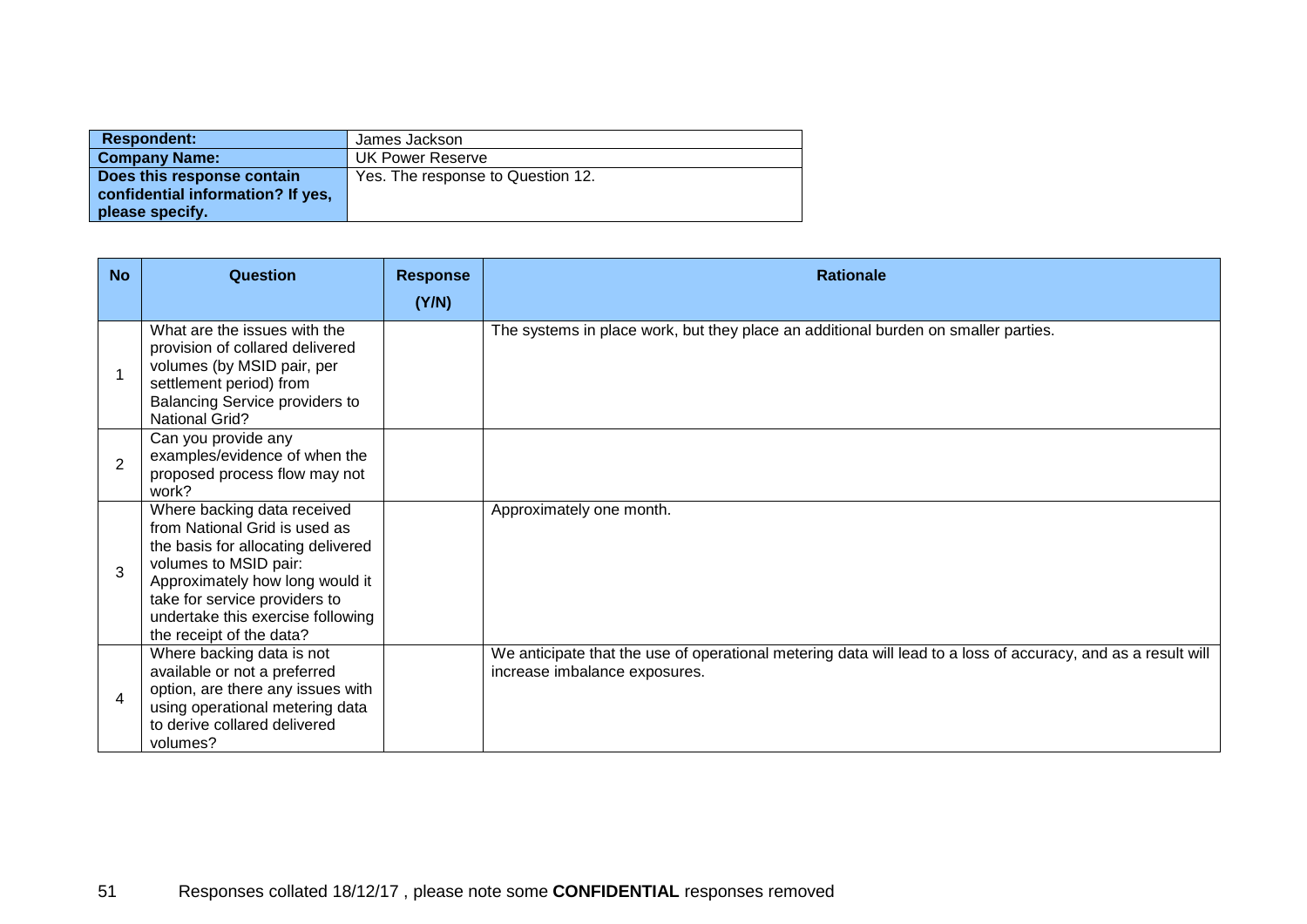| <b>No</b>      | <b>Question</b>                                                                                                                                                                                                                                            | <b>Response</b> | <b>Rationale</b>                                                                                                                                                                                                                                                                                                                                                                                                                                       |
|----------------|------------------------------------------------------------------------------------------------------------------------------------------------------------------------------------------------------------------------------------------------------------|-----------------|--------------------------------------------------------------------------------------------------------------------------------------------------------------------------------------------------------------------------------------------------------------------------------------------------------------------------------------------------------------------------------------------------------------------------------------------------------|
|                |                                                                                                                                                                                                                                                            | (Y/N)           |                                                                                                                                                                                                                                                                                                                                                                                                                                                        |
| 5              | What priority should be given to<br>accuracy of information vs.<br>speed of imbalance adjustment?<br>I.e. is basing volume<br>submissions on backing data a<br>priority over reaching an earlier<br>stage of settlement runs?                              |                 | Both options cause major issues - particularly with the expected accuracy of settlement data.<br>If accuracy of information is prioritised, the lengthy timeframes risk stemming cashflows and creating<br>imbalance exposures.<br>If speed of data is prioritised, the lack of accuracy will lead to uncertainty. Parties could be calculating<br>based on inaccurate settlement data, then leading to imbalance exposures and economic difficulties. |
| 6              | What are your views on the<br>Workgroup position that<br>resolving this issue through the<br>installation of separate<br>settlement meters on each<br>Reserve Providing Unit would<br>not be a proportionate option?                                       |                 | What are your views on the Workgroup position that resolving this issue through the installation of<br>separate settlement meters on each Reserve Providing Unit would not be a proportionate option?                                                                                                                                                                                                                                                  |
| $\overline{7}$ | Should information be provided<br>to Suppliers on the ABSVD<br>volumes neutralised within their<br>energy accounts at any greater<br>granularity than a Supplier<br>account level? At what level of<br>granularity should this<br>information be provided? |                 | Yes. This must be provided at MPAN level.                                                                                                                                                                                                                                                                                                                                                                                                              |
| 8              | Do you believe there are any<br>competition issues associated<br>with the provision of information<br>to Suppliers of ABSVD volumes<br>associated with their energy<br>accounts? How might this be<br>mitigated?                                           |                 | Yes. We envisage significant competition issues, as suppliers would be able to utilise and abuse their<br>knowledge of the market.<br>Suppliers will be able to use the information to target the customers of aggregators, and effectively steal<br>them away using soft power.                                                                                                                                                                       |
| $\mathbf{Q}$   | What system changes would be<br>required for Balancing Services<br>providers to be able to pass this<br>data to the System Operator?<br>What is the approximate cost<br>impact of this for your business?                                                  |                 | Smaller parties would only be able to manage flows by excel or email e.g. those who are not BSC or BM<br>parties.<br>The costs could be considerable if significant amounts of administration are involved.                                                                                                                                                                                                                                            |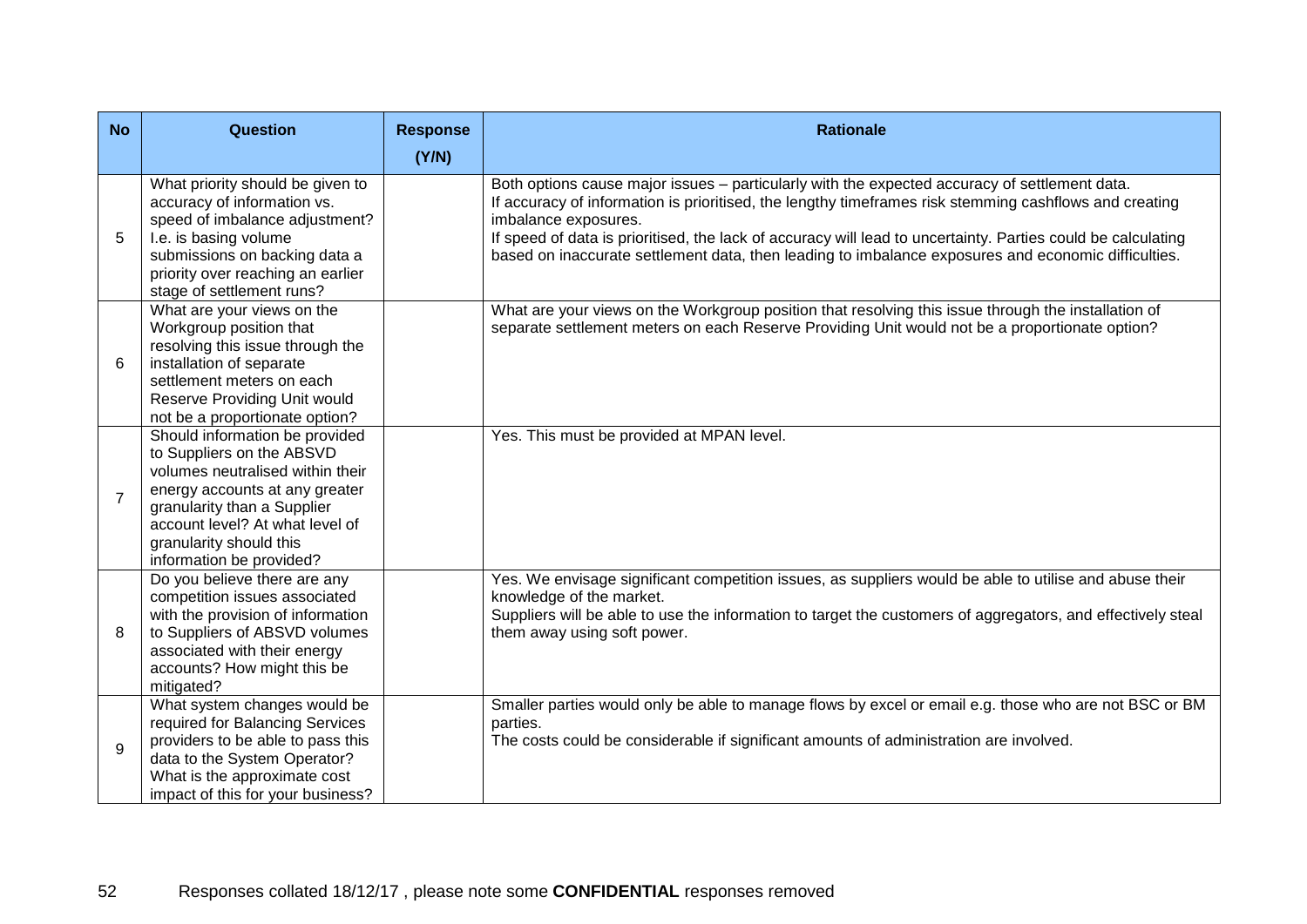| <b>No</b> | Question                                                                                               | <b>Response</b> | <b>Rationale</b>                                                                                                                                            |
|-----------|--------------------------------------------------------------------------------------------------------|-----------------|-------------------------------------------------------------------------------------------------------------------------------------------------------------|
|           |                                                                                                        | (Y/N)           |                                                                                                                                                             |
| 10        | Of the April 2019 and April 2020<br>implementation dates, which do<br>you believe is more appropriate? |                 | April 2020.                                                                                                                                                 |
| 11        | Do you agree with the proposed<br>changes to the ABSVD<br>methodology?                                 |                 | Although we agree that changes should be made, we don't agree with the proposed methodology. See<br>question 12 for an outline of our alternative proposal. |
| 12        | Do you have any other<br>comments?                                                                     |                 | [confidential text removed]                                                                                                                                 |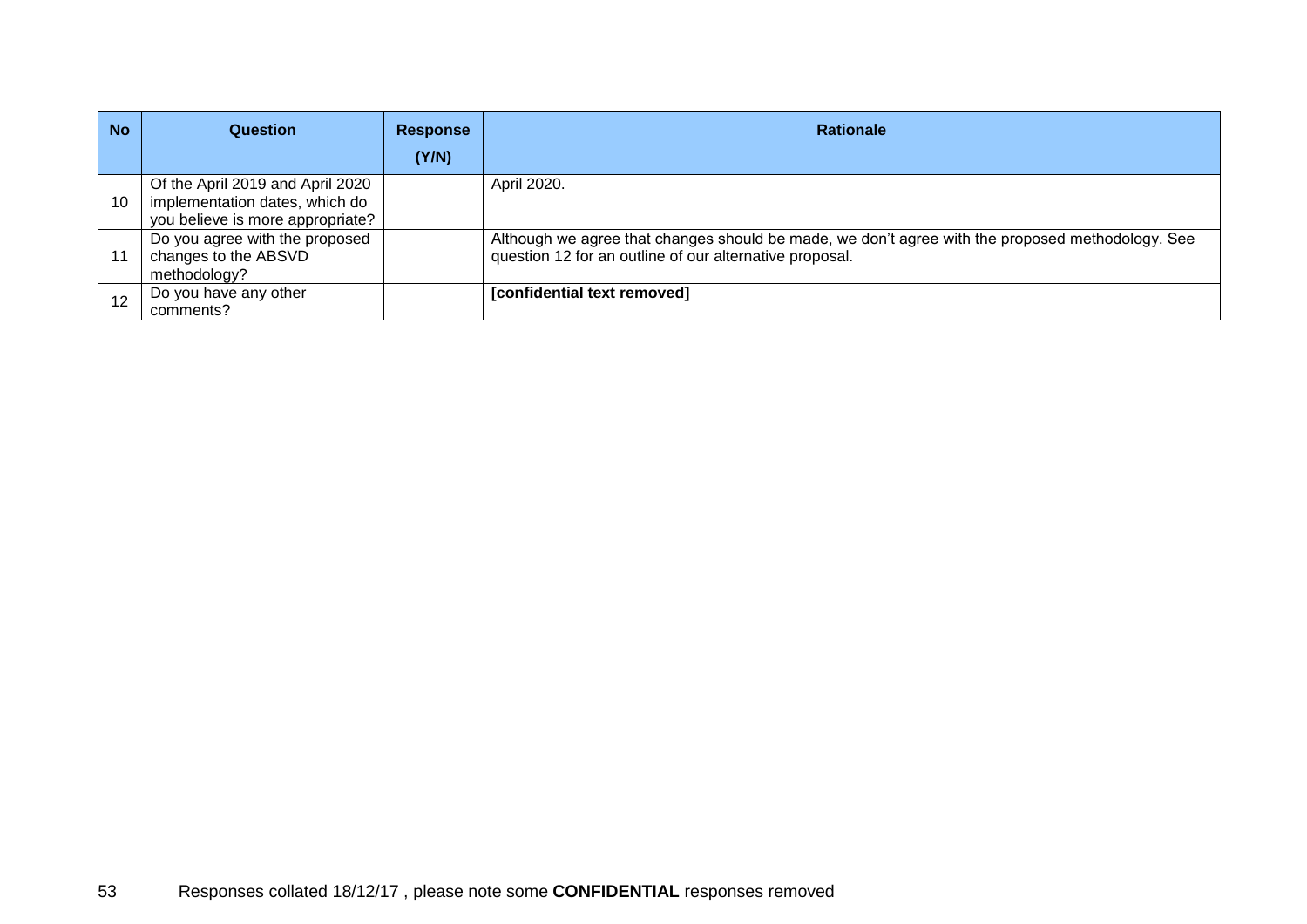| <b>Respondent:</b>   | <b>Matthew Tucker</b> |
|----------------------|-----------------------|
| <b>Company Name:</b> | Welsh Power           |
| Does this response   | No                    |
| contain confidential |                       |
| information? If yes, |                       |
| please specify.      |                       |

The questions below largely cover the mechanics of how a change to the ABSVD will be carried out via BSC data flows. Welsh Power does not believe that the modification has been an appropriate way to develop a long term solution to the inequality in treatment of different parties within the energy market. This is a far wider issue about competition and equitable market access and needs to addressed at source.

Firstly we are disappointed that the report takes as fact the "savings" customers could achieve under a change to the BSC rules. This is a far more complex change to the market than the report explains, which we assume that Ofgem would have to address in an Impact Assessment of its own given the wide ranging impact of the proposed changes. If ancillary service providers lose one source of revenue they will have to make it up elsewhere, and the inability of smaller parties to participate in the "energy only" market is a far bigger distortion that needs to be resolved in the parallel to this modification.

The technical issues with the proposed solution relate to who can see the data and track their own energy position. As the solution stands a supplier who has a customer on say STOR, but the contract is either direct with the customer or via a third party, cannot see that energy is being taken out of its account for that specific site. The solution therefore undermines the principle that each BSC party should be forecasting their energy needs and acting to balance their own portfolios. It effectively adds another "correction factor" to the Supplier's energy account which it will not be able to track or identify.

| <b>No</b> | Question                                                                                                                                                                                   | <b>Response</b> | <b>Rationale</b>                                                                                                                                                                                                                                                                                               |
|-----------|--------------------------------------------------------------------------------------------------------------------------------------------------------------------------------------------|-----------------|----------------------------------------------------------------------------------------------------------------------------------------------------------------------------------------------------------------------------------------------------------------------------------------------------------------|
|           |                                                                                                                                                                                            | (Y/N)           |                                                                                                                                                                                                                                                                                                                |
|           | What are the issues with the<br>provision of collared delivered<br>volumes (by MSID pair, per<br>settlement period) from<br><b>Balancing Service providers to</b><br><b>National Grid?</b> |                 | The issue is that not all parties with an impacted commercial position would be aware of the changes in<br>energy allocated to their business. Ultimately this will result in inefficiencies creeping into the market, for<br>example suppliers may refuse to supply companies who provide ancillary services. |
|           | Can you provide any<br>examples/evidence of when the<br>proposed process flow may not<br>work?                                                                                             |                 | N/A                                                                                                                                                                                                                                                                                                            |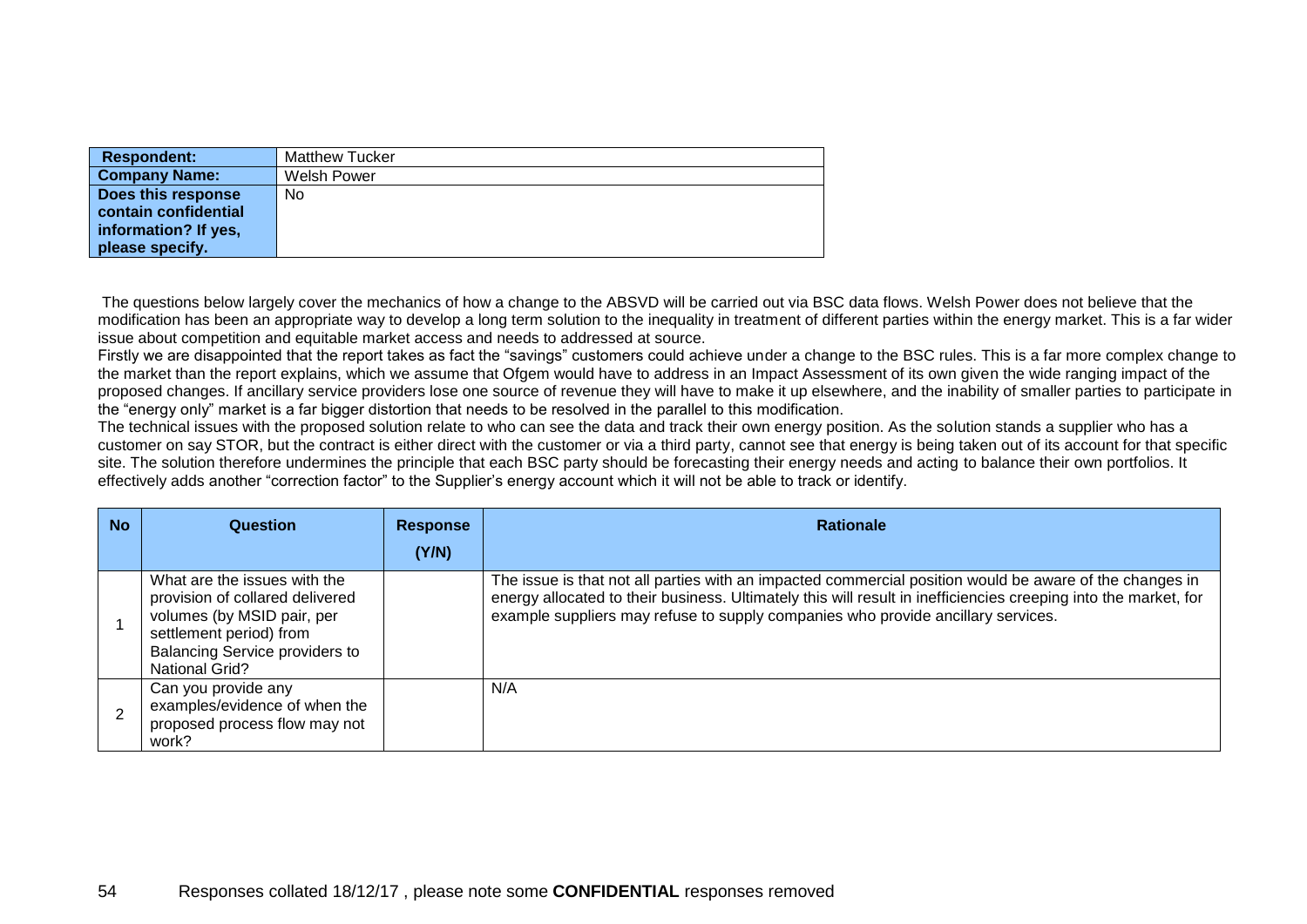| <b>No</b> | Question                                                                                                                                                                                                                                                         | <b>Response</b> | <b>Rationale</b>                                                                                                                                                                                                                                                                                                                                                |
|-----------|------------------------------------------------------------------------------------------------------------------------------------------------------------------------------------------------------------------------------------------------------------------|-----------------|-----------------------------------------------------------------------------------------------------------------------------------------------------------------------------------------------------------------------------------------------------------------------------------------------------------------------------------------------------------------|
|           |                                                                                                                                                                                                                                                                  | (Y/N)           |                                                                                                                                                                                                                                                                                                                                                                 |
| 3         | Where backing data received<br>from National Grid is used as<br>the basis for allocating delivered<br>volumes to MSID pair:<br>Approximately how long would it<br>take for service providers to<br>undertake this exercise following<br>the receipt of the data? | Y               | This would depend on the complexity of the underlying commercial arrangements. Where the service<br>provider is a conventional generator with a one to one link between contracted party and MSID a<br>standing rule could be used so the exercise could be completed very quickly. More complex<br>arrangements for aggregators will likely require more time. |
| 4         | Where backing data is not<br>available or not a preferred<br>option, are there any issues with<br>using operational metering data<br>to derive collared delivered<br>volumes?                                                                                    |                 | Not that we can see. However, any metering solution must be sufficient to ensure that the SO is paying<br>the right amount to the provider and associated energy volumes can also be allocated correctly, with the<br>changes in energy accounts understood by ALL impacted parties (BSC signatories or not).                                                   |
| 5         | What priority should be given to<br>accuracy of information vs.<br>speed of imbalance adjustment?<br>I.e. is basing volume<br>submissions on backing data a<br>priority over reaching an earlier<br>stage of settlement runs?                                    |                 | We do not see why a solution cannot be found that allows for accurate data to provide for the II run, as it<br>would be for BM plants.                                                                                                                                                                                                                          |
| 6         | What are your views on the<br>Workgroup position that<br>resolving this issue through the<br>installation of separate<br>settlement meters on each<br>Reserve Providing Unit would<br>not be a proportionate option?                                             |                 | To require new metering, if the current metering is fit for purpose, seems disproportionate. However,<br>metering must be accurate and capable of being read in settlement timeframes. Making settlement less<br>accurate close to real time will result in increased credit requirements.                                                                      |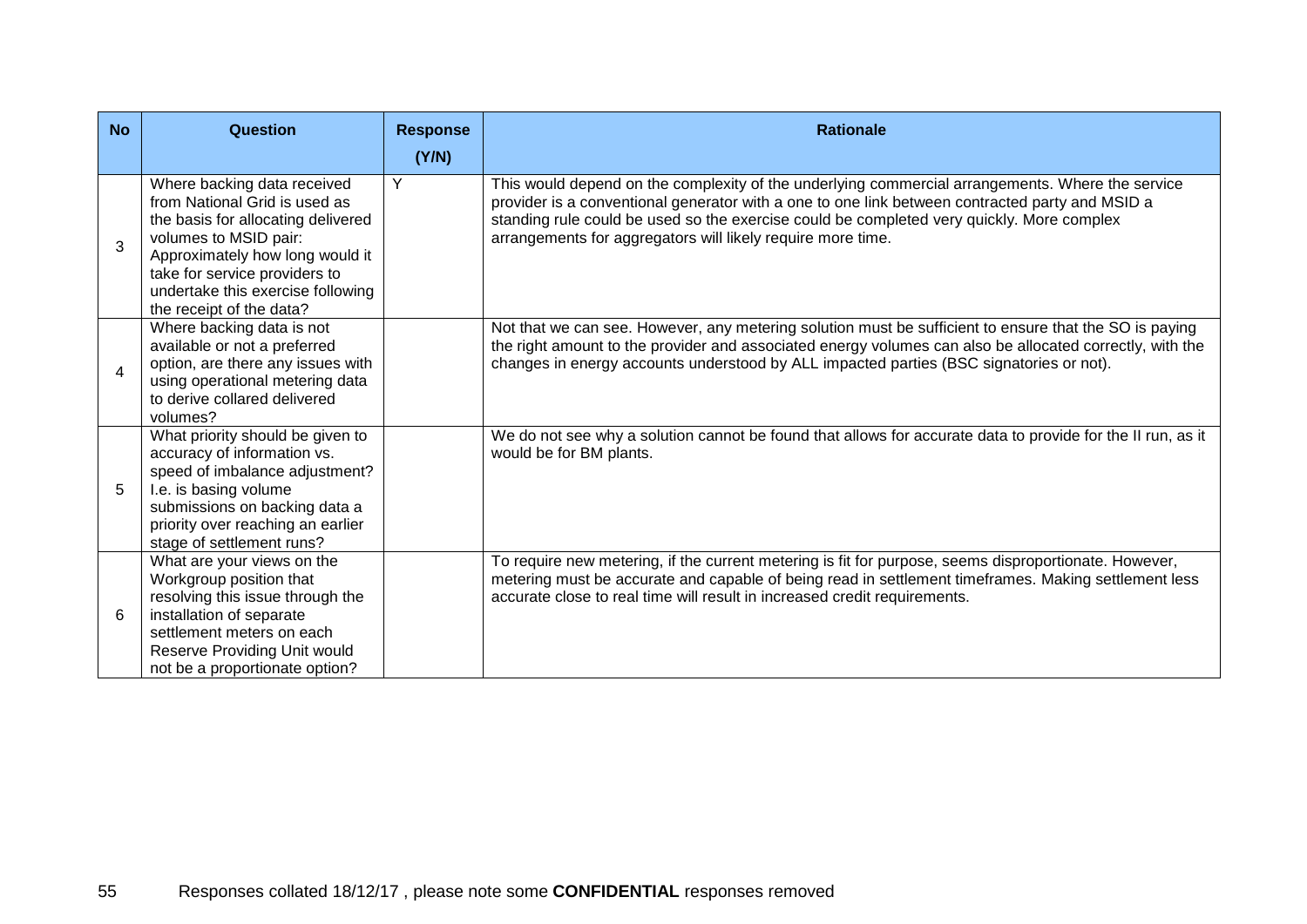| <b>No</b>      | Question                                                                                                                                                                                                                                                   | <b>Response</b> | <b>Rationale</b>                                                                                                                                                                                                                                                                                                                                                                                                                                                                                                                                                                                                                                                                    |
|----------------|------------------------------------------------------------------------------------------------------------------------------------------------------------------------------------------------------------------------------------------------------------|-----------------|-------------------------------------------------------------------------------------------------------------------------------------------------------------------------------------------------------------------------------------------------------------------------------------------------------------------------------------------------------------------------------------------------------------------------------------------------------------------------------------------------------------------------------------------------------------------------------------------------------------------------------------------------------------------------------------|
| $\overline{7}$ | Should information be provided<br>to Suppliers on the ABSVD<br>volumes neutralised within their<br>energy accounts at any greater<br>granularity than a Supplier<br>account level? At what level of<br>granularity should this<br>information be provided? | (Y/N)<br>Y      | While we are not a supplier, we think the principles around transparency and accuracy must be upheld. If<br>a Supplier does not know which of its customers are providing a service how do they know how to<br>correctly price contracts to reflect energy bought for by the supplier on behalf of a customer and<br>allocated to the right customer?<br>As the proposal stands the supplier will buy energy it cannot bill to anyone and will therefore see its<br>average energy cost increase, smearing costs to all customers. This cannot be an efficiency<br>improvement on where the market is now.                                                                          |
| 8              | Do you believe there are any<br>competition issues associated<br>with the provision of information<br>to Suppliers of ABSVD volumes<br>associated with their energy<br>accounts? How might this be<br>mitigated?                                           |                 | We understand why certain providers would be very concerned with their customers being identified to<br>the relevant supplier who is likely to have its own DSR service offering. Once identified the customer<br>would be an obvious candidate for the supplier to offer DSR services to. This would be detrimental to the<br>aggregator who will likely be at a competitive disadvantage.<br>However we do not believe it is practical for adjustments to be made at the supplier BMU level and for<br>the supplier not to be informed of which customers are causing the ABSVD adjustment.<br>We do not have a solution as to how these conflicting positions can be reconciled. |
| $\mathsf{Q}$   | What system changes would be<br>required for Balancing Services<br>providers to be able to pass this<br>data to the System Operator?<br>What is the approximate cost<br>impact of this for your business?                                                  | N/A             | All sites providing these services, if not prohibitively expensive, should be using comparable metering<br>and communications systems, operating in the same timescales. Where a provider cannot achieve those<br>data flows it should not be eligible to provide Balancing Services.                                                                                                                                                                                                                                                                                                                                                                                               |
| 10             | Of the April 2019 and April 2020<br>implementation dates, which do<br>you believe is more appropriate?                                                                                                                                                     |                 | We have noted in the ABSVD meetings and the P354 meetings that this is a far wider issue than<br>allocation of energy from Balancing Services. All parties need equitable access to the whole energy<br>market and this change should not be made until non-BM service providers have equitable access to the<br>wholesale and BM market.<br>We believe implementation should be no earlier than April 2020 to allow sufficient time for the changes<br>to be communicated and understood by the market. This should hopefully also allow sufficient time to<br>develop equal market access for nonBM providers.                                                                    |
| 11             | Do you agree with the proposed<br>changes to the ABSVD<br>methodology?                                                                                                                                                                                     | $\mathsf{N}$    | No for the reasons outlined above.                                                                                                                                                                                                                                                                                                                                                                                                                                                                                                                                                                                                                                                  |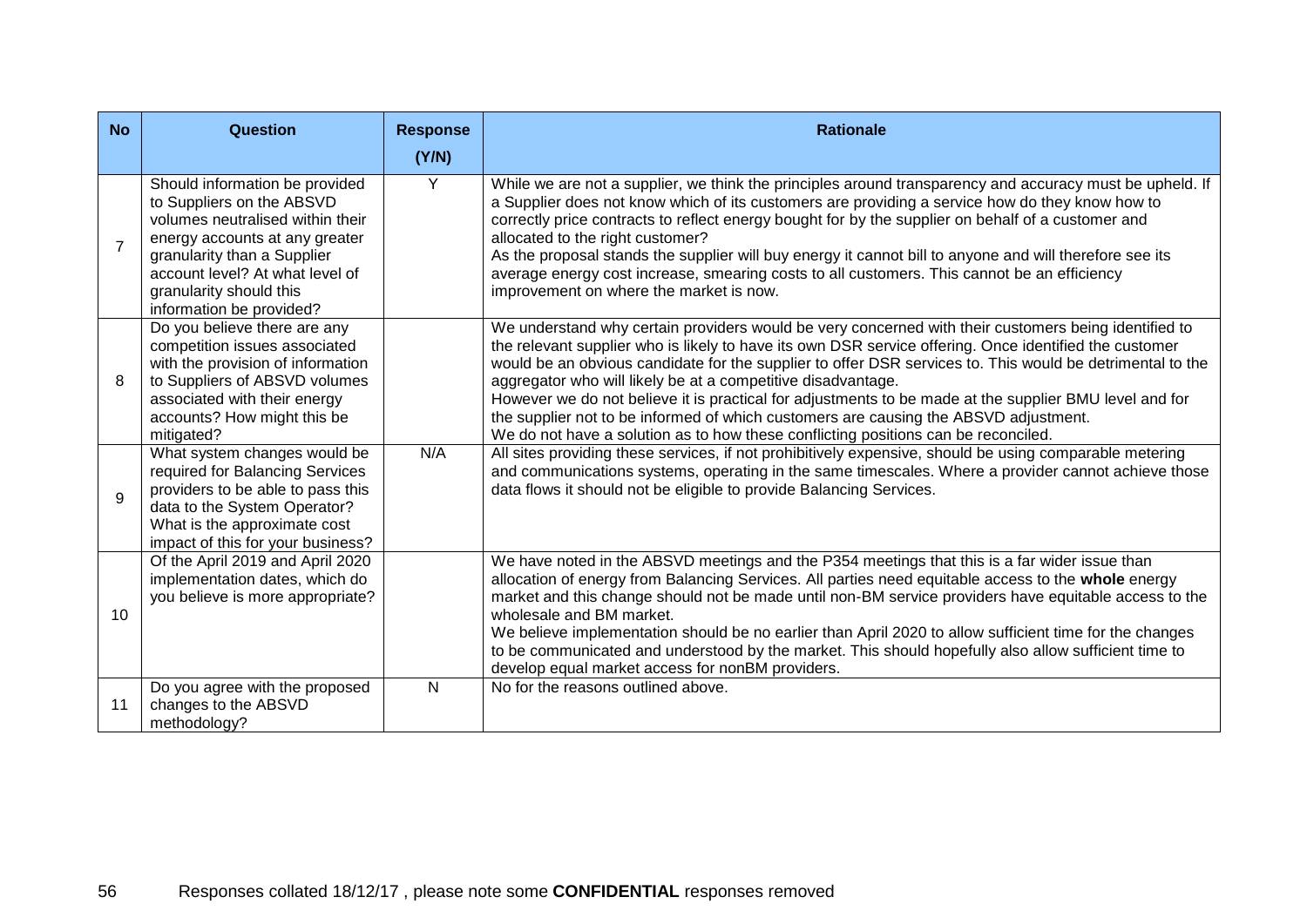| <b>No</b> | <b>Question</b>                    | <b>Response</b> | <b>Rationale</b>                                                                                                                                                                                                                                                                                                                                                                                                                                                                                                                                                                                                                                                                                                                                                                                                                                                                                                                                                                                                                                                                                                                                                                                                                                                                                                                                                                                                                                                                                                                                                                                                                                                                                                                                                                                                                                                                 |
|-----------|------------------------------------|-----------------|----------------------------------------------------------------------------------------------------------------------------------------------------------------------------------------------------------------------------------------------------------------------------------------------------------------------------------------------------------------------------------------------------------------------------------------------------------------------------------------------------------------------------------------------------------------------------------------------------------------------------------------------------------------------------------------------------------------------------------------------------------------------------------------------------------------------------------------------------------------------------------------------------------------------------------------------------------------------------------------------------------------------------------------------------------------------------------------------------------------------------------------------------------------------------------------------------------------------------------------------------------------------------------------------------------------------------------------------------------------------------------------------------------------------------------------------------------------------------------------------------------------------------------------------------------------------------------------------------------------------------------------------------------------------------------------------------------------------------------------------------------------------------------------------------------------------------------------------------------------------------------|
|           |                                    | (Y/N)           |                                                                                                                                                                                                                                                                                                                                                                                                                                                                                                                                                                                                                                                                                                                                                                                                                                                                                                                                                                                                                                                                                                                                                                                                                                                                                                                                                                                                                                                                                                                                                                                                                                                                                                                                                                                                                                                                                  |
| 12        | Do you have any other<br>comments? | Yes             | As noted above there are a wide range of issues around the treatment of non-BM and BM plant, both in<br>the provision of ancillary services and their access to the wider wholesale market, notably the inability of<br>the smaller parties to be in the BM.<br>Welsh Power supports the principle of level playing fields, with competition based on the equal treatment<br>of all parties. This modification is an attempt to alter one route to market for non-BM parties, with a real<br>risk to stopping DSR providers being in the market at all, while not addressing the lack of access to the<br>BM for small gencos. It cannot be good for competition to create barriers and costs for these parties<br>without unlocking alternative markets for them.<br>National Grid and Ofgem must work with all parties to remove all of the inconsistencies between BM and<br>non-BM providers (for example frequency of price change, non-locational despatch, treatment of non-<br>delivery). Only when there has been a full review should these types of facilitation modifications be<br>allowed to proceed.<br>As National Grid is already reviewing its Balancing Services (under SNAPs) and there are proposed<br>changes to try and get non-BM plant into the energy market (P344 and P355) so this change should also<br>be considered only once these wider changes are made. In National's Grid review they have talked<br>about new systems, such as day ahead tenders for some Balancing Services, so there is a risk that<br>accepting this modification will create costs to make changes that may be short lived given wider market<br>changes.<br>Welsh Power would therefore urge Ofgem to park this change until such time as the associated reviews<br>and changes have been implemented and the creation of a level playing can be achieved in practice. |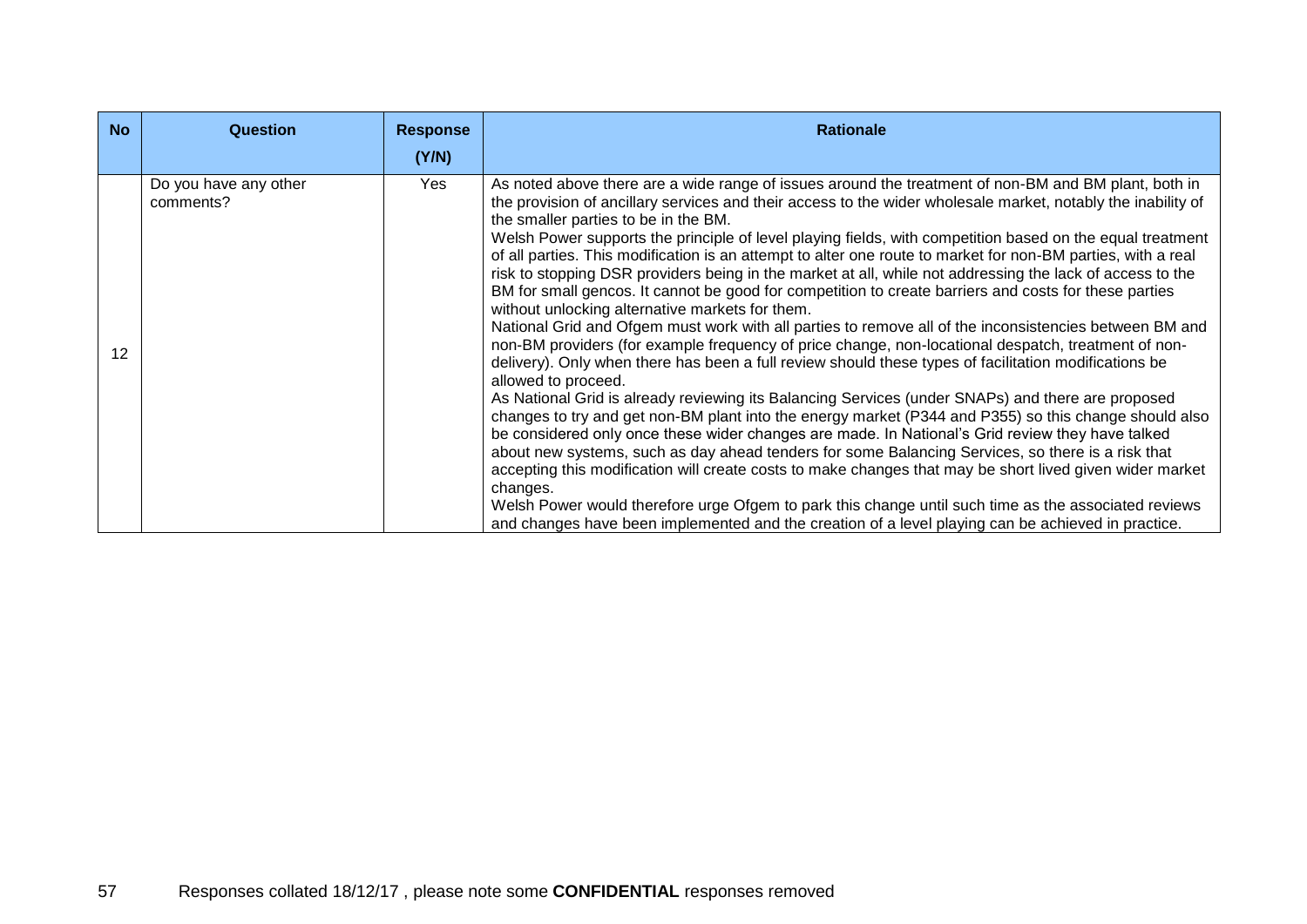| <b>Respondent:</b>                                                                 | Kate Garth |
|------------------------------------------------------------------------------------|------------|
| <b>Company Name:</b>                                                               | Npower Itd |
| Does this response contain<br>confidential information? If yes,<br>please specify. | Yes        |

**Response removed from collation as confidential sections not specified.**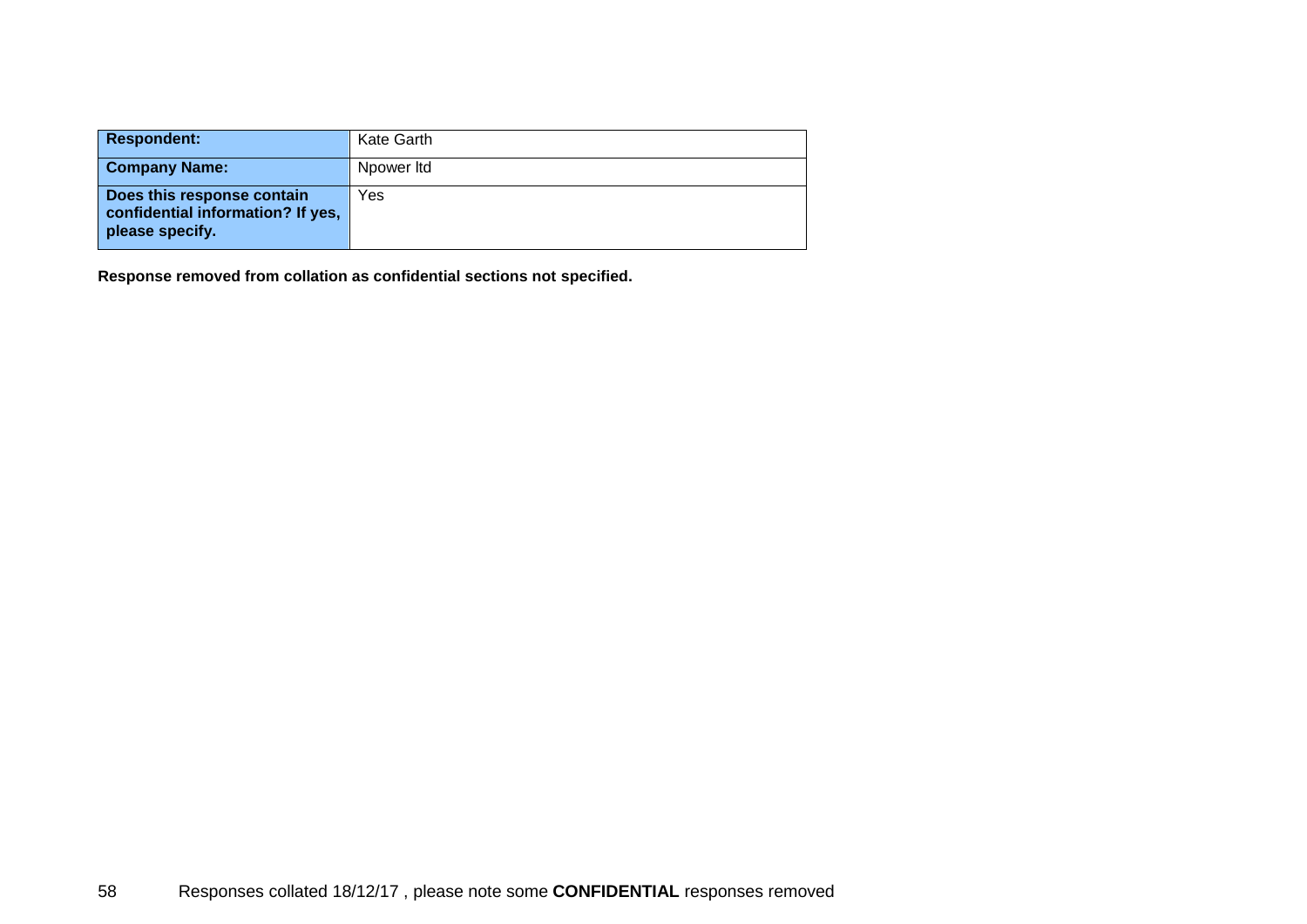| <b>Respondent:</b>                                      | <b>Andrew Colley</b> |
|---------------------------------------------------------|----------------------|
| <b>Company Name:</b>                                    | SSE plc              |
| Does this response contain confidential information? If | No                   |
| yes, please specify.                                    |                      |

| <b>No</b>      | Question                                                                                                                                                                                                                                                         | <b>Response</b><br>(Y/N) | <b>Rationale</b>                                                                                                                                                                                                                                                                                                                                                                                                                                                                                                                                                 |
|----------------|------------------------------------------------------------------------------------------------------------------------------------------------------------------------------------------------------------------------------------------------------------------|--------------------------|------------------------------------------------------------------------------------------------------------------------------------------------------------------------------------------------------------------------------------------------------------------------------------------------------------------------------------------------------------------------------------------------------------------------------------------------------------------------------------------------------------------------------------------------------------------|
|                | What are the issues with the<br>provision of collared delivered<br>volumes (by MSID pair, per<br>settlement period) from<br>Balancing Service providers to<br><b>National Grid?</b>                                                                              |                          | Ensuring that clear and consistent rules<br>are set out to ensure that the collar can<br>be appropriately and correctly applied in<br>all circumstances.                                                                                                                                                                                                                                                                                                                                                                                                         |
| $\overline{2}$ | Can you provide any<br>examples/evidence of when the<br>proposed process flow may not<br>work?                                                                                                                                                                   |                          | Not currently.                                                                                                                                                                                                                                                                                                                                                                                                                                                                                                                                                   |
| 3              | Where backing data received<br>from National Grid is used as<br>the basis for allocating delivered<br>volumes to MSID pair:<br>Approximately how long would it<br>take for service providers to<br>undertake this exercise following<br>the receipt of the data? |                          | 1 to 2 weeks after receipt.                                                                                                                                                                                                                                                                                                                                                                                                                                                                                                                                      |
| $\overline{4}$ | Where backing data is not<br>available or not a preferred<br>option, are there any issues with<br>using operational metering data<br>to derive collared delivered<br>volumes?                                                                                    |                          | Operational meters are not ideal for use as they are not required to adhere to the Metering Codes of<br>Practice standards established by the BSC, which amongst other things defines the levels of accuracy<br>required.<br>Our view therefore is that fiscal metering should always be utilised where available; not superseded by<br>operational metering as a preferred option.<br>However, in the absence of a fiscal meter, then SSE are comfortable that operational metering will give a<br>reasonable measure of volume when deriving collared volumes. |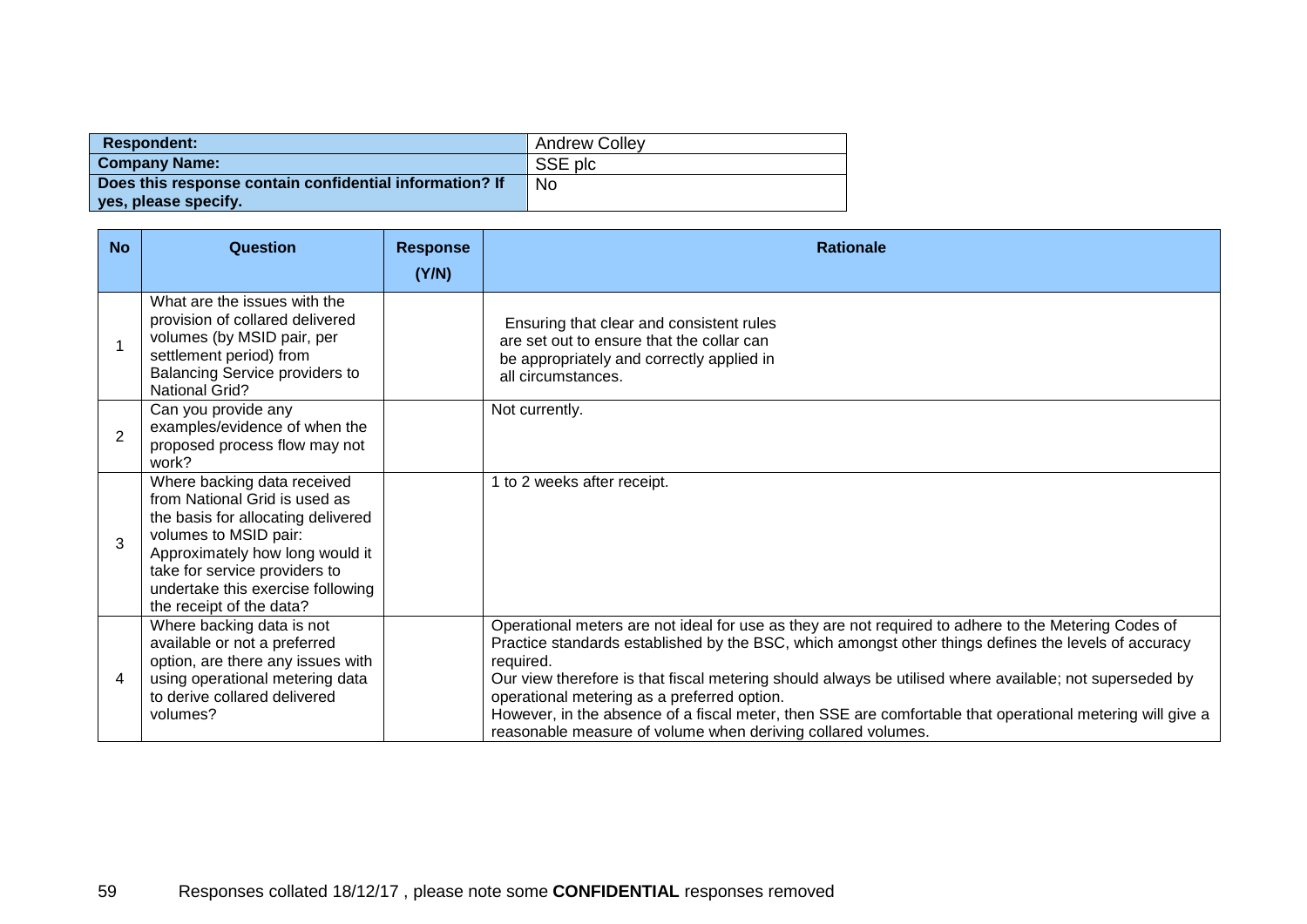| <b>No</b>      | Question                                                                                                                                                                                                                                                   | <b>Response</b><br>(Y/N) | <b>Rationale</b>                                                                                                                                                                                                                                                                                                                                                                                                                                                                                                                                                                                          |
|----------------|------------------------------------------------------------------------------------------------------------------------------------------------------------------------------------------------------------------------------------------------------------|--------------------------|-----------------------------------------------------------------------------------------------------------------------------------------------------------------------------------------------------------------------------------------------------------------------------------------------------------------------------------------------------------------------------------------------------------------------------------------------------------------------------------------------------------------------------------------------------------------------------------------------------------|
| 5              | What priority should be given to<br>accuracy of information vs.<br>speed of imbalance adjustment?<br>I.e. is basing volume<br>submissions on backing data a<br>priority over reaching an earlier<br>stage of settlement runs?                              |                          | Given the limited access to MSID level data proposed within the BSC P354 solution, Suppliers will have<br>limited opportunity to verify the accuracy of the data and identify significant errors impacting their<br>portfolio.<br>SSE therefore favours accuracy over speed, within reasonable boundaries (i.e. should not take a Year!).<br>Basing submissions on backing data therefore takes priority for SSE.                                                                                                                                                                                         |
| 6              | What are your views on the<br>Workgroup position that<br>resolving this issue through the<br>installation of separate<br>settlement meters on each<br>Reserve Providing Unit would<br>not be a proportionate option?                                       |                          | SSE agree with the Workgroup conclusion that this would not be proportionate.                                                                                                                                                                                                                                                                                                                                                                                                                                                                                                                             |
| $\overline{7}$ | Should information be provided<br>to Suppliers on the ABSVD<br>volumes neutralised within their<br>energy accounts at any greater<br>granularity than a Supplier<br>account level? At what level of<br>granularity should this<br>information be provided? |                          | SSE have set out our views in full within our response to BSC P354 Assessment Consultation.<br>In summary:-<br>1. SSE believe that a more efficient end to end solution may be achievable by providing MSID level data<br>to Suppliers;<br>2. However we recognise the fear of competition concerns raised by service providers and associated<br>actors:<br>3. Therefore the fear/risk needs to be mitigated through either:- a. appropriate monitoring of<br>behaviour:<br>b. or limiting access to data through opt-out or opt-in provisions that allows each service provider<br>to exercise a choice |